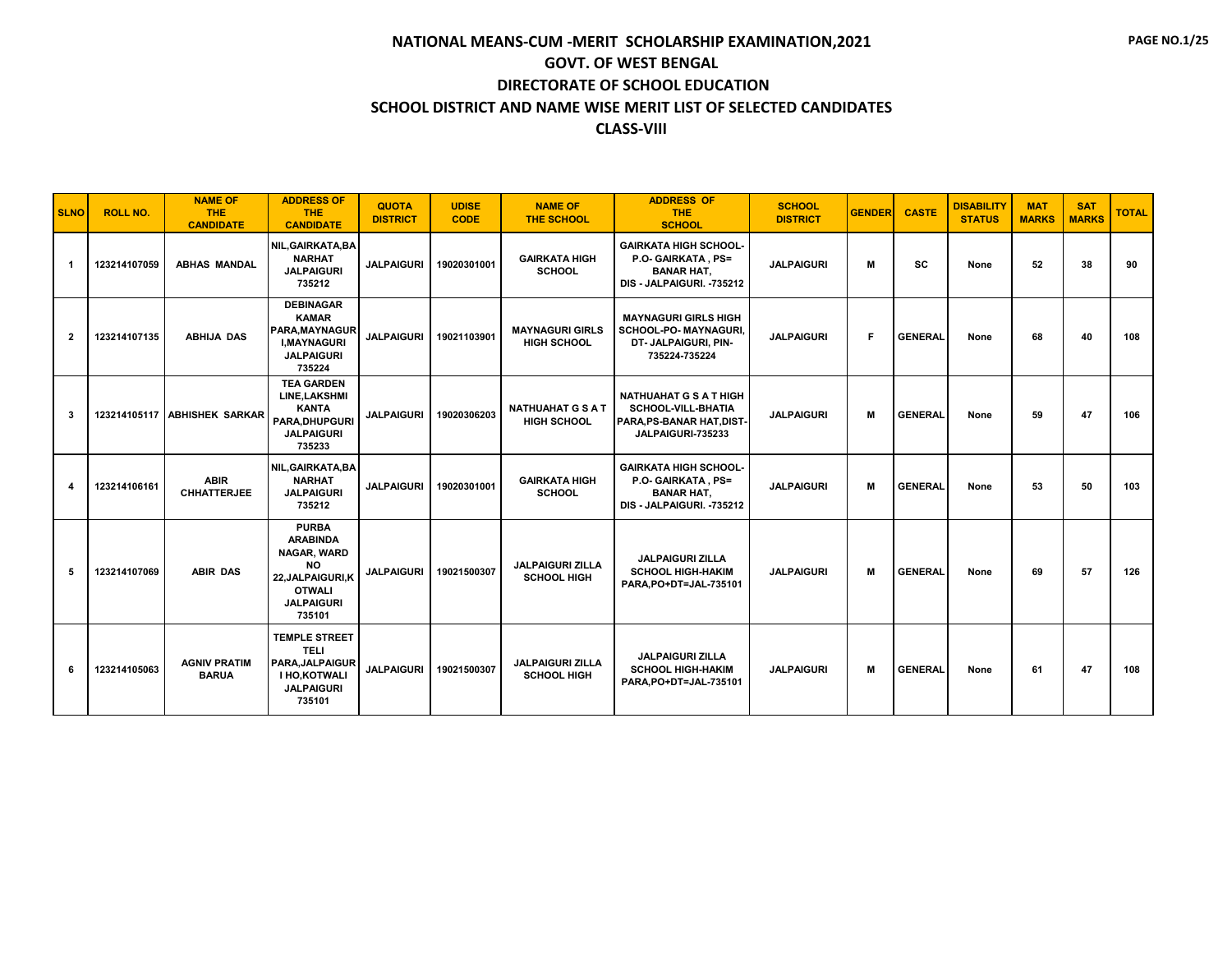| <b>SLNO</b>    | <b>ROLL NO.</b> | <b>NAME OF</b><br><b>THE</b><br><b>CANDIDATE</b> | <b>ADDRESS OF</b><br><b>THE</b><br><b>CANDIDATE</b>                                                                          | <b>QUOTA</b><br><b>DISTRICT</b> | <b>UDISE</b><br><b>CODE</b> | <b>NAME OF</b><br><b>THE SCHOOL</b>          | <b>ADDRESS OF</b><br><b>THE</b><br><b>SCHOOL</b>                                                            | <b>SCHOOL</b><br><b>DISTRICT</b> | <b>GENDER</b> | <b>CASTE</b>   | <b>DISABILITY</b><br><b>STATUS</b> | <b>MAT</b><br><b>MARKS</b> | <b>SAT</b><br><b>MARKS</b> | <b>TOTAL</b> |
|----------------|-----------------|--------------------------------------------------|------------------------------------------------------------------------------------------------------------------------------|---------------------------------|-----------------------------|----------------------------------------------|-------------------------------------------------------------------------------------------------------------|----------------------------------|---------------|----------------|------------------------------------|----------------------------|----------------------------|--------------|
| $\overline{7}$ | 123214107154    | <b>AKASH SARKAR</b>                              | <b>PURBA</b><br><b>DURAMARI,PURB</b><br>A<br><b>DURAMARI, BANA</b><br><b>RHAT</b><br><b>JALPAIGURI</b><br>735233             | <b>JALPAIGURI</b>               | 19020326002                 | <b>DURAMARI CK HIGH</b><br><b>SCHOOL</b>     | <b>DURAMARI CK HIGH</b><br>SCHOOL-VILL= P/<br><b>DURAMARI, PO=</b><br>P/DURAMARI-735233                     | <b>JALPAIGURI</b>                | M             | <b>SC</b>      | None                               | 62                         | 33                         | 95           |
| 8              | 123214107163    | <b>AMBIKA ROY</b>                                | <b>NATHUA</b><br><b>ROAD, DAUKIMARI</b><br>,DHUPGURI<br><b>JALPAIGURI</b><br>735210                                          | <b>JALPAIGURI</b>               | 19020304002                 | <b>DAUKIMARI DN (HS)</b>                     | <b>DAUKIMARI DN (HS)-PO--</b><br><b>DAUKIMARI, PS-</b><br>DHUPGURI,DT-<br>JALPAIGURI, PIN-735210-<br>735201 | <b>JALPAIGURI</b>                | F             | <b>SC</b>      | None                               | 51                         | 46                         | 97           |
| 9              | 123214106114    | <b>ANAMIKA SARKAR</b>                            | <b>INDIRA GANDHI</b><br><b>COLONY WARD</b><br><b>NO</b><br>01, JALPAIGURI, K<br><b>OTWALI</b><br><b>JALPAIGURI</b><br>735101 | <b>JALPAIGURI</b>               | 19021500607                 | <b>CENTRAL GIRLS HIGH</b><br><b>SCHOOL</b>   | <b>CENTRAL GIRLS HIGH</b><br><b>SCHOOL-UKIL PARA.</b><br>PO+DT=JALPAIGURI-<br>735101                        | <b>JALPAIGURI</b>                | F             | SC             | None                               | 57                         | 46                         | 103          |
| 10             | 123214105135    | <b>ANANYA SARKAR</b>                             | <b>DAKSHIN</b><br><b>BHUSKADANGA.M</b><br><b>AYNAGURI.MAYN</b><br><b>AGURI</b><br><b>JALPAIGURI</b><br>735305                | <b>JALPAIGURI</b>               | 19021103901                 | <b>MAYNAGURI GIRLS</b><br><b>HIGH SCHOOL</b> | <b>MAYNAGURI GIRLS HIGH</b><br>SCHOOL-PO- MAYNAGURI,<br>DT- JALPAIGURI, PIN-<br>735224-735224               | <b>JALPAIGURI</b>                | F             | <b>SC</b>      | None                               | 61                         | 52                         | 113          |
| 11             | 123214105002    | ANGEL MANDAL                                     | <b>GAIRKATA, GAIRK</b><br>ATA, BANARHAT<br><b>JALPAIGURI</b><br>735212                                                       | <b>JALPAIGURI</b>               | 19020301002                 | <b>GAIRKATA GIRLS'</b><br>HIGH SCHOOL        | <b>GAIRKATA GIRLS' HIGH</b><br>SCHOOL-VIL+PO=<br>GAIRKATA-735212                                            | <b>JALPAIGURI</b>                | F             | <b>GENERAL</b> | None                               | 69                         | 52                         | 121          |
| 12             | 123214107058    | <b>ANGSHU BISWAS</b>                             | <b>NA, MAYNAGURI, M</b><br><b>AYNAGURI</b><br><b>JALPAIGURI</b><br>735224                                                    | <b>JALPAIGURI</b>               | 19021105603                 | <b>MAYANAGURI HIGH</b><br>SCHOOL(H.S.)       | <b>MAYANAGURI HIGH</b><br>SCHOOL(H.S.)-PO-<br><b>MAYNAGURI, DT-</b><br>JALPAIGURI-735224                    | <b>JALPAIGURI</b>                | М             | SC             | None                               | 60                         | 45                         | 105          |
| 13             | 123214106110    | <b>ANIRBAN SARKAR</b>                            | <b>PURBA</b><br><b>DAUKIMARI.DAUK</b><br><b>IMARI, DHUPGURI</b><br><b>JALPAIGURI</b><br>735210                               | <b>JALPAIGURI</b>               | 19020304002                 | <b>DAUKIMARI DN (HS)</b>                     | <b>DAUKIMARI DN (HS)-PO--</b><br><b>DAUKIMARI .PS-</b><br>DHUPGURI,DT-<br>JALPAIGURI, PIN-735210-<br>735201 | <b>JALPAIGURI</b>                | м             | <b>SC</b>      | None                               | 57                         | 30                         | 87           |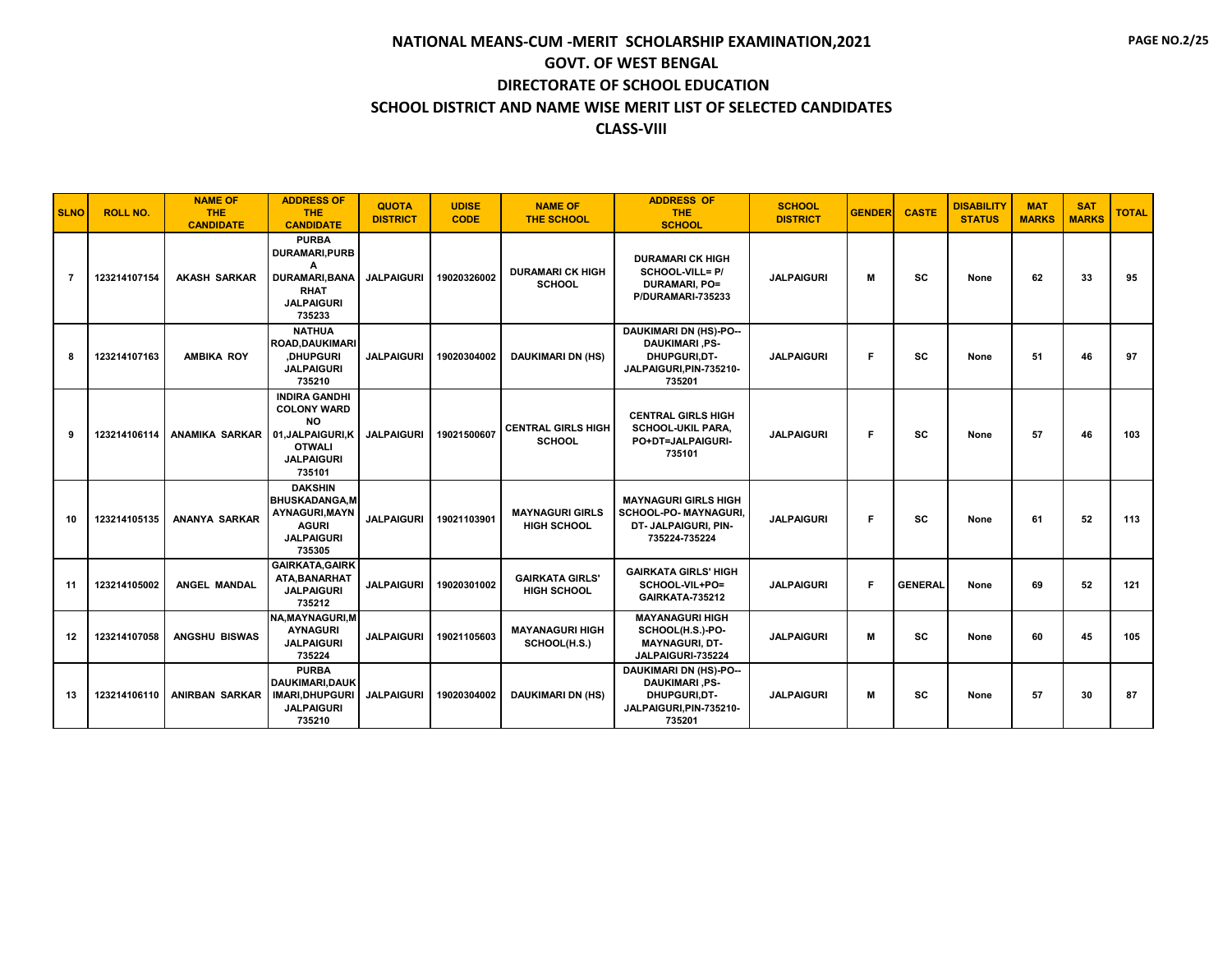| <b>SLNO</b> | <b>ROLL NO.</b> | <b>NAME OF</b><br><b>THE</b><br><b>CANDIDATE</b> | <b>ADDRESS OF</b><br><b>THE</b><br><b>CANDIDATE</b>                                          | <b>QUOTA</b><br><b>DISTRICT</b> | <b>UDISE</b><br><b>CODE</b> | <b>NAME OF</b><br><b>THE SCHOOL</b>           | <b>ADDRESS OF</b><br><b>THE</b><br><b>SCHOOL</b>                                                                             | <b>SCHOOL</b><br><b>DISTRICT</b> | <b>GENDER</b> | <b>CASTE</b>   | <b>DISABILITY</b><br><b>STATUS</b> | <b>MAT</b><br><b>MARKS</b> | <b>SAT</b><br><b>MARKS</b> | <b>TOTAL</b> |
|-------------|-----------------|--------------------------------------------------|----------------------------------------------------------------------------------------------|---------------------------------|-----------------------------|-----------------------------------------------|------------------------------------------------------------------------------------------------------------------------------|----------------------------------|---------------|----------------|------------------------------------|----------------------------|----------------------------|--------------|
| 14          | 123214107169    | <b>ANKIT SARKAR</b>                              | <b>VIVEKANANDA</b><br>PALLY.MAYNAGU<br><b>RI, MAYNAGURI</b><br><b>JALPAIGURI</b><br>735224   | <b>JALPAIGURI</b>               | 19021105603                 | <b>MAYANAGURI HIGH</b><br>SCHOOL(H.S.)        | <b>MAYANAGURI HIGH</b><br>SCHOOL(H.S.)-PO-<br><b>MAYNAGURI, DT-</b><br>JALPAIGURI-735224                                     | <b>JALPAIGURI</b>                | М             | SC             | None                               | 72                         | 32                         | 104          |
| 15          | 123214106157    | <b>ANKITA GHOSH</b>                              | <b>CHAULHATI</b><br><b>ROAD, KAMAT</b><br>PARA.KOTWALI<br><b>JALPAIGURI</b><br>735132        | <b>JALPAIGURI</b>               | 19021500506                 | <b>SUNITIBALA SADAR</b><br><b>GIRLS HIGH</b>  | <b>SUNITIBALA SADAR GIRLS</b><br><b>HIGH-SUNITI CHANDA</b><br>SARANI, PO+DT=JAL-<br>735101                                   | <b>JALPAIGURI</b>                | F             | <b>GENERAL</b> | None                               | 59                         | 45                         | 104          |
| 16          | 123214106162    | <b>ANKITA ROY</b>                                | <b>KUMAR</b><br>PARA, KUMAR<br><b>PARA.MAYNAGUR</b><br><b>I JALPAIGURI</b><br>735302         | <b>JALPAIGURI</b>               | 19021103901                 | <b>MAYNAGURI GIRLS</b><br><b>HIGH SCHOOL</b>  | <b>MAYNAGURI GIRLS HIGH</b><br>SCHOOL-PO- MAYNAGURI.<br>DT- JALPAIGURI, PIN-<br>735224-735224                                | <b>JALPAIGURI</b>                | F             | <b>GENERAL</b> | None                               | 56                         | 49                         | 105          |
| 17          | 123214108041    | <b>ANU PRIYA ORAON</b>                           | <b>NEPUCHAPUR</b><br><b>BASTI, BARADIGHI</b><br><b>MAL JALPAIGURI</b><br>735230              | <b>JALPAIGURI</b>               | 19021600404                 | <b>SUBHASINI GIRLS</b><br>HIGH SCHOOL         | <b>SUBHASINI GIRLS HIGH</b><br>SCHOOL-PO-MAL,DT-<br>JALPAIGURI PIN-735221-<br>735221                                         | <b>JALPAIGURI</b>                | F             | ST             | None                               | 52                         | 35                         | 87           |
| 18          | 123214105084    | <b>ANUPAMA SARKAR</b>                            | <b>CHARERBARI,DH</b><br><b>OWLAGURI, MAYN</b><br><b>AGURI</b><br><b>JALPAIGURI</b><br>735224 | <b>JALPAIGURI</b>               | 19021116102                 | <b>BETGARA</b><br><b>CHARERBARI NN HIGH</b>   | <b>BETGARA CHARERBARI NN</b><br>HIGH -VILL-<br>CHARERBARI, P.O.-<br><b>DHOWLAGURI.P.S.-</b><br>MAYNAGURI, DT-JAL.-<br>735224 | <b>JALPAIGURI</b>                | F             | SC             | None                               | 58                         | 53                         | 111          |
| 19          | 123214107013    | ARGHYA SARKAR                                    | NH31, BARAGHARI<br>A.DHUPGURI<br><b>JALPAIGURI</b><br>735210                                 | <b>JALPAIGURI</b>               | 19021801206                 | <b>DHUPGURI HIGH</b><br><b>SCHOOL</b>         | <b>DHUPGURI HIGH SCHOOL-</b><br>735210                                                                                       | <b>JALPAIGURI</b>                | M             | <b>GENERAL</b> | None                               | 79                         | 68                         | 147          |
| 20          | 123214105054    | <b>ARIK DEBNATH</b>                              | <b>HABU</b><br>PARA, DEBITHAKU<br>RBARI, RAJGANJ<br><b>JALPAIGURI</b><br>735133              | <b>JALPAIGURI</b>               | 19021316601                 | <b>SARIAM JASHODHAR</b><br><b>HIGH SCHOOL</b> | SARIAM JASHODHAR HIGH<br>SCHOOL-VILL-SARIM,PO-<br>DEBITHAKURBARI.DT-<br>JALPAIGURI-735113                                    | <b>JALPAIGURI</b>                | M             | <b>GENERAL</b> | None                               | 60                         | 36                         | 96           |
| 21          | 123214107037    | <b>ARITRA DAS</b>                                | NIL, GAIRKATA, BA<br><b>NARHAT</b><br><b>JALPAIGURI</b><br>735212                            | <b>JALPAIGURI</b>               | 19020301001                 | <b>GAIRKATA HIGH</b><br><b>SCHOOL</b>         | <b>GAIRKATA HIGH SCHOOL-</b><br>P.O- GAIRKATA, PS=<br><b>BANAR HAT,</b><br>DIS - JALPAIGURI. -735212                         | <b>JALPAIGURI</b>                | M             | <b>GENERAL</b> | None                               | 56                         | 50                         | 106          |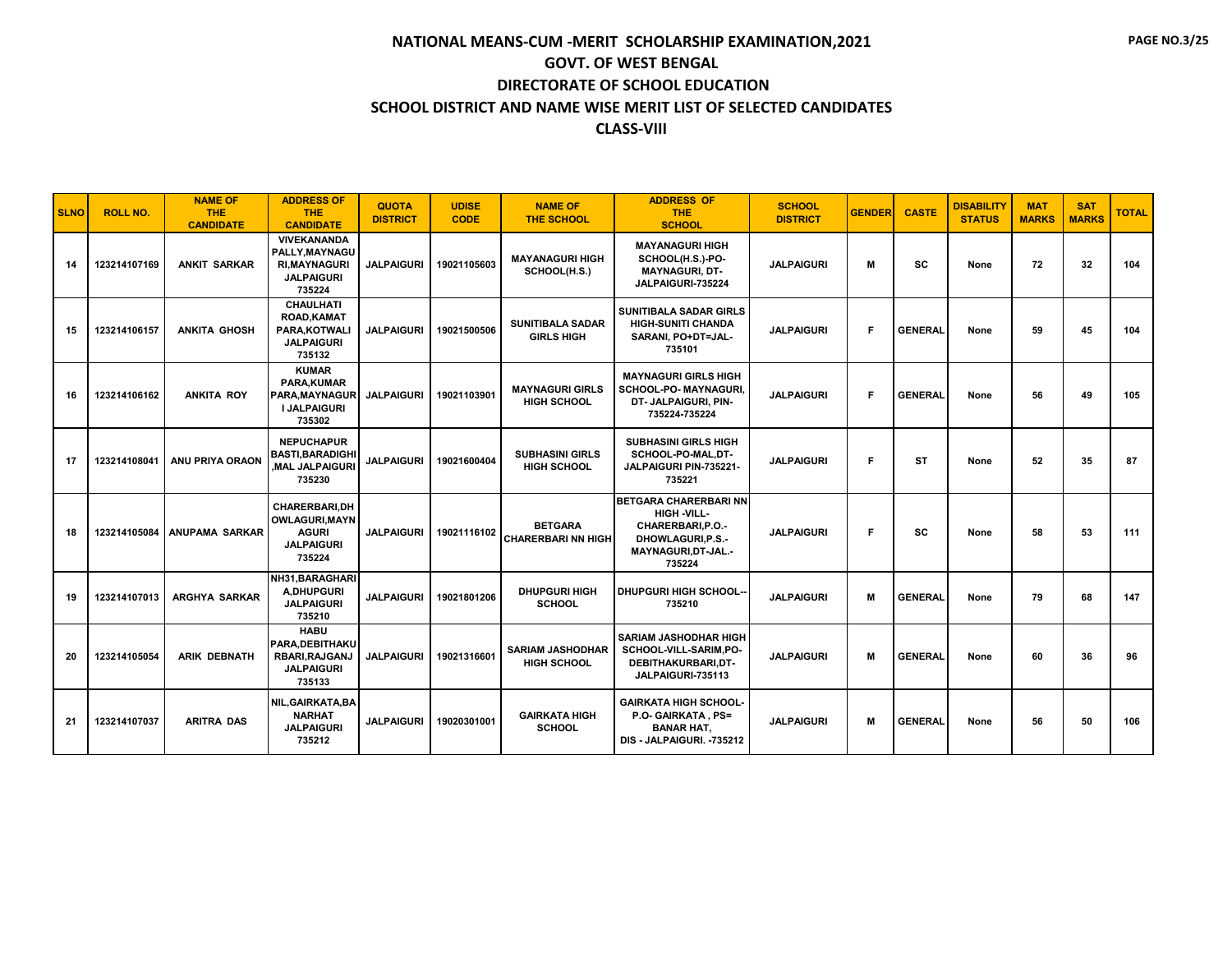| <b>SLNO</b> | <b>ROLL NO.</b> | <b>NAME OF</b><br><b>THE</b><br><b>CANDIDATE</b> | <b>ADDRESS OF</b><br>THE.<br><b>CANDIDATE</b>                                                           | <b>QUOTA</b><br><b>DISTRICT</b> | <b>UDISE</b><br><b>CODE</b> | <b>NAME OF</b><br><b>THE SCHOOL</b>             | <b>ADDRESS OF</b><br><b>THE</b><br><b>SCHOOL</b>                                                        | <b>SCHOOL</b><br><b>DISTRICT</b> | <b>GENDER</b> | <b>CASTE</b>   | <b>DISABILITY</b><br><b>STATUS</b> | <b>MAT</b><br><b>MARKS</b> | <b>SAT</b><br><b>MARKS</b> | <b>TOTAL</b> |
|-------------|-----------------|--------------------------------------------------|---------------------------------------------------------------------------------------------------------|---------------------------------|-----------------------------|-------------------------------------------------|---------------------------------------------------------------------------------------------------------|----------------------------------|---------------|----------------|------------------------------------|----------------------------|----------------------------|--------------|
| 22          | 123214105085    | <b>ARPITA BASAK</b>                              | BHOTEPATTY,BH<br><b>OTEPATTY.MAYN</b><br><b>AGURI</b><br><b>JALPAIGURI</b><br>735305                    | <b>JALPAIGURI</b>               | 19021109702                 | <b>BHOTEPATTY H. B. L.</b><br><b>H.S SCHOOL</b> | BHOTEPATTY H. B. L. H.S<br>SCHOOL-P.O.-<br>BHOTEPATTI, P.S.-<br>MAYNAGURI, DT-JAL.PIN-<br>735305-735305 | <b>JALPAIGURI</b>                | F             | <b>GENERAL</b> | None                               | 62                         | 48                         | 110          |
| 23          | 123214107034    | <b>ASHIS ROY</b>                                 | <b>PURBA</b><br>SISHUYABARI.DH<br><b>ARMAPUR.MAYNA</b><br><b>GURI JALPAIGURI</b><br>735305              | <b>JALPAIGURI</b>               | 19021102103                 | <b>PUTIMARI M.M HIGH</b><br><b>SCHOOL</b>       | <b>PUTIMARI M.M HIGH</b><br><b>SCHOOL-PO- PUTIMARI, DT-</b><br>JALPAIGURI, PIN-735305-<br>735305        | <b>JALPAIGURI</b>                | М             | SC             | None                               | 56                         | 43                         | 99           |
| 24          | 123214105119    | <b>BADSHA PAUL</b>                               | <b>JALPAIGURI.JALP</b><br>AIGURI, KOTWALI<br><b>JALPAIGURI</b><br>735101                                | <b>JALPAIGURI</b>               | 19021501803                 | <b>SONAULLA HIGH</b><br><b>SCHOOL</b>           | SONAULLA HIGH SCHOOL-<br>UKIL PARA, PO+DIST -<br>JALPAIGURI, PIN=735101-<br>735101                      | <b>JALPAIGURI</b>                | М             | <b>GENERAL</b> | None                               | 57                         | 47                         | 104          |
| 25          | 123214105173    | <b>BAIDIC GHOSH</b>                              | VIVEKANANDA<br>PARA. WARD NO<br>6.BAIRATIGURI.D<br><b>HUPGURI</b><br><b>JALPAIGURI</b><br>735210        | <b>JALPAIGURI</b>               | 19021801104                 | <b>BAIRATIGURI HIGH</b><br><b>SCHOOL</b>        | <b>BAIRATIGURI HIGH</b><br>SCHOOL--735210                                                               | <b>JALPAIGURI</b>                | M             | <b>GENERAL</b> | None                               | 60                         | 55                         | 115          |
| 26          | 123214108055    | <b>BANASHREE ROY</b>                             | <b>GUMTIPARA, BAR</b><br>ADIGHI, MALBAZA<br><b>R JALPAIGURI</b><br>735230                               | <b>JALPAIGURI</b>               | 19021600404                 | <b>SUBHASINI GIRLS</b><br><b>HIGH SCHOOL</b>    | <b>SUBHASINI GIRLS HIGH</b><br>SCHOOL-PO-MAL,DT-<br>JALPAIGURI PIN-735221-<br>735221                    | <b>JALPAIGURI</b>                | Е             | <b>SC</b>      | None                               | 56                         | 41                         | 97           |
| 27          | 123214106036    | <b>BARNALI ROY</b>                               | <b>DAKSHIN</b><br><b>BHUSKADANGA.M</b><br>AYNAGURI, MAYN<br><b>AGURI</b><br><b>JALPAIGURI</b><br>735305 | <b>JALPAIGURI</b>               | 19021109202                 | <b>BHUSKADANGASSN</b><br><b>HIGH SCHOOL</b>     | <b>BHUSKADANGA S S N HIGH</b><br>SCHOOL-VILL+PO--<br><b>BHUSKA DANGA DT-</b><br>JALPAIGURI-735305       | <b>JALPAIGURI</b>                | F             | SC             | None                               | 64                         | 46                         | 110          |
| 28          | 123214105006    | <b>BARNALI ROY</b>                               | <b>KHALAKER</b><br><b>BARI, PRASANNAN</b><br>AGAR, RAJGANJ<br><b>JALPAIGURI</b><br>735133               | <b>JALPAIGURI</b>               | 19021312002                 | <b>BELACOBA GIRLS</b><br><b>HIGH SCHOOL</b>     | <b>BELACOBA GIRLS HIGH</b><br>SCHOOL-PO-<br>PRASANNAKAGAR.DT-<br>JALPAIGURI-735135                      | <b>JALPAIGURI</b>                | F             | <b>SC</b>      | None                               | 54                         | 45                         | 99           |
| 29          | 123214106009    | <b>BASONA KARJEE</b>                             | <b>NARSINGPUR.NA</b><br><b>RSINGPUR, FALAK</b><br>ATA ALIPURDUAR<br>735204                              | <b>JALPAIGURI</b>               | 19020301002                 | <b>GAIRKATA GIRLS'</b><br><b>HIGH SCHOOL</b>    | <b>GAIRKATA GIRLS' HIGH</b><br>SCHOOL-VIL+PO=<br>GAIRKATA-735212                                        | <b>JALPAIGURI</b>                | F             | ST             | None                               | 43                         | 24                         | 67           |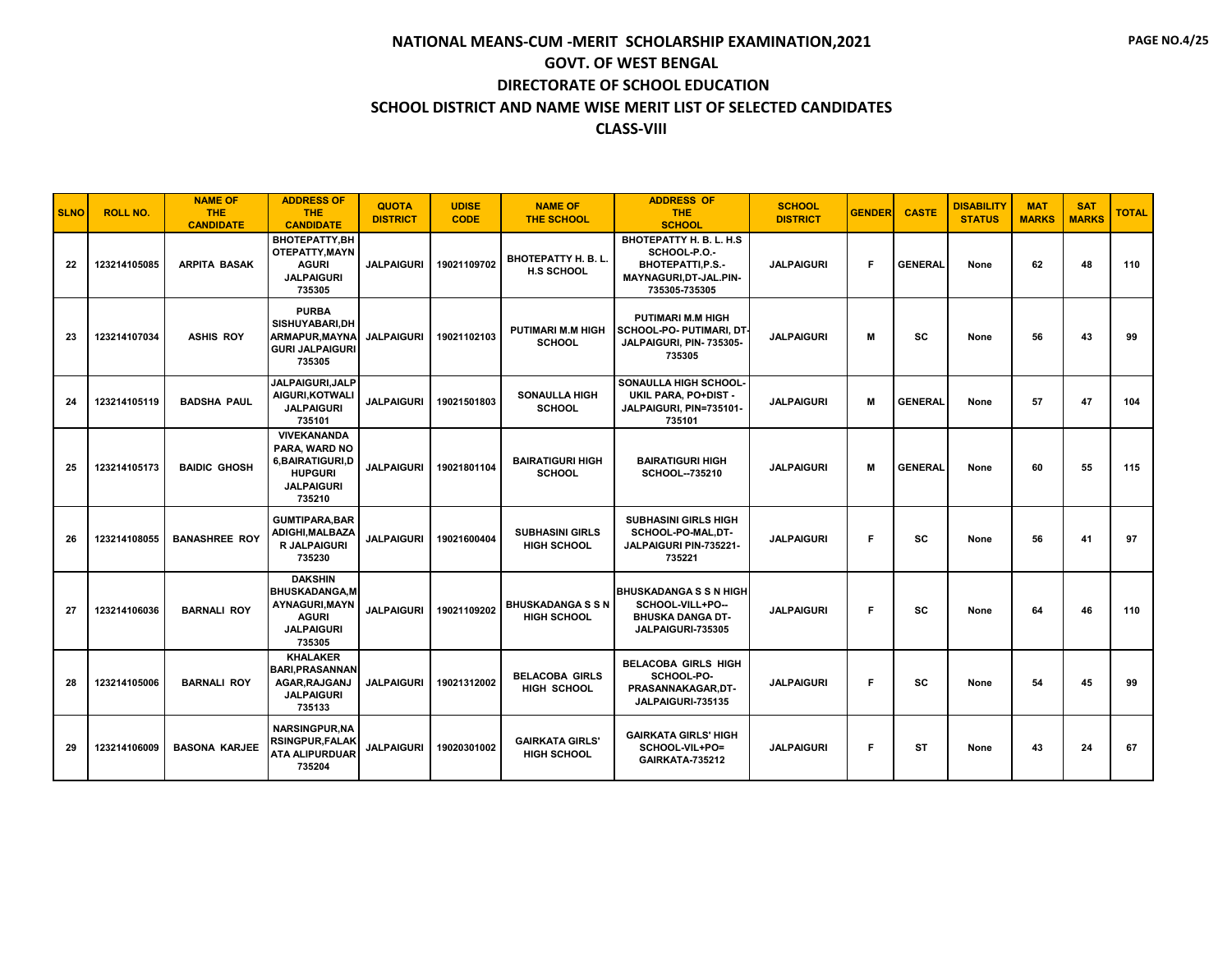| <b>SLNO</b> | <b>ROLL NO.</b> | <b>NAME OF</b><br><b>THE</b><br><b>CANDIDATE</b> | <b>ADDRESS OF</b><br><b>THE</b><br><b>CANDIDATE</b>                                                                | <b>QUOTA</b><br><b>DISTRICT</b> | <b>UDISE</b><br><b>CODE</b> | <b>NAME OF</b><br><b>THE SCHOOL</b>           | <b>ADDRESS OF</b><br><b>THE</b><br><b>SCHOOL</b>                                                 | <b>SCHOOL</b><br><b>DISTRICT</b> | <b>GENDER</b> | <b>CASTE</b>   | <b>DISABILITY</b><br><b>STATUS</b> | <b>MAT</b><br><b>MARKS</b> | <b>SAT</b><br><b>MARKS</b> | <b>TOTAL</b> |
|-------------|-----------------|--------------------------------------------------|--------------------------------------------------------------------------------------------------------------------|---------------------------------|-----------------------------|-----------------------------------------------|--------------------------------------------------------------------------------------------------|----------------------------------|---------------|----------------|------------------------------------|----------------------------|----------------------------|--------------|
| 30          | 123214107080    | <b>BEAUTY BEGAM</b>                              | <b>BANIZERHAT, KAN</b><br>TI PARA, RAJGANJ<br><b>JALPAIGURI</b><br>735121                                          | <b>JALPAIGURI</b>               | 19020519802                 | <b>BANIZERHAT HIGH</b><br><b>SCHOOL</b>       | <b>BANIZERHAT HIGH</b><br>SCHOOL-P.O.-<br>SATKHAMAR, DT-JAL.-<br>735101                          | <b>JALPAIGURI</b>                | F             | <b>GENERAL</b> | None                               | 67                         | 53                         | 120          |
| 31          | 123214107127    | <b>BHASWATI DEB</b><br><b>SINGHA</b>             | PRADHANPARA,B<br><b>OALMARI, KOTWA</b><br><b>LI JALPAIGURI</b><br>735122                                           | <b>JALPAIGURI</b>               | 19020513004                 | <b>KACHUA BOALMARI</b><br><b>HIGH SCHOOL</b>  | <b>KACHUA BOALMARI HIGH</b><br>SCHOOL-VILL+P.O.-<br>BOALMARI, DT-JAL-735122                      | <b>JALPAIGURI</b>                | F             | <b>SC</b>      | None                               | 59                         | 35                         | 94           |
| 32          |                 | 123214107107   BHUBAN ADHIKARI                   | <b>CHURABHANDER.</b><br><b>CHURABHANDER.</b><br><b>MAYNAGURI</b><br><b>JALPAIGURI</b><br>735224                    | <b>JALPAIGURI</b>               | 19021107101                 | <b>RATHERHAT HIGH</b><br><b>SCHOOL</b>        | <b>RATHERHAT HIGH</b><br>SCHOOL-VILL-<br>RATHERHAT.P.O.-<br>BHANGERHAT, DT-JAL.-<br>735224       | <b>JALPAIGURI</b>                | м             | <b>SC</b>      | None                               | 51                         | 40                         | 91           |
| 33          | 123214106128    | <b>BHUMIKA ROY</b>                               | <b>KALIRHAT, KALIR</b><br><b>HAT, DHUPGURI</b><br><b>JALPAIGURI</b><br>735210                                      | <b>JALPAIGURI</b>               | 19020308801                 | <b>KALIRHAT D C HIGH</b><br><b>SCHOOL</b>     | <b>KALIRHAT D C HIGH</b><br>SCHOOL-VILL-<br>KALIRHAT, DT-JALPAIGURI-<br>735210                   | <b>JALPAIGURI</b>                | F             | <b>GENERAL</b> | None                               | 65                         | 39                         | 104          |
| 34          | 123214106164    | <b>BIBEK ROY</b>                                 | <b>BRAHMATAL</b><br>PARA, KUKURJAN,<br><b>RAJGANJ</b><br><b>JALPAIGURI</b><br>735133                               | <b>JALPAIGURI</b>               | 19021316601                 | <b>SARIAM JASHODHAR</b><br><b>HIGH SCHOOL</b> | <b>SARIAM JASHODHAR HIGH</b><br>SCHOOL-VILL-SARIM,PO-<br>DEBITHAKURBARI.DT-<br>JALPAIGURI-735113 | <b>JALPAIGURI</b>                | м             | <b>SC</b>      | None                               | 48                         | 42                         | 90           |
| 35          | 123214106116    | <b>BIBHOR MALLICK</b>                            | <b>PASCHIM</b><br><b>DURAMARI.PURB</b><br>A<br><b>DURAMARI, BANA</b><br><b>RHAT</b><br><b>JALPAIGURI</b><br>735233 | <b>JALPAIGURI</b>               | 19020326002                 | <b>DURAMARI CK HIGH</b><br><b>SCHOOL</b>      | <b>DURAMARI CK HIGH</b><br>SCHOOL-VILL= P/<br><b>DURAMARI, PO=</b><br>P/DURAMARI-735233          | <b>JALPAIGURI</b>                | м             | <b>SC</b>      | None                               | 62                         | 42                         | 104          |
| 36          |                 | 123214107129 BIDYASREE GHOSH                     | <b>WEST</b><br>JITPUR.BHOLARD<br><b>ABRI.ALIPURDUA</b><br><b>R ALIPURDUAR</b><br>736123                            | <b>JALPAIGURI</b>               | 19021800502                 | <b>DHUPGURI GIRLS</b><br><b>HIGH SCHOOL</b>   | <b>DHUPGURI GIRLS HIGH</b><br>SCHOOL--735210                                                     | <b>JALPAIGURI</b>                | F             | <b>GENERAL</b> | None                               | 63                         | 41                         | 104          |
| 37          | 123214105020    | <b>BIPASHA ROY</b>                               | <b>WARD NO-</b><br>02,DHUPGURI,DH<br><b>UPGURI</b><br><b>JALPAIGURI</b><br>735210                                  | <b>JALPAIGURI</b>               | 19021801104                 | <b>BAIRATIGURI HIGH</b><br><b>SCHOOL</b>      | <b>BAIRATIGURI HIGH</b><br><b>SCHOOL--735210</b>                                                 | <b>JALPAIGURI</b>                | Е             | <b>SC</b>      | None                               | 50                         | 40                         | 90           |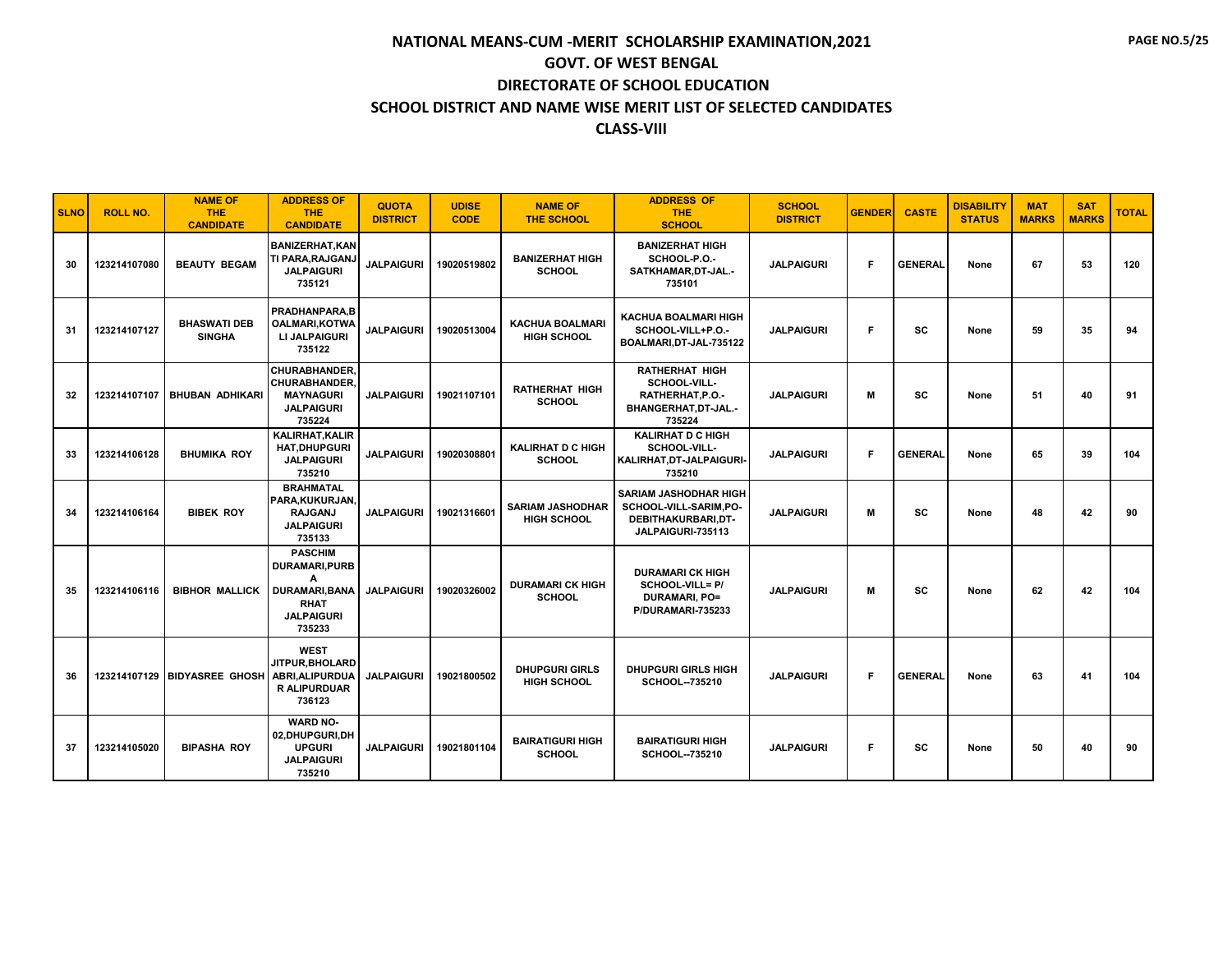| <b>SLNO</b> | <b>ROLL NO.</b> | <b>NAME OF</b><br><b>THE</b><br><b>CANDIDATE</b> | <b>ADDRESS OF</b><br><b>THE</b><br><b>CANDIDATE</b>                                                    | <b>QUOTA</b><br><b>DISTRICT</b> | <b>UDISE</b><br><b>CODE</b> | <b>NAME OF</b><br><b>THE SCHOOL</b>                       | <b>ADDRESS OF</b><br><b>THE</b><br><b>SCHOOL</b>                                                                          | <b>SCHOOL</b><br><b>DISTRICT</b> | <b>GENDER</b> | <b>CASTE</b>   | <b>DISABILITY</b><br><b>STATUS</b> | <b>MAT</b><br><b>MARKS</b> | <b>SAT</b><br><b>MARKS</b> | <b>TOTAL</b> |
|-------------|-----------------|--------------------------------------------------|--------------------------------------------------------------------------------------------------------|---------------------------------|-----------------------------|-----------------------------------------------------------|---------------------------------------------------------------------------------------------------------------------------|----------------------------------|---------------|----------------|------------------------------------|----------------------------|----------------------------|--------------|
| 38          | 123214106043    | <b>BIPUL MANDAL</b>                              | <b>DAKSHIN</b><br><b>KHAYERBARI.D</b><br>KHAYERBARI,DH<br><b>UPGURI</b><br><b>JALPAIGURI</b><br>735210 | <b>JALPAIGURI</b>               | 19020315702                 | <b>DAKSHIN</b><br><b>KHAYERBARI HIGH</b><br><b>SCHOOL</b> | <b>DAKSHIN KHAYERBARI</b><br>HIGH SCHOOL-VILL+POST-<br><b>DAKSHIN KHAYERBARI</b><br>DIST-JALPAIGURI PIN-<br>735210-735210 | <b>JALPAIGURI</b>                | м             | SC             | None                               | 57                         | 42                         | 99           |
| 39          | 123214105086    | <b>BISHOP BISHNU</b>                             | <b>GAIRKATA, GAIRK</b><br>ATA, BANARHAT<br><b>JALPAIGURI</b><br>735212                                 | <b>JALPAIGURI</b>               | 19020301001                 | <b>GAIRKATA HIGH</b><br><b>SCHOOL</b>                     | <b>GAIRKATA HIGH SCHOOL-</b><br>P.O. GAIRKATA, PS=<br><b>BANAR HAT,</b><br>DIS - JALPAIGURI. - 735212                     | <b>JALPAIGURI</b>                | M             | <b>GENERAL</b> | None                               | 68                         | 59                         | 127          |
| 40          | 123214105104    | <b>BROJASH ROY</b>                               | <b>RAJARHAT, DHAR</b><br><b>MAPUR, MAYNAG</b><br><b>URI JALPAIGURI</b><br>735305                       | <b>JALPAIGURI</b>               | 19021104202                 | <b>MAYNAGURI SUBHASH</b><br><b>NAGAR HIGH</b>             | <b>MAYNAGURI SUBHASH</b><br><b>NAGAR HIGH-PO-</b><br><b>MAYNAGURI, DT-</b><br>JALPAIGURI-735224                           | <b>JALPAIGURI</b>                | M             | <b>SC</b>      | None                               | 60                         | 54                         | 114          |
| 41          | 123214106130    | <b>CHANDRIMA SEN</b>                             | <b>BAROGHARIA.VID</b><br>YASHRAM, DHUPG<br><b>URI JALPAIGURI</b><br>735210                             | <b>JALPAIGURI</b>               | 19021800502                 | <b>DHUPGURI GIRLS</b><br><b>HIGH SCHOOL</b>               | <b>DHUPGURI GIRLS HIGH</b><br>SCHOOL--735210                                                                              | <b>JALPAIGURI</b>                | F             | <b>GENERAL</b> | None                               | 60                         | 60                         | 120          |
| 42          | 123214105163    | <b>DALIYA SARKAR</b>                             | DASDARGA, KARJ<br><b>EE</b><br>PARA.KOTWALI<br><b>JALPAIGURI</b><br>735133                             | <b>JALPAIGURI</b>               | 19020519802                 | <b>BANIZERHAT HIGH</b><br><b>SCHOOL</b>                   | <b>BANIZERHAT HIGH</b><br>SCHOOL-P.O.-<br>SATKHAMAR, DT-JAL.-<br>735101                                                   | <b>JALPAIGURI</b>                | F             | <b>SC</b>      | None                               | 58                         | 29                         | 87           |
| 43          | 123214107204    | <b>DEBA MALO</b>                                 | ULLADABRI.ULLA<br>DABRI, MAYNAGU<br><b>RI JALPAIGURI</b><br>735224                                     | <b>JALPAIGURI</b>               | 19021103303                 | <b>MAYNAGURI ROAD</b><br><b>HIGH SCHOOL</b>               | <b>MAYNAGURI ROAD HIGH</b><br>SCHOOL-VILL+PO-<br><b>ULLADABRI. DT-</b><br>JALPAIGURI, PIN-735224-<br>735224               | <b>JALPAIGURI</b>                | м             | <b>ST</b>      | None                               | 31                         | 33                         | 64           |
| 44          | 123214106117    | <b>DEBABRATA ROY</b>                             | <b>PRADHAN</b><br>PARA, KADOBARI<br><b>HAT.KOTWALI</b><br><b>JALPAIGURI</b><br>735132                  | <b>JALPAIGURI</b>               | 19020513304                 | <b>MANDAL GHAT HIGH</b><br><b>SCHOOL</b>                  | <b>MANDAL GHAT HIGH</b><br>SCHOOL-VILL+P.O.-<br>MANDALGHAT, DT-JAL.PIN-<br>735139-735139                                  | <b>JALPAIGURI</b>                | М             | <b>SC</b>      | None                               | 57                         | 41                         | 98           |
| 45          | 123214108048    | <b>DEBANGSHU BALL</b>                            | GAZOLDOBA.GAZ<br>OLDOBA, MAL<br><b>JALPAIGURI</b><br>735234                                            | <b>JALPAIGURI</b>               | 19020915401                 | <b>GAZOLDOBA HIGH</b><br>SCHOOL                           | <b>GAZOLDOBA HIGH</b><br>SCHOOL-PO-<br>GAZOLDOBA,DT-<br>JALPAIGURI-735234                                                 | <b>JALPAIGURI</b>                | М             | sc             | None                               | 60                         | 35                         | 95           |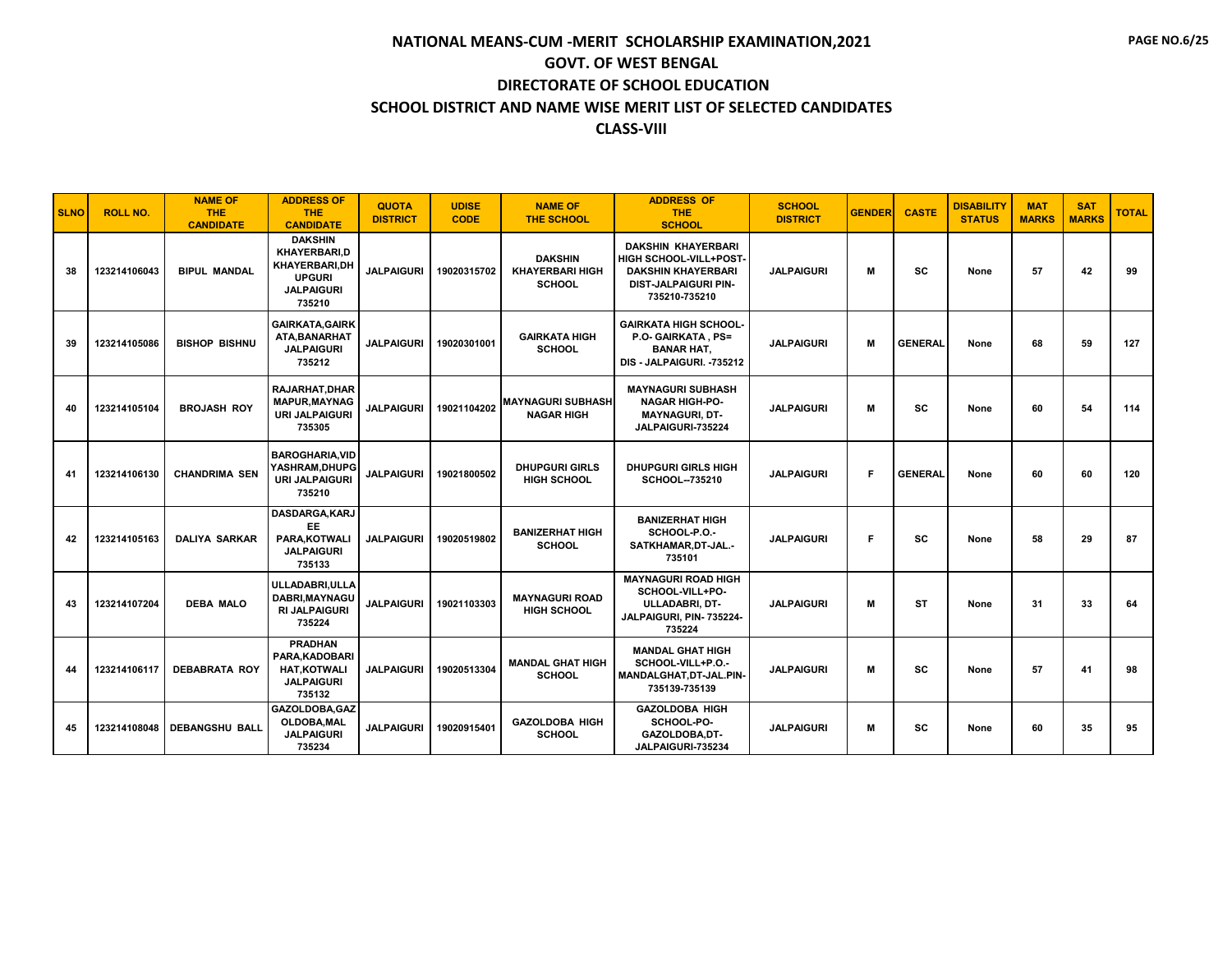| <b>SLNO</b> | <b>ROLL NO.</b> | <b>NAME OF</b><br><b>THE</b><br><b>CANDIDATE</b> | <b>ADDRESS OF</b><br><b>THE</b><br><b>CANDIDATE</b>                                                                         | <b>QUOTA</b><br><b>DISTRICT</b> | <b>UDISE</b><br><b>CODE</b> | <b>NAME OF</b><br><b>THE SCHOOL</b>           | <b>ADDRESS OF</b><br><b>THE</b><br><b>SCHOOL</b>                                                         | <b>SCHOOL</b><br><b>DISTRICT</b> | <b>GENDER</b> | <b>CASTE</b>   | <b>DISABILITY</b><br><b>STATUS</b> | <b>MAT</b><br><b>MARKS</b> | <b>SAT</b><br><b>MARKS</b> | <b>TOTAL</b> |
|-------------|-----------------|--------------------------------------------------|-----------------------------------------------------------------------------------------------------------------------------|---------------------------------|-----------------------------|-----------------------------------------------|----------------------------------------------------------------------------------------------------------|----------------------------------|---------------|----------------|------------------------------------|----------------------------|----------------------------|--------------|
| 46          | 123214107084    | <b>DEBJANI KUNDU</b>                             | <b>NATHUA</b><br>ROAD, GAIRKATA,<br><b>BANARHAT</b><br><b>JALPAIGURI</b><br>735212                                          | <b>JALPAIGURI</b>               | 19020301002                 | <b>GAIRKATA GIRLS'</b><br><b>HIGH SCHOOL</b>  | <b>GAIRKATA GIRLS' HIGH</b><br>SCHOOL-VIL+PO=<br>GAIRKATA-735212                                         | <b>JALPAIGURI</b>                | F             | <b>GENERAL</b> | None                               | 59                         | 43                         | 102          |
| 47          | 123214105092    | <b>DHIMAN KUMAR</b><br><b>BARMAN</b>             | DHUPGURI, KATH<br><b>APARA, DHUPGUR</b><br><b>I JALPAIGURI</b><br>735210                                                    | <b>JALPAIGURI</b>               | 19021801104                 | <b>BAIRATIGURI HIGH</b><br><b>SCHOOL</b>      | <b>BAIRATIGURI HIGH</b><br>SCHOOL--735210                                                                | <b>JALPAIGURI</b>                | M             | <b>SC</b>      | None                               | 64                         | 45                         | 109          |
| 48          | 123214105106    | DHRUBAJEET RAY ATTY, MAYNAGURI                   | <b>PASCHIM</b><br><b>HARMATI, BHOTEP</b><br><b>JALPAIGURI</b><br>735305                                                     | <b>JALPAIGURI</b>               | 19021109702                 | BHOTEPATTY H. B. L.<br><b>H.S SCHOOL</b>      | BHOTEPATTY H. B. L. H.S.<br>SCHOOL-P.O.-<br>BHOTEPATTI, P.S.-<br>MAYNAGURI, DT-JAL.PIN-<br>735305-735305 | <b>JALPAIGURI</b>                | M             | <b>SC</b>      | None                               | 60                         | 29                         | 89           |
| 49          |                 | 123214105189 DHRUBOJYOTI ROY                     | <b>PURBA</b><br><b>MAGURMARI, ALT</b><br>AGRAM, DHUPGU<br><b>RI JALPAIGURI</b><br>735210                                    | <b>JALPAIGURI</b>               | 19021801206                 | <b>DHUPGURI HIGH</b><br><b>SCHOOL</b>         | <b>DHUPGURI HIGH SCHOOL-</b><br>735210                                                                   | <b>JALPAIGURI</b>                | M             | <b>SC</b>      | None                               | 58                         | 44                         | 102          |
| 50          | 123214105103    | <b>DIBAKAR</b><br><b>DASGUPTA</b>                | TELI PARA, WARD<br><b>NO</b><br>07, JALPAIGURI, K<br><b>OTWALI</b><br><b>JALPAIGURI</b><br>735101                           | <b>JALPAIGURI</b>               | 19021500806                 | <b>FANINDRA DEV</b><br><b>INSTITUTION</b>     | <b>FANINDRA DEV</b><br><b>INSTITUTION-BABUPARA</b><br>PO+DT=JAL-735101                                   | <b>JALPAIGURI</b>                | M             | <b>GENERAL</b> | None                               | 59                         | 35                         | 94           |
| 51          | 123214106033    | <b>DIBYENDU MIDYA</b>                            | DHUPGURI, DURG<br>A<br><b>GOBINDAPUR.PA</b><br><b>THAR PRATIMA</b><br><b>SOUTH TWENTY</b><br><b>FOUR PARGANAS</b><br>743371 | <b>JALPAIGURI</b>               | 19021801104                 | <b>BAIRATIGURI HIGH</b><br><b>SCHOOL</b>      | <b>BAIRATIGURI HIGH</b><br>SCHOOL--735210                                                                | <b>JALPAIGURI</b>                | M             | SC             | None                               | 68                         | 56                         | 124          |
| 52          | 123214108018    | <b>DIPTANGSHU</b><br><b>SARKAR</b>               | CHALSA, CHALSA,<br><b>MATELLI</b><br><b>JALPAIGURI</b><br>735206                                                            | <b>JALPAIGURI</b>               | 19021600403                 | <b>MAL ADARSHA</b><br><b>BIDYABHABAN HIGH</b> | <b>MAL ADARSHA</b><br><b>BIDYABHABAN HIGH-PO-</b><br><b>MAL.DT-JALPAIGURI-</b><br>735221                 | <b>JALPAIGURI</b>                | М             | sc             | None                               | 56                         | 34                         | 90           |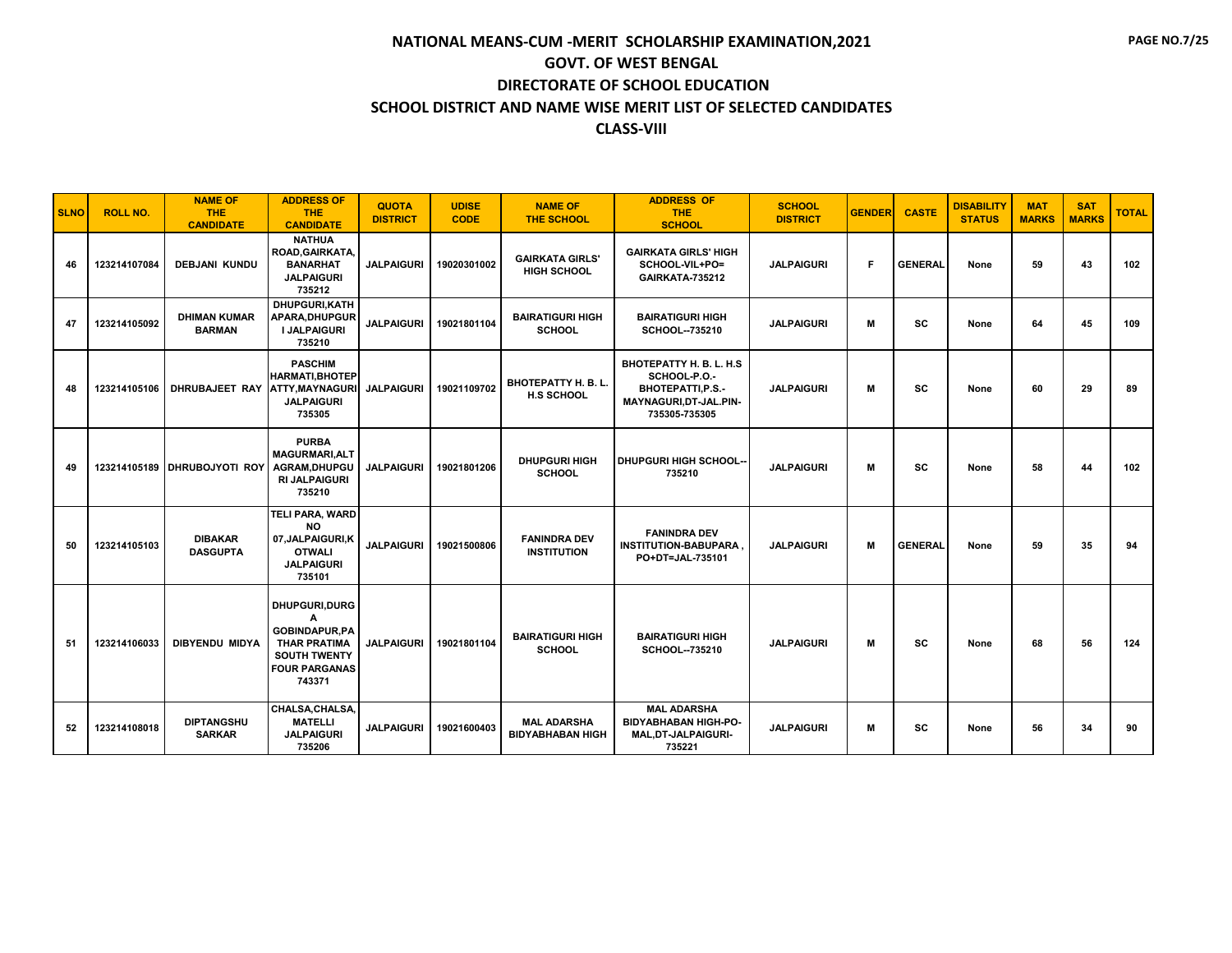| <b>SLNO</b> | <b>ROLL NO.</b> | <b>NAME OF</b><br><b>THE</b><br><b>CANDIDATE</b> | <b>ADDRESS OF</b><br>THE.<br><b>CANDIDATE</b>                                                                      | <b>QUOTA</b><br><b>DISTRICT</b> | <b>UDISE</b><br><b>CODE</b> | <b>NAME OF</b><br><b>THE SCHOOL</b>                                  | <b>ADDRESS OF</b><br><b>THE</b><br><b>SCHOOL</b>                                                                         | <b>SCHOOL</b><br><b>DISTRICT</b> | <b>GENDER</b> | <b>CASTE</b>   | <b>DISABILITY</b><br><b>STATUS</b> | <b>MAT</b><br><b>MARKS</b> | <b>SAT</b><br><b>MARKS</b> | <b>TOTAL</b> |
|-------------|-----------------|--------------------------------------------------|--------------------------------------------------------------------------------------------------------------------|---------------------------------|-----------------------------|----------------------------------------------------------------------|--------------------------------------------------------------------------------------------------------------------------|----------------------------------|---------------|----------------|------------------------------------|----------------------------|----------------------------|--------------|
| 53          | 123214105062    | <b>DIPTEE SARKAR</b>                             | UNK<br>DANGA, LAXMIKA<br><b>NTA</b><br>PARA, BANARHAT<br><b>JALPAIGURI</b><br>735233                               | <b>JALPAIGURI</b>               | 19020306302                 | <b>NATHUAHAT DHAPI</b><br><b>DEVI BALIKA</b><br><b>BIDYALAYA H.S</b> | NATHUAHAT DHAPI DEVI<br><b>BALIKA BIDYALAYA H.S-</b><br><b>VILL-BHATIAPARA,PO-</b><br>NATHUAHAT,DT-<br>JALPAIGURI-735233 | <b>JALPAIGURI</b>                | Е             | SC             | None                               | 52                         | 38                         | 90           |
| 54          |                 | 123214106028 EFI MODIA HOSSAIN                   | <b>DAKSHIN</b><br><b>DANGAPARA.DAN</b><br><b>GAPARA</b><br><b>ASHRAM.MAYNAG</b><br><b>URI JALPAIGURI</b><br>735305 | <b>JALPAIGURI</b>               | 19021102103                 | <b>PUTIMARI M.M HIGH</b><br><b>SCHOOL</b>                            | <b>PUTIMARI M.M HIGH</b><br>SCHOOL-PO- PUTIMARI, DT<br>JALPAIGURI, PIN- 735305-<br>735305                                | <b>JALPAIGURI</b>                | F             | <b>GENERAL</b> | None                               | 54                         | 40                         | 94           |
| 55          | 123214105140    | <b>ELORA SARKAR</b>                              | <b>JHARALTA NO</b><br>,DAUKIMARI,DHU<br><b>PGURI</b><br><b>JALPAIGURI</b><br>735210                                | <b>JALPAIGURI</b>               | 19020304002                 | <b>DAUKIMARI DN (HS)</b>                                             | <b>DAUKIMARI DN (HS)-PO--</b><br><b>DAUKIMARI, PS-</b><br>DHUPGURI, DT-<br>JALPAIGURI, PIN-735210-<br>735201             | <b>JALPAIGURI</b>                | F             | <b>GENERAL</b> | None                               | 50                         | 44                         | 94           |
| 56          |                 | 123214108050 FARJANA FIRDOUS                     | <b>KUMLAI, BARADIG</b><br><b>HI, MALBAZAR</b><br><b>JALPAIGURI</b><br>735230                                       | <b>JALPAIGURI</b>               | 19020903402                 | <b>BARADIGHI HIGH</b><br><b>SCHOOL</b>                               | <b>BARADIGHI HIGH SCHOOL-</b><br>PO-BARADIGHI.DT-<br>JALPAIGURI-735230                                                   | <b>JALPAIGURI</b>                | F             | <b>GENERAL</b> | None                               | 54                         | 41                         | 95           |
| 57          | 123214106069    | <b>GAYATREE DAS</b>                              | N0110, DANGUAJH<br><b>AR.KOTWALI</b><br><b>JALPAIGURI</b><br>735121                                                | <b>JALPAIGURI</b>               | 19021500607                 | <b>CENTRAL GIRLS HIGH</b><br><b>SCHOOL</b>                           | <b>CENTRAL GIRLS HIGH</b><br><b>SCHOOL-UKIL PARA,</b><br>PO+DT=JALPAIGURI-<br>735101                                     | <b>JALPAIGURI</b>                | F             | <b>GENERAL</b> | None                               | 63                         | 33                         | 96           |
| 58          | 123214107076    | <b>HIMANI ROY</b>                                | KHAYERKHAL, BH<br>OTEPATTY, MAYN<br><b>AGURI</b><br><b>JALPAIGURI</b><br>735305                                    | <b>JALPAIGURI</b>               | 19021109702                 | <b>BHOTEPATTY H. B. L.</b><br><b>H.S SCHOOL</b>                      | BHOTEPATTY H. B. L. H.S.<br>SCHOOL-P.O.-<br><b>BHOTEPATTI.P.S.-</b><br>MAYNAGURI, DT-JAL.PIN-<br>735305-735305           | <b>JALPAIGURI</b>                | F             | <b>GENERAL</b> | None                               | 63                         | 41                         | 104          |
| 59          | 123214106092    | <b>HIMANI ROY</b>                                | BAKALI, BAKALI, M<br><b>AYNAGURI</b><br><b>JALPAIGURI</b><br>735305                                                | <b>JALPAIGURI</b>               | 19021102104                 | <b>BARNESH HIGH</b><br><b>SCHOOL</b>                                 | <b>BARNESH HIGH SCHOOL-</b><br>PO-BARNES, PS-<br><b>MAYNAGURI, DT-</b><br>JALPAIGURI, PIN-735224-<br>735224              | <b>JALPAIGURI</b>                | F             | <b>GENERAL</b> | None                               | 56                         | 38                         | 94           |
| 60          | 123214106058    | <b>HIMIKA ROY</b><br><b>PRAMANIK</b>             | <b>JHARALTA NO</b><br><b>.DAUKIMARI.DHU</b><br><b>PGURI</b><br><b>JALPAIGURI</b><br>735210                         | <b>JALPAIGURI</b>               | 19020304002                 | <b>DAUKIMARI DN (HS)</b>                                             | <b>DAUKIMARI DN (HS)-PO--</b><br><b>DAUKIMARI, PS-</b><br>DHUPGURI,DT-<br>JALPAIGURI, PIN-735210-<br>735201              | <b>JALPAIGURI</b>                | F             | <b>SC</b>      | None                               | 54                         | 40                         | 94           |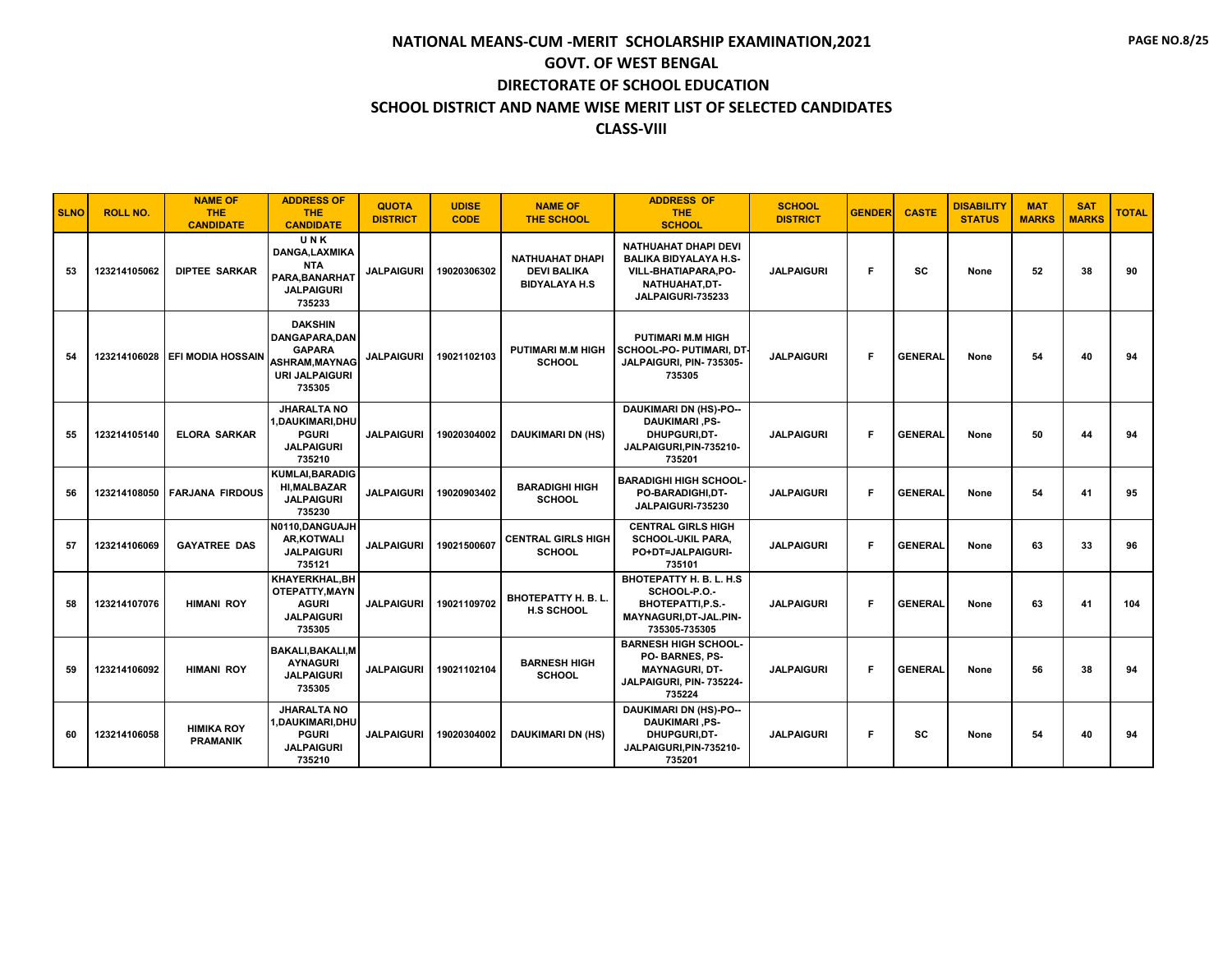| <b>SLNO</b> | <b>ROLL NO.</b> | <b>NAME OF</b><br><b>THE</b><br><b>CANDIDATE</b> | <b>ADDRESS OF</b><br><b>THE</b><br><b>CANDIDATE</b>                                                              | <b>QUOTA</b><br><b>DISTRICT</b> | <b>UDISE</b><br><b>CODE</b> | <b>NAME OF</b><br><b>THE SCHOOL</b>            | <b>ADDRESS OF</b><br><b>THE</b><br><b>SCHOOL</b>                                                                                        | <b>SCHOOL</b><br><b>DISTRICT</b> | <b>GENDER</b> | <b>CASTE</b>   | <b>DISABILITY</b><br><b>STATUS</b> | <b>MAT</b><br><b>MARKS</b> | <b>SAT</b><br><b>MARKS</b> | <b>TOTAL</b> |
|-------------|-----------------|--------------------------------------------------|------------------------------------------------------------------------------------------------------------------|---------------------------------|-----------------------------|------------------------------------------------|-----------------------------------------------------------------------------------------------------------------------------------------|----------------------------------|---------------|----------------|------------------------------------|----------------------------|----------------------------|--------------|
| 61          | 123214107192    | <b>INDRAJIT SINGHA</b><br><b>ROY</b>             | <b>UTTAR</b><br><b>GOSSAIRHAT,GO</b><br><b>SSAIRHAT, DHUPG</b><br><b>URI JALPAIGURI</b><br>735210                | <b>JALPAIGURI</b>               | 19020302901                 | PURBA MALLICKPARA<br><b>HIGH SCHOOL</b>        | <b>PURBA MALLICKPARA</b><br><b>HIGH SCHOOL-VILL-PURBA</b><br><b>MALLIKPARA POST-</b><br>GOSSAIRHAT PIN-735210<br>DIST-JALPAIGURI-735210 | <b>JALPAIGURI</b>                | м             | <b>SC</b>      | None                               | 65                         | 31                         | 96           |
| 62          | 123214105094    | <b>IPSITA</b><br><b>CHAKRABORTY</b>              | <b>DAKSHIN</b><br><b>BHUSKADANGA.B</b><br><b>HUSKADANGA, MA</b><br><b>YNAGURI</b><br><b>JALPAIGURI</b><br>735305 | <b>JALPAIGURI</b>               | 19021103901                 | <b>MAYNAGURI GIRLS</b><br><b>HIGH SCHOOL</b>   | <b>MAYNAGURI GIRLS HIGH</b><br>SCHOOL-PO- MAYNAGURI.<br>DT- JALPAIGURI, PIN-<br>735224-735224                                           | <b>JALPAIGURI</b>                | F             | <b>GENERAL</b> | None                               | 70                         | 43                         | 113          |
| 63          | 123214107172    | <b>ISHANI SINGH</b>                              | <b>WARD NO</b><br>11.JALPAIGURI.K<br><b>OTWALI</b><br><b>JALPAIGURI</b><br>735101                                | <b>JALPAIGURI</b>               | 19021500607                 | <b>CENTRAL GIRLS HIGH</b><br><b>SCHOOL</b>     | <b>CENTRAL GIRLS HIGH</b><br><b>SCHOOL-UKIL PARA.</b><br>PO+DT=JALPAIGURI-<br>735101                                                    | <b>JALPAIGURI</b>                | F             | <b>SC</b>      | None                               | 58                         | 42                         | 100          |
| 64          | 123214107164    | <b>JAYDEEP ROY</b>                               | <b>TUKLIMARI, BHAN</b><br><b>DANI,TUKLIMARI</b><br><b>JALPAIGURI</b><br>735210                                   | <b>JALPAIGURI</b>               | 19020307602                 | <b>GADHEYARKUTHI</b><br><b>HIGH SCHOOL XII</b> | <b>GADHEYARKUTHI HIGH</b><br>SCHOOL XII-VILL+PO-<br><b>BHANDANI,PS-</b><br>DHUPGURI, DT-JALPAIGURI-<br>735210                           | <b>JALPAIGURI</b>                | М             | SC             | None                               | 66                         | 53                         | 119          |
| 65          | 123214107005    | <b>JAYITA BARMAN</b>                             | <b>D/O-BIDYUT</b><br><b>KANTI</b><br><b>BARMAN, FATAPU</b><br><b>KUR, RAJGANJ</b><br><b>JALPAIGURI</b><br>735134 | <b>JALPAIGURI</b>               | 19021312002                 | <b>BELACOBA GIRLS</b><br><b>HIGH SCHOOL</b>    | <b>BELACOBA GIRLS HIGH</b><br>SCHOOL-PO-<br>PRASANNAKAGAR,DT-<br>JALPAIGURI-735135                                                      | <b>JALPAIGURI</b>                | F             | <b>SC</b>      | None                               | 61                         | 32                         | 93           |
| 66          | 123214107022    | <b>JAYITA ROY</b>                                | <b>BANGLARJHAR,K</b><br><b>UMAR</b><br><b>PARA.MAYNAGUR</b><br><b>I JALPAIGURI</b><br>735302                     | <b>JALPAIGURI</b>               | 19021114601                 | <b>AMGURI RAMMOHAN</b><br><b>HIGH SCHOOL</b>   | <b>AMGURI RAMMOHAN HIGH</b><br>SCHOOL-P.O.-AMGURI,DT-<br>JAL.PIN-735224-735224                                                          | <b>JALPAIGURI</b>                | F             | <b>SC</b>      | None                               | 56                         | 37                         | 93           |
| 67          | 123214108013    | <b>JEBAMALIAT BANU</b>                           | <b>NIJAMBARI.BARA</b><br>DIGHI, MALBAZAR<br><b>JALPAIGURI</b><br>735230                                          | <b>JALPAIGURI</b>               | 19020903402                 | <b>BARADIGHI HIGH</b><br><b>SCHOOL</b>         | <b>BARADIGHI HIGH SCHOOL</b><br>PO-BARADIGHI,DT-<br>JALPAIGURI-735230                                                                   | <b>JALPAIGURI</b>                | F             | <b>GENERAL</b> | None                               | 48                         | 50                         | 98           |
| 68          | 123214107123    | <b>JEET SARKAR</b>                               | <b>JHARALTA NO</b><br>1,DAUKIMARI,DHU<br><b>PGURI</b><br><b>JALPAIGURI</b><br>735210                             | <b>JALPAIGURI</b>               | 19020304002                 | <b>DAUKIMARI DN (HS)</b>                       | <b>DAUKIMARI DN (HS)-PO--</b><br><b>DAUKIMARI, PS-</b><br><b>DHUPGURI.DT-</b><br>JALPAIGURI, PIN-735210-<br>735201                      | <b>JALPAIGURI</b>                | м             | <b>SC</b>      | None                               | 62                         | 42                         | 104          |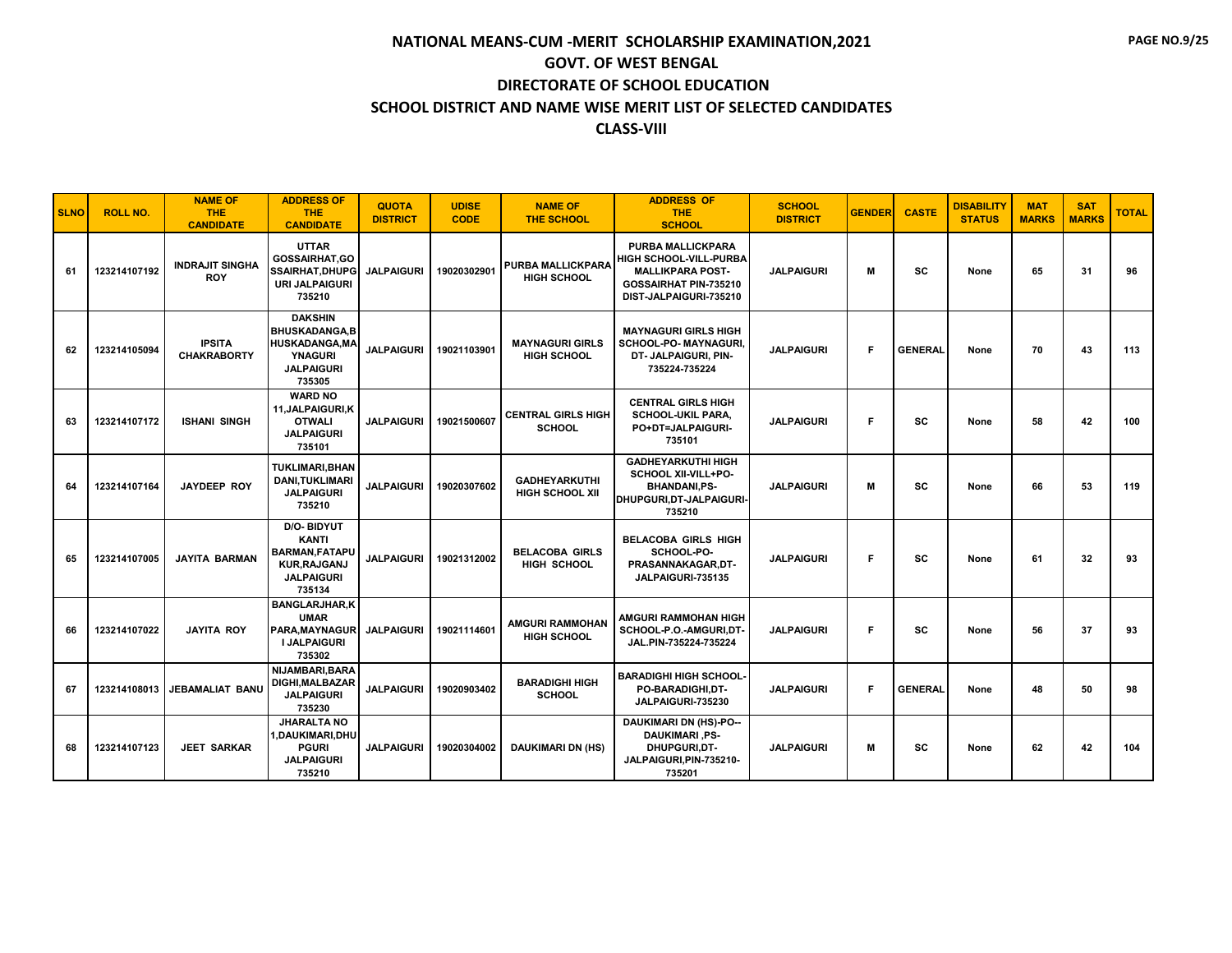**PAGE NO.10/25**

| <b>SLNO</b> | <b>ROLL NO.</b> | <b>NAME OF</b><br><b>THE</b><br><b>CANDIDATE</b> | <b>ADDRESS OF</b><br><b>THE</b><br><b>CANDIDATE</b>                                             | <b>QUOTA</b><br><b>DISTRICT</b> | <b>UDISE</b><br><b>CODE</b> | <b>NAME OF</b><br><b>THE SCHOOL</b>                           | <b>ADDRESS OF</b><br><b>THE</b><br><b>SCHOOL</b>                                                                                        | <b>SCHOOL</b><br><b>DISTRICT</b> | <b>GENDER</b> | <b>CASTE</b>   | <b>DISABILITY</b><br><b>STATUS</b> | <b>MAT</b><br><b>MARKS</b> | <b>SAT</b><br><b>MARKS</b> | <b>TOTAL</b> |
|-------------|-----------------|--------------------------------------------------|-------------------------------------------------------------------------------------------------|---------------------------------|-----------------------------|---------------------------------------------------------------|-----------------------------------------------------------------------------------------------------------------------------------------|----------------------------------|---------------|----------------|------------------------------------|----------------------------|----------------------------|--------------|
| 69          |                 | 123214107078 JESHIKHA SARKAR                     | <b>BARAKAMAT, BAR</b><br>AKAMAT, MAYNAG<br><b>URI JALPAIGURI</b><br>735305                      | <b>JALPAIGURI</b>               | 19021102103                 | <b>PUTIMARI M.M HIGH</b><br><b>SCHOOL</b>                     | <b>PUTIMARI M.M HIGH</b><br>SCHOOL-PO- PUTIMARI, DT<br>JALPAIGURI, PIN- 735305-<br>735305                                               | <b>JALPAIGURI</b>                | F             | <b>SC</b>      | None                               | 55                         | 38                         | 93           |
| 70          | 123214107068    | <b>JITKUNJAY ROY</b>                             | <b>BALURDHIP, KHAR</b><br><b>IJA</b><br><b>BERUBARI,KOTW</b><br><b>ALI JALPAIGURI</b><br>735136 | <b>JALPAIGURI</b>               | 19020516604                 | <b>BODAPARA</b><br><b>BALURDHIP JR. HIGH</b><br><b>SCHOOL</b> | <b>BODAPARA BALURDHIP</b><br>JR. HIGH SCHOOL-VILL-<br><b>BODAPARA BALURDHIP,</b><br>PO- KHARIJA BERUBARI,<br>DT- JALPAIGURI-735122      | <b>JALPAIGURI</b>                | M             | <b>SC</b>      | None                               | 68                         | 29                         | 97           |
| 71          | 123214107067    | <b>JONAKI SHOME</b>                              | <b>PURBA</b><br><b>MALLICKPARA.G</b><br>OSSAIRHAT, DHUP<br><b>GURI JALPAIGURI</b><br>735210     | <b>JALPAIGURI</b>               | 19020302901                 | <b>PURBA MALLICKPARA</b><br><b>HIGH SCHOOL</b>                | <b>PURBA MALLICKPARA</b><br><b>HIGH SCHOOL-VILL-PURBA</b><br><b>MALLIKPARA POST-</b><br>GOSSAIRHAT PIN-735210<br>DIST-JALPAIGURI-735210 | <b>JALPAIGURI</b>                | F             | <b>GENERAL</b> | None                               | 63                         | 43                         | 106          |
| 72          | 123214105136    | <b>JOYJEET</b><br><b>CHOWDHURY</b>               | <b>HOSPITAL</b><br>PARA.MAYNAGUR<br><b>I.MAYNAGURI</b><br><b>JALPAIGURI</b><br>735224           | <b>JALPAIGURI</b>               | 19021105603                 | <b>MAYANAGURI HIGH</b><br>SCHOOL(H.S.)                        | <b>MAYANAGURI HIGH</b><br>SCHOOL(H.S.)-PO-<br><b>MAYNAGURI, DT-</b><br>JALPAIGURI-735224                                                | <b>JALPAIGURI</b>                | M             | <b>GENERAL</b> | None                               | 64                         | 63                         | 127          |
| 73          | 123214106048    | <b>JYOTISHMAN</b><br><b>DUTTA</b>                | SUBHASHNAGAR.<br><b>MAYNAGURI.MAY</b><br><b>NAGURI</b><br><b>JALPAIGURI</b><br>735224           | <b>JALPAIGURI</b>               | 19021105603                 | <b>MAYANAGURI HIGH</b><br>SCHOOL(H.S.)                        | <b>MAYANAGURI HIGH</b><br>SCHOOL(H.S.)-PO-<br><b>MAYNAGURI, DT-</b><br>JALPAIGURI-735224                                                | <b>JALPAIGURI</b>                | M             | <b>GENERAL</b> | None                               | 64                         | 46                         | 110          |
| 74          | 123214105167    | <b>KAKULI ROY</b>                                | 0.DAUKIMARI.DHU<br><b>PGURI</b><br><b>JALPAIGURI</b><br>735210                                  | <b>JALPAIGURI</b>               | 19020304002                 | <b>DAUKIMARI DN (HS)</b>                                      | <b>DAUKIMARI DN (HS)-PO--</b><br><b>DAUKIMARI, PS-</b><br>DHUPGURI.DT-<br>JALPAIGURI, PIN-735210-<br>735201                             | <b>JALPAIGURI</b>                | F             | <b>SC</b>      | None                               | 55                         | 36                         | 91           |
| 75          | 123214105164    | <b>KEYA ROY</b>                                  | <b>UTTAR</b><br>ALTAGRAM.ALTA<br><b>GRAM, DHUPGURI</b><br><b>JALPAIGURI</b><br>735210           | <b>JALPAIGURI</b>               | 19020308003                 | PERKUMLAI JR. HIGH<br><b>SCHOOL</b>                           | PERKUMLAI JR. HIGH<br>SCHOOL--735210                                                                                                    | <b>JALPAIGURI</b>                | F             | SC             | None                               | 66                         | 42                         | 108          |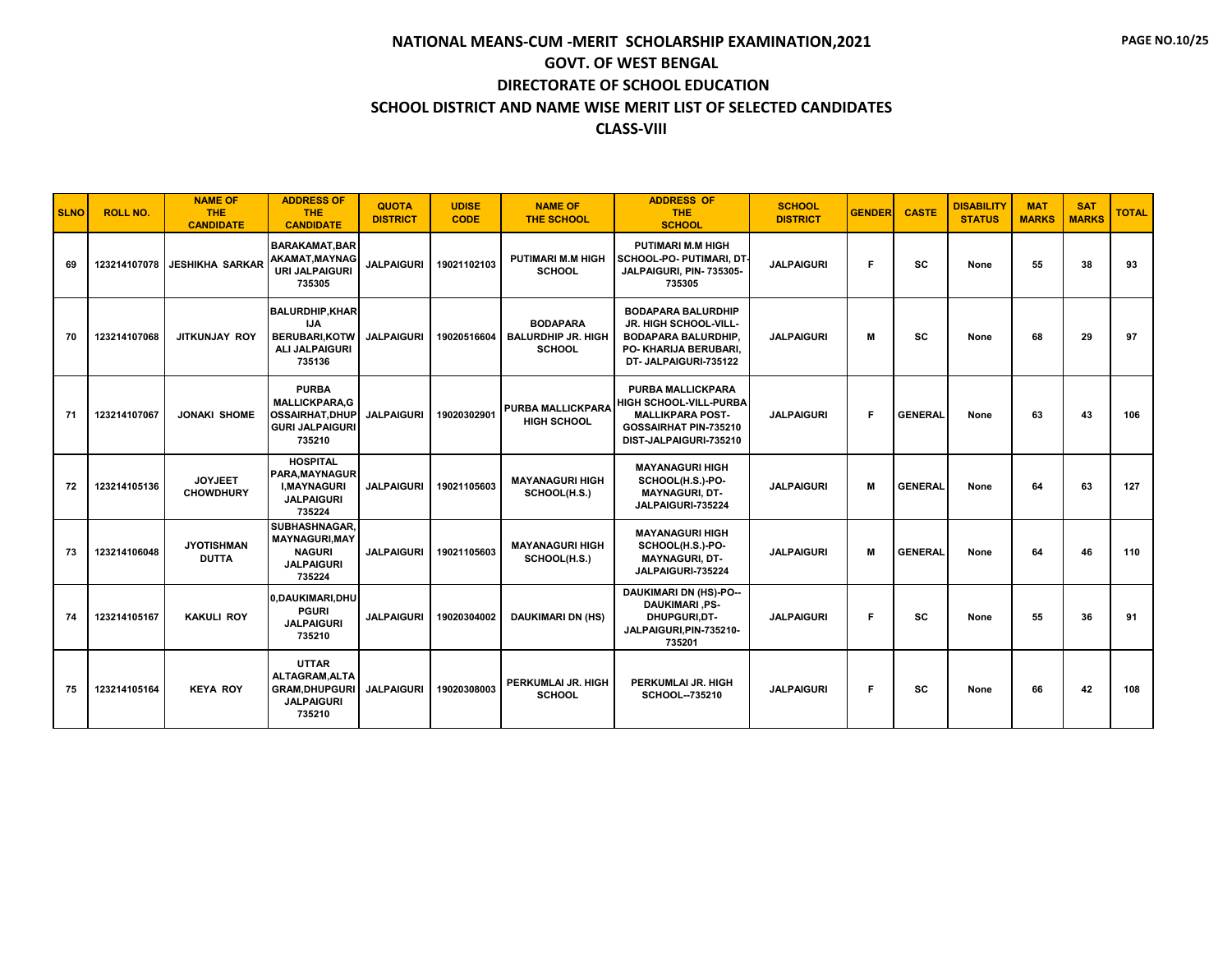| <b>SLNO</b> | <b>ROLL NO.</b> | <b>NAME OF</b><br><b>THE</b><br><b>CANDIDATE</b> | <b>ADDRESS OF</b><br><b>THE</b><br><b>CANDIDATE</b>                                                              | <b>QUOTA</b><br><b>DISTRICT</b> | <b>UDISE</b><br><b>CODE</b> | <b>NAME OF</b><br><b>THE SCHOOL</b>                | <b>ADDRESS OF</b><br>THE.<br><b>SCHOOL</b>                                                                                                     | <b>SCHOOL</b><br><b>DISTRICT</b> | <b>GENDER</b> | <b>CASTE</b>   | <b>DISABILITY</b><br><b>STATUS</b> | <b>MAT</b><br><b>MARKS</b> | <b>SAT</b><br><b>MARKS</b> | <b>TOTAL</b> |
|-------------|-----------------|--------------------------------------------------|------------------------------------------------------------------------------------------------------------------|---------------------------------|-----------------------------|----------------------------------------------------|------------------------------------------------------------------------------------------------------------------------------------------------|----------------------------------|---------------|----------------|------------------------------------|----------------------------|----------------------------|--------------|
| 76          | 123214107098    | <b>KHEYALIKA ROY</b>                             | <b>PURBA</b><br><b>DURAMARI,PURB</b><br>A<br><b>DURAMARI, BANA</b><br><b>RHAT</b><br><b>JALPAIGURI</b><br>735233 | <b>JALPAIGURI</b>               | 19020326002                 | <b>DURAMARI CK HIGH</b><br><b>SCHOOL</b>           | <b>DURAMARI CK HIGH</b><br>SCHOOL-VILL= P/<br><b>DURAMARI, PO=</b><br>P/DURAMARI-735233                                                        | <b>JALPAIGURI</b>                | F             | <b>SC</b>      | None                               | 58                         | 34                         | 92           |
| 77          | 123214106061    | <b>KHOKAN SHIL</b>                               | <b>MADHYA</b><br><b>BORAGARI, VIDYA</b><br><b>SHRAM.DHUPGUR</b><br><b>I JALPAIGURI</b><br>735210                 | <b>JALPAIGURI</b>               | 19020314101                 | <b>VIDYASHRAM D.V.</b><br><b>HIGH SCHOOL (XII)</b> | <b>VIDYASHRAM D.V. HIGH</b><br>SCHOOL (XII)-VILL+PO=<br><b>VIDYASHRAM, PS=</b><br>DHUPGURI, DT=JAL-735210                                      | <b>JALPAIGURI</b>                | M             | <b>GENERAL</b> | None                               | 72                         | 55                         | 127          |
| 78          |                 | 123214106136 KINGSHUK DEB ROY KHLIGANJ KOCH      | N/A, NIZTARAF, ME<br><b>BIHAR 735304</b>                                                                         | <b>JALPAIGURI</b>               | 19021111403                 | <b>PADAMATI UR HIGH</b><br><b>SCHOOL</b>           | <b>PADAMATI UR HIGH</b><br>SCHOOL -VILL-<br>GOURGRAM, PO-<br><b>HELAPAKRI,PS-</b><br><b>MAYNAGURI,DT-</b><br>JALPAIGURI, PIN-735306-<br>735306 | <b>JALPAIGURI</b>                | М             | <b>SC</b>      | None                               | 66                         | 38                         | 104          |
| 79          | 123214108034    | <b>KOUSHIK DAS</b>                               | MAL, MAL, MAL<br><b>JALPAIGURI</b><br>735221                                                                     | <b>JALPAIGURI</b>               | 19021600403                 | <b>MAL ADARSHA</b><br><b>BIDYABHABAN HIGH</b>      | <b>MAL ADARSHA</b><br><b>BIDYABHABAN HIGH-PO-</b><br>MAL, DT-JALPAIGURI-<br>735221                                                             | <b>JALPAIGURI</b>                | м             | <b>GENERAL</b> | None                               | 44                         | 58                         | 102          |
| 80          | 123214105011    | <b>KOUSHIK ROY</b>                               | <b>MAYNAGURI.PUTI</b><br><b>MARI, MAYNAGURI</b><br><b>JALPAIGURI</b><br>735305                                   | <b>JALPAIGURI</b>               | 19021102103                 | <b>PUTIMARI M.M HIGH</b><br><b>SCHOOL</b>          | <b>PUTIMARI M.M HIGH</b><br>SCHOOL-PO- PUTIMARI, DT<br>JALPAIGURI, PIN- 735305-<br>735305                                                      | <b>JALPAIGURI</b>                | м             | <b>SC</b>      | None                               | 60                         | 34                         | 94           |
| 81          | 123214105046    | <b>KRISHITA ROY</b><br><b>LASKAR</b>             | <b>UTTAR</b><br>SAPTIBARI, UTTAR<br>SAPTIBARI, MAYN<br><b>AGURI</b><br><b>JALPAIGURI</b><br>735224               | <b>JALPAIGURI</b>               | 19021103901                 | <b>MAYNAGURI GIRLS</b><br><b>HIGH SCHOOL</b>       | <b>MAYNAGURI GIRLS HIGH</b><br>SCHOOL-PO- MAYNAGURI.<br>DT- JALPAIGURI, PIN-<br>735224-735224                                                  | <b>JALPAIGURI</b>                | F             | <b>GENERAL</b> | None                               | 61                         | 47                         | 108          |
| 82          | 123214106013    | <b>KUSUM MAHATO</b>                              | KADAMTALA,<br><b>NEAR OLD FIRE</b><br><b>STATION, JALPAIG</b><br>URI.KOTWALI<br><b>JALPAIGURI</b><br>735101      | <b>JALPAIGURI</b>               | 19021500607                 | <b>CENTRAL GIRLS HIGH</b><br><b>SCHOOL</b>         | <b>CENTRAL GIRLS HIGH</b><br><b>SCHOOL-UKIL PARA,</b><br>PO+DT=JALPAIGURI-<br>735101                                                           | <b>JALPAIGURI</b>                | F             | <b>SC</b>      | None                               | 63                         | 38                         | 101          |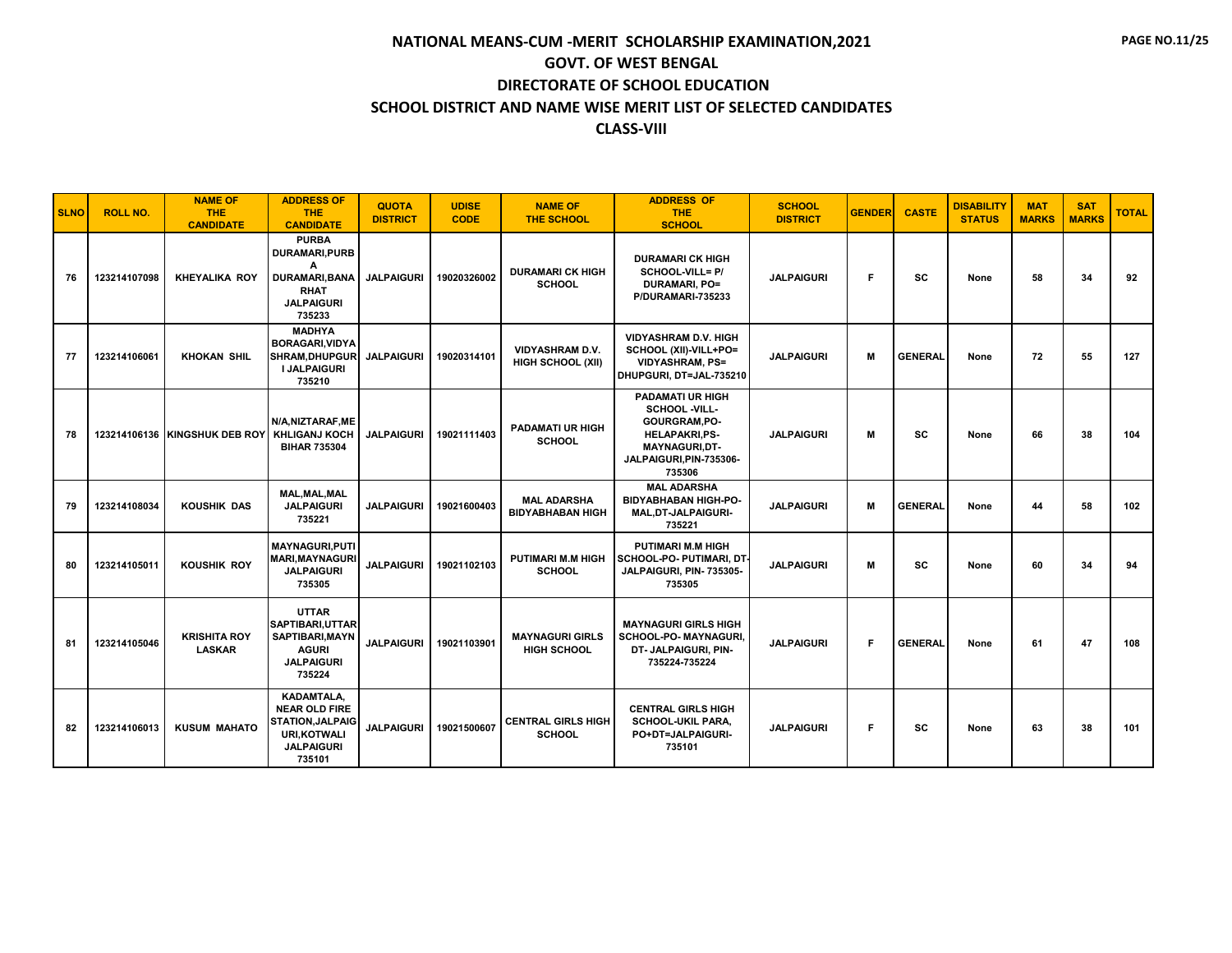| <b>SLNO</b> | <b>ROLL NO.</b> | <b>NAME OF</b><br><b>THE</b><br><b>CANDIDATE</b> | <b>ADDRESS OF</b><br><b>THE</b><br><b>CANDIDATE</b>                                                                      | <b>QUOTA</b><br><b>DISTRICT</b> | <b>UDISE</b><br><b>CODE</b> | <b>NAME OF</b><br><b>THE SCHOOL</b>            | <b>ADDRESS OF</b><br><b>THE</b><br><b>SCHOOL</b>                                                                                                      | <b>SCHOOL</b><br><b>DISTRICT</b> | <b>GENDER</b> | <b>CASTE</b>   | <b>DISABILITY</b><br><b>STATUS</b> | <b>MAT</b><br><b>MARKS</b> | <b>SAT</b><br><b>MARKS</b> | <b>TOTAL</b> |
|-------------|-----------------|--------------------------------------------------|--------------------------------------------------------------------------------------------------------------------------|---------------------------------|-----------------------------|------------------------------------------------|-------------------------------------------------------------------------------------------------------------------------------------------------------|----------------------------------|---------------|----------------|------------------------------------|----------------------------|----------------------------|--------------|
| 83          | 123214106105    | <b>MADHABI ROY</b>                               | <b>MALLICKSOVA</b><br><b>GOSSAIRAHAT</b><br><b>CHHITS, GOSSAIR</b><br><b>HAT.DHUPGURI</b><br><b>JALPAIGURI</b><br>735210 | <b>JALPAIGURI</b>               | 19020302901                 | <b>PURBA MALLICKPARA</b><br><b>HIGH SCHOOL</b> | PURBA MALLICKPARA<br><b>HIGH SCHOOL-VILL-PURBA</b><br><b>MALLIKPARA POST-</b><br>GOSSAIRHAT PIN-735210<br>DIST-JALPAIGURI-735210                      | <b>JALPAIGURI</b>                | F             | <b>SC</b>      | None                               | 65                         | 56                         | 121          |
| 84          | 123214105124    | <b>MAMPI ROY</b>                                 | 00.DHOWLAGURI.<br><b>MAYNAGURI</b><br><b>JALPAIGURI</b><br>735224                                                        | <b>JALPAIGURI</b>               | 19021116102                 | <b>BETGARA</b><br><b>CHARERBARI NN HIGH</b>    | <b>BETGARA CHARERBARI NN</b><br>HIGH -VILL-<br>CHARERBARI.P.O.-<br><b>DHOWLAGURI.P.S.-</b><br>MAYNAGURI, DT-JAL.-<br>735224                           | <b>JALPAIGURI</b>                | F             | sc             | None                               | 50                         | 38                         | 88           |
| 85          | 123214105165    | <b>MANAB BARMAN</b>                              | <b>DAKSHIN</b><br>DANGAPARA, DAN<br><b>GAPARA</b><br><b>ASHRAM, MAYNAG</b><br><b>URI JALPAIGURI</b><br>735305            | <b>JALPAIGURI</b>               | 19021102103                 | <b>PUTIMARI M.M HIGH</b><br><b>SCHOOL</b>      | <b>PUTIMARI M.M HIGH</b><br>SCHOOL-PO- PUTIMARI, DT-<br>JALPAIGURI, PIN- 735305-<br>735305                                                            | <b>JALPAIGURI</b>                | М             | <b>SC</b>      | None                               | 58                         | 34                         | 92           |
| 86          | 123214108049    | <b>MANDEEP SAIBA</b>                             | 00, RAJADANGA, M<br>AL JALPAIGURI<br>735218                                                                              | <b>JALPAIGURI</b>               | 19020910901                 | <b>RAJADANGA P M HIGH</b><br><b>SCHOOL</b>     | <b>RAJADANGA P M HIGH</b><br>SCHOOL-VILL-<br>UTTARMAJHGRAM,PO-<br><b>RAJADANGA DT-</b><br>JALPAIGURI, PIN-735218-<br>735218                           | <b>JALPAIGURI</b>                | м             | <b>ST</b>      | None                               | 65                         | 36                         | 101          |
| 87          | 123214107206    | <b>MAYUKH ROY</b><br><b>SARKAR</b>               | <b>MAYNAGURI,HEL</b><br>APAKRI, MAYNAG<br><b>URI JALPAIGURI</b><br>735306                                                | <b>JALPAIGURI</b>               | 19021111403                 | <b>PADAMATI UR HIGH</b><br><b>SCHOOL</b>       | <b>PADAMATI UR HIGH</b><br>SCHOOL -VILL-<br>GOURGRAM, PO-<br><b>HELAPAKRI.PS-</b><br><b>MAYNAGURI,DT-</b><br>JALPAIGURI, PIN-735306-<br>735306        | <b>JALPAIGURI</b>                | М             | <b>SC</b>      | None                               | 59                         | 31                         | 90           |
| 88          | 123214107051    | <b>MOUMA SEN</b>                                 | N/A, HELAPAKRI, M<br><b>AYNAGURI</b><br><b>JALPAIGURI</b><br>735306                                                      | <b>JALPAIGURI</b>               | 19021111403                 | <b>PADAMATI UR HIGH</b><br><b>SCHOOL</b>       | <b>PADAMATI UR HIGH</b><br><b>SCHOOL -VILL-</b><br>GOURGRAM, PO-<br><b>HELAPAKRI.PS-</b><br><b>MAYNAGURI.DT-</b><br>JALPAIGURI, PIN-735306-<br>735306 | <b>JALPAIGURI</b>                | F             | <b>GENERAL</b> | None                               | 56                         | 40                         | 96           |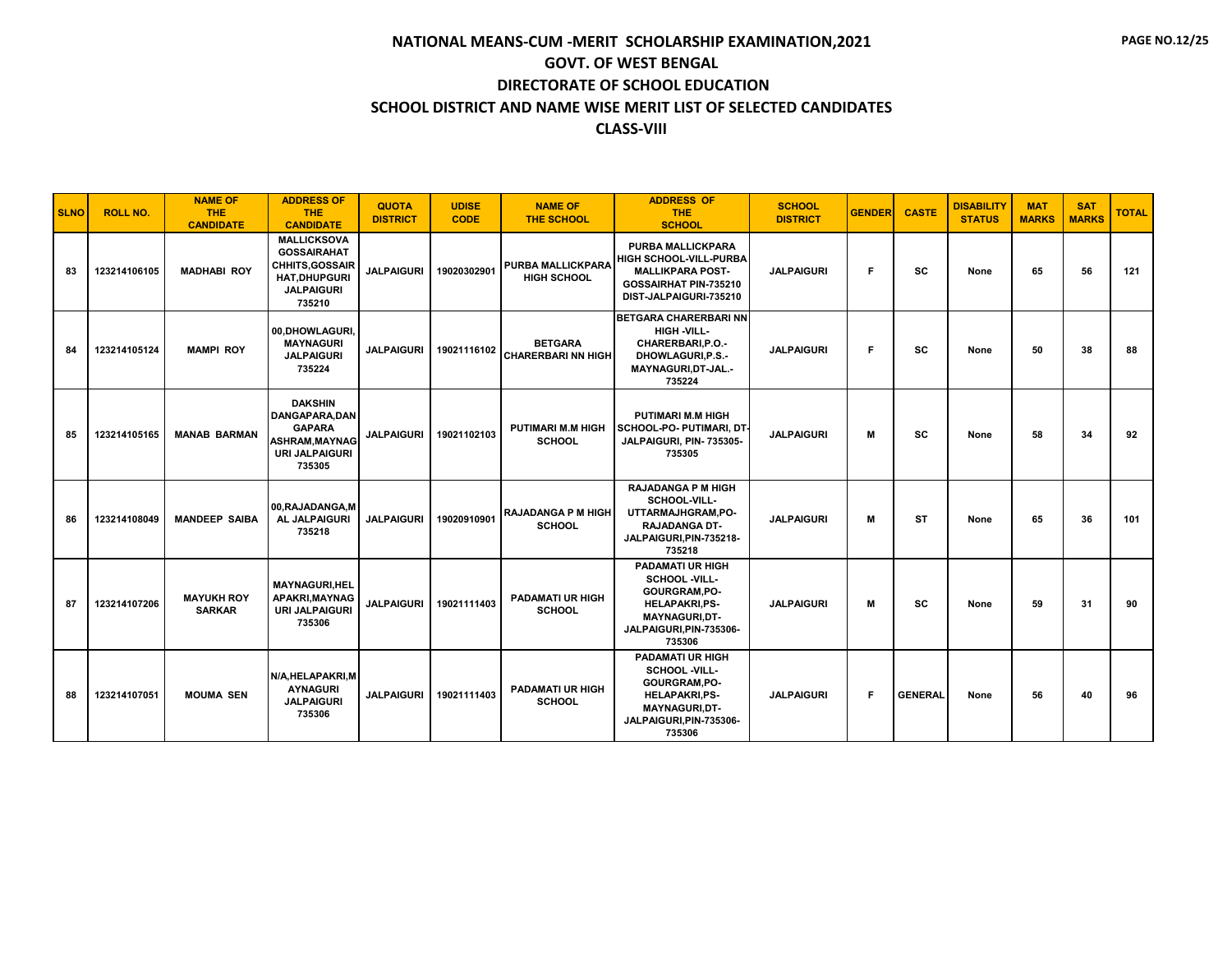| <b>SLNO</b> | <b>ROLL NO.</b> | <b>NAME OF</b><br><b>THE</b><br><b>CANDIDATE</b> | <b>ADDRESS OF</b><br><b>THE</b><br><b>CANDIDATE</b>                                      | <b>QUOTA</b><br><b>DISTRICT</b> | <b>UDISE</b><br><b>CODE</b> | <b>NAME OF</b><br><b>THE SCHOOL</b>             | <b>ADDRESS OF</b><br><b>THE</b><br><b>SCHOOL</b>                                                                                               | <b>SCHOOL</b><br><b>DISTRICT</b> | <b>GENDER</b> | <b>CASTE</b>   | <b>DISABILITY</b><br><b>STATUS</b> | <b>MAT</b><br><b>MARKS</b> | <b>SAT</b><br><b>MARKS</b> | <b>TOTAL</b> |
|-------------|-----------------|--------------------------------------------------|------------------------------------------------------------------------------------------|---------------------------------|-----------------------------|-------------------------------------------------|------------------------------------------------------------------------------------------------------------------------------------------------|----------------------------------|---------------|----------------|------------------------------------|----------------------------|----------------------------|--------------|
| 89          | 123214106104    | <b>MOUMITA BASAK</b>                             | BHOTEPATTY, BH<br>OTEPATTY, MAYN<br><b>AGURI</b><br><b>JALPAIGURI</b><br>735305          | <b>JALPAIGURI</b>               | 19021109702                 | <b>BHOTEPATTY H. B. L.</b><br><b>H.S SCHOOL</b> | BHOTEPATTY H. B. L. H.S<br>SCHOOL-P.O.-<br><b>BHOTEPATTI, P.S.-</b><br>MAYNAGURI, DT-JAL.PIN-<br>735305-735305                                 | <b>JALPAIGURI</b>                | F             | <b>GENERAL</b> | None                               | 63                         | 51                         | 114          |
| 90          | 123214108043    | <b>MOUMITA SHARMA</b>                            | 00.RAJADANGA.M<br><b>AL JALPAIGURI</b><br>735218                                         | <b>JALPAIGURI</b>               | 19020910901                 | <b>RAJADANGA P M HIGH</b><br><b>SCHOOL</b>      | <b>RAJADANGA P M HIGH</b><br>SCHOOL-VILL-<br>UTTARMAJHGRAM,PO-<br>RAJADANGA DT-<br>JALPAIGURI.PIN-735218-<br>735218                            | <b>JALPAIGURI</b>                | F             | <b>GENERAL</b> | None                               | 65                         | 34                         | 99           |
| 91          | 123214107039    | <b>MOUSUMI DAS</b>                               | <b>MADHYA</b><br>DAUKIMARI.DAUK<br><b>IMARI, DHUPGURI</b><br><b>JALPAIGURI</b><br>735210 | <b>JALPAIGURI</b>               | 19020304002                 | <b>DAUKIMARI DN (HS)</b>                        | <b>DAUKIMARI DN (HS)-PO--</b><br><b>DAUKIMARI .PS-</b><br>DHUPGURI.DT-<br>JALPAIGURI, PIN-735210-<br>735201                                    | <b>JALPAIGURI</b>                | F             | <b>SC</b>      | None                               | 54                         | 37                         | 91           |
| 92          | 123214108004    | <b>MUKESH MINZ</b>                               | <b>DAKSHIN</b><br><b>MAJHGRAM, KRAN</b><br>TI.MAL<br><b>JALPAIGURI</b><br>735218         | <b>JALPAIGURI</b>               | 19020904402                 | <b>DEBIJHORA HIGH</b><br><b>SCHOOL</b>          | <b>DEBIJHORA HIGH SCHOOL-</b><br>PO-KRANTIHAT.DT-<br>JALPAIGURI PIN-735218-<br>735218                                                          | <b>JALPAIGURI</b>                | M             | <b>ST</b>      | None                               | 35                         | 27                         | 62           |
| 93          | 123214106041    | <b>MUNNA SHIL</b>                                | <b>BHANDANI.BHAN</b><br>DANI, DHUPGURI<br><b>JALPAIGURI</b><br>735210                    | <b>JALPAIGURI</b>               | 19020310501                 | <b>MALLIKPARA</b><br><b>VIDYANIKETAN</b>        | <b>MALLIKPARA</b><br>VIDYANIKETAN-VILL+PO-<br>PASCHIM MALLIKPARA.DT-<br>JALPAIGURI-735210                                                      | <b>JALPAIGURI</b>                | M             | <b>GENERAL</b> | None                               | 56                         | 40                         | 96           |
| 94          | 123214105169    | <b>NABANITA ROY</b>                              | N/A.HELAPAKRI.M<br><b>AYNAGURI</b><br><b>JALPAIGURI</b><br>735306                        | <b>JALPAIGURI</b>               | 19021111403                 | <b>PADAMATI UR HIGH</b><br><b>SCHOOL</b>        | <b>PADAMATI UR HIGH</b><br><b>SCHOOL -VILL-</b><br>GOURGRAM.PO-<br><b>HELAPAKRI,PS-</b><br>MAYNAGURI, DT-<br>JALPAIGURI, PIN-735306-<br>735306 | <b>JALPAIGURI</b>                | F             | SC             | None                               | 70                         | 31                         | 101          |
| 95          | 123214105121    | <b>NANDINI SARKAR</b>                            | <b>PURBA</b><br>DAUKIMARI.DAUK<br><b>IMARI, DHUPGURI</b><br><b>JALPAIGURI</b><br>735210  | <b>JALPAIGURI</b>               | 19020304002                 | <b>DAUKIMARI DN (HS)</b>                        | <b>DAUKIMARI DN (HS)-PO--</b><br><b>DAUKIMARI, PS-</b><br>DHUPGURI, DT-<br>JALPAIGURI, PIN-735210-<br>735201                                   | <b>JALPAIGURI</b>                | F             | SC             | None                               | 52                         | 36                         | 88           |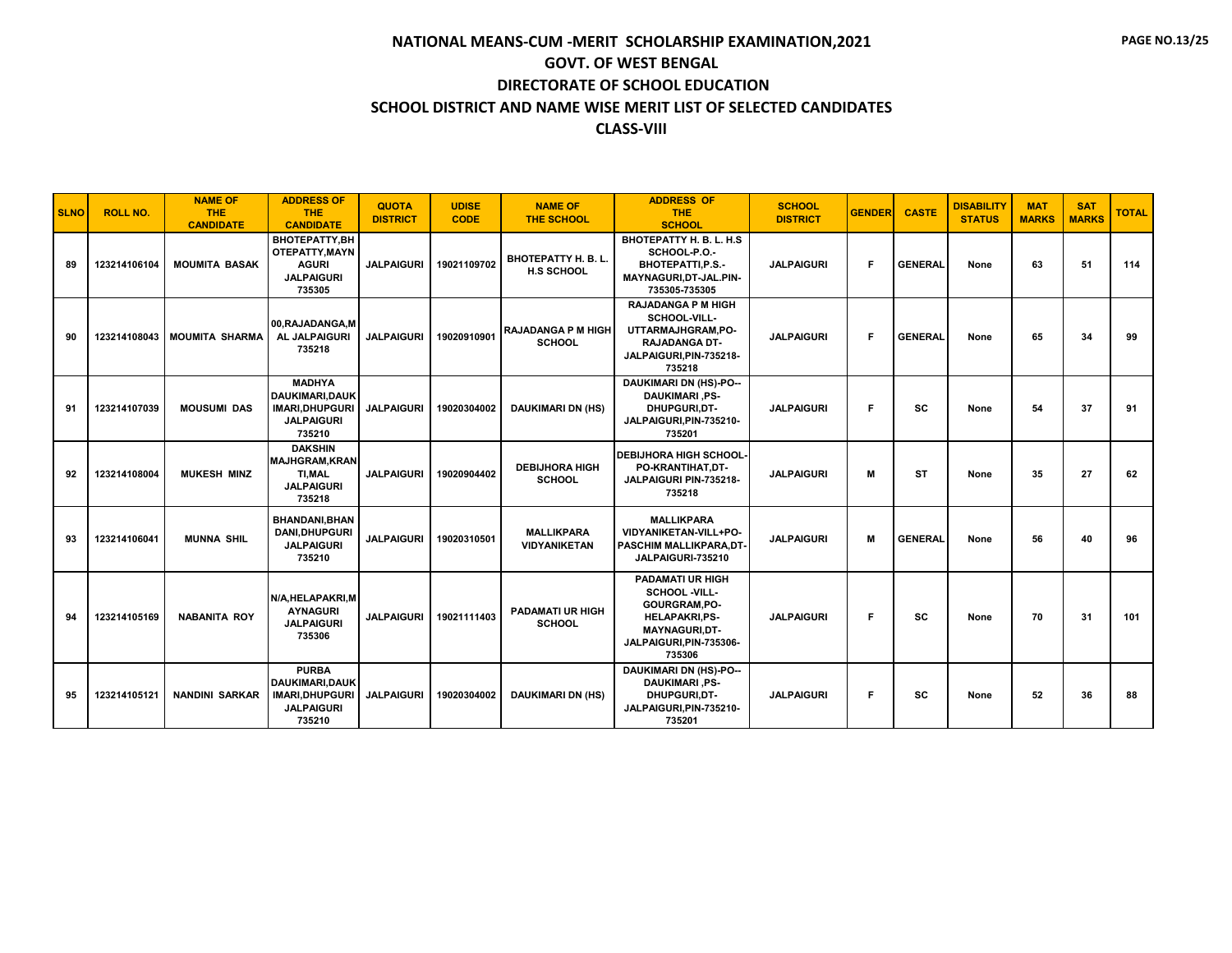| <b>SLNO</b> | <b>ROLL NO.</b> | <b>NAME OF</b><br><b>THE</b><br><b>CANDIDATE</b> | <b>ADDRESS OF</b><br><b>THE</b><br><b>CANDIDATE</b>                                           | <b>QUOTA</b><br><b>DISTRICT</b> | <b>UDISE</b><br><b>CODE</b> | <b>NAME OF</b><br><b>THE SCHOOL</b>            | <b>ADDRESS OF</b><br><b>THE</b><br><b>SCHOOL</b>                                                             | <b>SCHOOL</b><br><b>DISTRICT</b> | <b>GENDER</b> | <b>CASTE</b>   | <b>DISABILITY</b><br><b>STATUS</b> | <b>MAT</b><br><b>MARKS</b> | <b>SAT</b><br><b>MARKS</b> | <b>TOTAL</b> |
|-------------|-----------------|--------------------------------------------------|-----------------------------------------------------------------------------------------------|---------------------------------|-----------------------------|------------------------------------------------|--------------------------------------------------------------------------------------------------------------|----------------------------------|---------------|----------------|------------------------------------|----------------------------|----------------------------|--------------|
| 96          | 123214106195    | <b>NANDITA BAIDYA</b>                            | <b>BAKAL, BAKALI, M</b><br><b>AYNAGURI</b><br><b>JALPAIGURI</b><br>735305                     | <b>JALPAIGURI</b>               | 19021102104                 | <b>BARNESH HIGH</b><br><b>SCHOOL</b>           | <b>BARNESH HIGH SCHOOL-</b><br>PO-BARNES, PS-<br><b>MAYNAGURI, DT-</b><br>JALPAIGURI, PIN-735224-<br>735224  | <b>JALPAIGURI</b>                | F             | <b>GENERAL</b> | None                               | 65                         | 33                         | 98           |
| 97          | 123214106165    | <b>NANDITA ROY</b>                               | <b>VILL - PORA</b><br>PARA, PANDAPAR<br>А<br><b>KALIBARI.KOTWA</b><br>LI JALPAIGURI<br>735132 | <b>JALPAIGURI</b>               | 19021500506                 | <b>SUNITIBALA SADAR</b><br><b>GIRLS HIGH</b>   | <b>SUNITIBALA SADAR GIRLS</b><br><b>HIGH-SUNITI CHANDA</b><br>SARANI. PO+DT=JAL-<br>735101                   | <b>JALPAIGURI</b>                | F             | SC             | None                               | 53                         | 34                         | 87           |
| 98          | 123214106024    | <b>NIBEDITA BARMAN</b>                           | DANGAPARA.BHA<br><b>KTIPARA.RAJGAN</b><br>J JALPAIGURI<br>735133                              | <b>JALPAIGURI</b>               | 19021316601                 | <b>SARIAM JASHODHAR</b><br><b>HIGH SCHOOL</b>  | <b>SARIAM JASHODHAR HIGH</b><br>SCHOOL-VILL-SARIM.PO-<br>DEBITHAKURBARI,DT-<br>JALPAIGURI-735113             | <b>JALPAIGURI</b>                | F             | SC             | None                               | 61                         | 28                         | 89           |
| 99          | 123214108033    | <b>NILANKAR ROY</b>                              | <b>LASKAR</b><br>PARA.KRANTIHAT<br><b>MAL JALPAIGURI</b><br>735218                            | <b>JALPAIGURI</b>               | 19020904402                 | <b>DEBIJHORA HIGH</b><br><b>SCHOOL</b>         | <b>DEBIJHORA HIGH SCHOOL</b><br>PO-KRANTIHAT, DT-<br>JALPAIGURI PIN-735218-<br>735218                        | <b>JALPAIGURI</b>                | м             | SC             | None                               | 53                         | 41                         | 94           |
| 100         | 123214107195    | <b>NIRUPAMA ROY</b>                              | <b>PAKHURI</b><br><b>TALA.GARALBARI</b><br><b>KOTWALI</b><br><b>JALPAIGURI</b><br>735140      | <b>JALPAIGURI</b>               | 19020510802                 | <b>GARALBARI HIGH</b><br><b>SCHOOL</b>         | <b>GARALBARI HIGH SCHOOL-</b><br>P.O.-GARAL BARI.DT-JAL.-<br>735101                                          | <b>JALPAIGURI</b>                | F             | <b>SC</b>      | None                               | 56                         | 41                         | 97           |
| 101         |                 | 123214107148 NISHANTA SARKAR                     | <b>RURAL, NATHUAH</b><br>AT.BANARHAT<br><b>JALPAIGURI</b><br>735233                           | <b>JALPAIGURI</b>               | 19020306203                 | <b>NATHUAHAT G S A T</b><br><b>HIGH SCHOOL</b> | <b>NATHUAHAT G S A T HIGH</b><br><b>SCHOOL-VILL-BHATIA</b><br>PARA, PS-BANAR HAT, DIST-<br>JALPAIGURI-735233 | <b>JALPAIGURI</b>                | м             | SC             | None                               | 58                         | 35                         | 93           |
| 102         | 123214106119    | <b>NOOR ZAMAN</b><br><b>HOQUE</b>                | <b>DHARMAPUR, JOR</b><br><b>EPAKRI.MAYNAG</b><br><b>URI JALPAIGURI</b><br>735305              | <b>JALPAIGURI</b>               | 19021111601                 | <b>JORAPAKRI AG HIGH</b><br><b>SCHOOL</b>      | <b>JORAPAKRI AG HIGH</b><br>SCHOOL-P.O.-JORE<br>PAKRI, DT-JAL.-735305                                        | <b>JALPAIGURI</b>                | M             | <b>GENERAL</b> | None                               | 57                         | 47                         | 104          |
| 103         | 123214106011    | <b>PALLABI ROY</b>                               | <b>UTTAR</b><br><b>MOUAMARI.BAGJ</b><br><b>AN, MAYNAGURI</b><br><b>JALPAIGURI</b><br>735302   | <b>JALPAIGURI</b>               | 19021117902                 | SINGIMARI C D HIGH<br><b>SCHOOL</b>            | <b>SINGIMARI C D HIGH</b><br>SCHOOL-PO-SINGIMARI,<br>DT- JALPAIGURI-735302                                   | <b>JALPAIGURI</b>                | F             | sc             | None                               | 61                         | 49                         | 110          |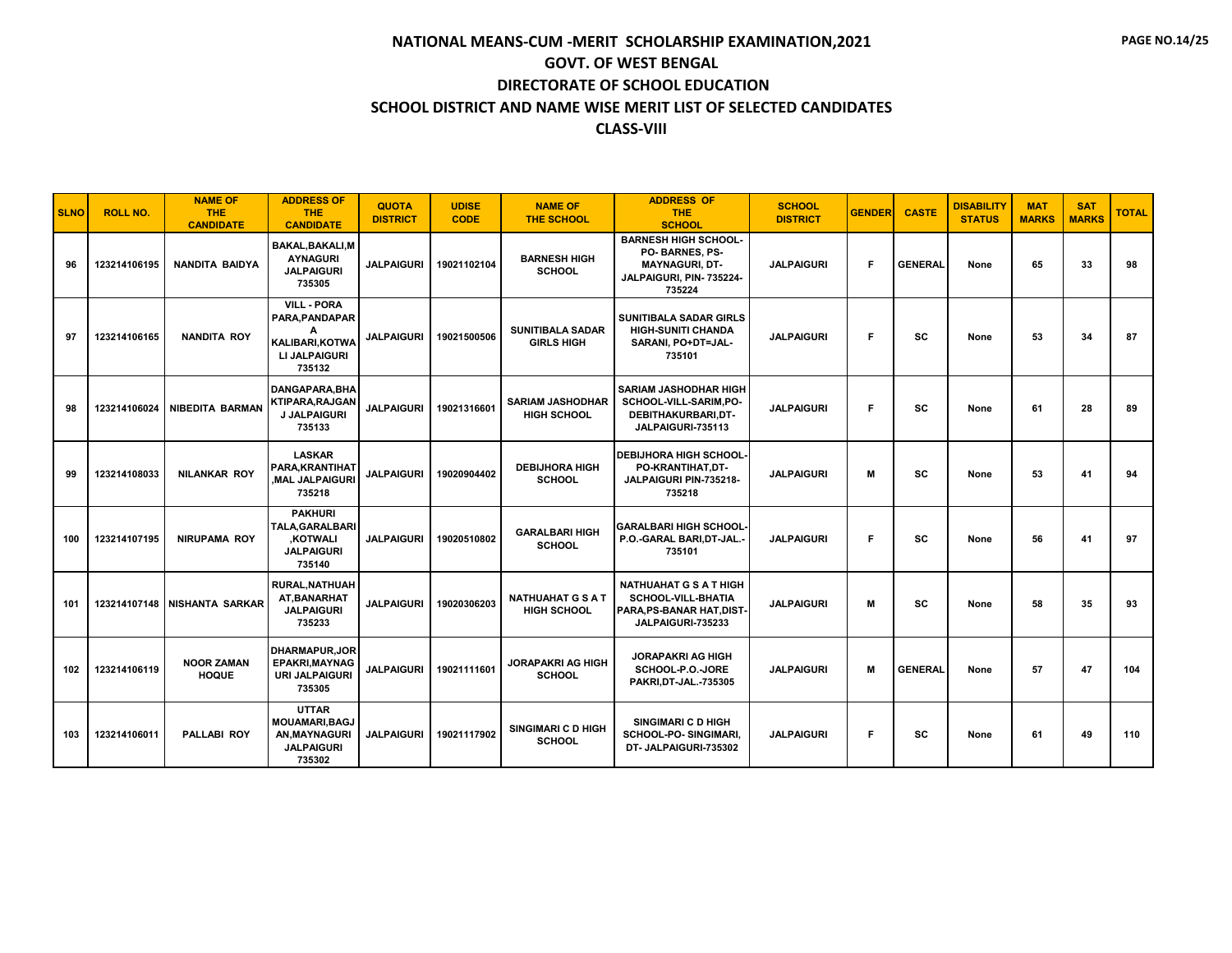| <b>SLNO</b> | <b>ROLL NO.</b> | <b>NAME OF</b><br><b>THE</b><br><b>CANDIDATE</b> | <b>ADDRESS OF</b><br><b>THE</b><br><b>CANDIDATE</b>                                               | <b>QUOTA</b><br><b>DISTRICT</b> | <b>UDISE</b><br><b>CODE</b> | <b>NAME OF</b><br><b>THE SCHOOL</b>                | <b>ADDRESS OF</b><br><b>THE</b><br><b>SCHOOL</b>                                                          | <b>SCHOOL</b><br><b>DISTRICT</b> | <b>GENDER</b> | <b>CASTE</b>   | <b>DISABILITY</b><br><b>STATUS</b> | <b>MAT</b><br><b>MARKS</b> | <b>SAT</b><br><b>MARKS</b> | <b>TOTAL</b> |
|-------------|-----------------|--------------------------------------------------|---------------------------------------------------------------------------------------------------|---------------------------------|-----------------------------|----------------------------------------------------|-----------------------------------------------------------------------------------------------------------|----------------------------------|---------------|----------------|------------------------------------|----------------------------|----------------------------|--------------|
| 104         | 123214107026    | <b>PALLABI ROY</b>                               | <b>RAMSHAI</b><br><b>ROAD.AMGURI</b><br><b>BAZAR.MAYNAGU</b><br><b>RI JALPAIGURI</b><br>735224    | <b>JALPAIGURI</b>               | 19021114601                 | <b>AMGURI RAMMOHAN</b><br><b>HIGH SCHOOL</b>       | AMGURI RAMMOHAN HIGH<br>SCHOOL-P.O.-AMGURI.DT-<br>JAL.PIN-735224-735224                                   | <b>JALPAIGURI</b>                | F             | <b>SC</b>      | None                               | 56                         | 38                         | 94           |
| 105         | 123214107043    | <b>PAPRI ROY</b>                                 | PATKIDAHA.PATK<br><b>IDAHA, DHUPGURI</b><br><b>JALPAIGURI</b><br>735210                           | <b>JALPAIGURI</b>               | 19020314101                 | <b>VIDYASHRAM D.V.</b><br><b>HIGH SCHOOL (XII)</b> | <b>VIDYASHRAM D.V. HIGH</b><br>SCHOOL (XII)-VILL+PO=<br><b>VIDYASHRAM, PS=</b><br>DHUPGURI, DT=JAL-735210 | <b>JALPAIGURI</b>                | F             | SC             | None                               | 54                         | 41                         | 95           |
| 106         | 123214107139    | <b>PARBATI SARKAR</b>                            | <b>MAYNATALI.PASC</b><br><b>HIM MALLIK</b><br><b>PARA.DHUPGURI</b><br><b>JALPAIGURI</b><br>735210 | <b>JALPAIGURI</b>               | 19020310501                 | <b>MALLIKPARA</b><br><b>VIDYANIKETAN</b>           | <b>MALLIKPARA</b><br>VIDYANIKETAN-VILL+PO-<br>PASCHIM MALLIKPARA.DT-<br>JALPAIGURI-735210                 | <b>JALPAIGURI</b>                | F             | SC             | None                               | 47                         | 41                         | 88           |
| 107         | 123214108071    | <b>PAYEL BISWAS</b>                              | GAJLDOBA.GAJA<br>LDOBA, MAL<br><b>JALPAIGURI</b><br>735234                                        | <b>JALPAIGURI</b>               | 19020915401                 | <b>GAZOLDOBA HIGH</b><br><b>SCHOOL</b>             | <b>GAZOLDOBA HIGH</b><br>SCHOOL-PO-<br>GAZOLDOBA.DT-<br>JALPAIGURI-735234                                 | <b>JALPAIGURI</b>                | F             | SC             | None                               | 70                         | 38                         | 108          |
| 108         | 123214106055    | <b>PIYALI ROY</b>                                | RATHERHAT, BHA<br>NGARHAT.MAYNA<br><b>GURI JALPAIGURI</b><br>735224                               | <b>JALPAIGURI</b>               | 19021107101                 | <b>RATHERHAT HIGH</b><br><b>SCHOOL</b>             | <b>RATHERHAT HIGH</b><br>SCHOOL-VILL-<br>RATHERHAT, P.O.-<br>BHANGERHAT, DT-JAL.-<br>735224               | <b>JALPAIGURI</b>                | F             | SC             | None                               | 59                         | 37                         | 96           |
| 109         | 123214105038    | POULOMI ROY                                      | <b>BAGJAN, BAGJAN,</b><br><b>MAYNAGURI</b><br><b>JALPAIGURI</b><br>735302                         | <b>JALPAIGURI</b>               | 19021103901                 | <b>MAYNAGURI GIRLS</b><br><b>HIGH SCHOOL</b>       | <b>MAYNAGURI GIRLS HIGH</b><br><b>SCHOOL-PO- MAYNAGURI</b><br>DT- JALPAIGURI, PIN-<br>735224-735224       | <b>JALPAIGURI</b>                | F             | <b>SC</b>      | None                               | 47                         | 44                         | 91           |
| 110         |                 | 123214107187 PRASANTA MANDAI                     | <b>DWARIKAMARI.TE</b><br><b>KATULI.MAYNAG</b><br><b>URI JALPAIGURI</b><br>735224                  | <b>JALPAIGURI</b>               | 19021107101                 | <b>RATHERHAT HIGH</b><br><b>SCHOOL</b>             | <b>RATHERHAT HIGH</b><br>SCHOOL-VILL-<br>RATHERHAT.P.O.-<br>BHANGERHAT, DT-JAL.-<br>735224                | <b>JALPAIGURI</b>                | М             | SC             | None                               | 63                         | 46                         | 109          |
| 111         | 123214107065    | <b>PRATISTHA</b><br><b>BHADURI</b>               | <b>SAHIDGARH</b><br><b>WEST, MAYNAGUR</b><br><b>I.MAYNAGURI</b><br><b>JALPAIGURI</b><br>735224    | <b>JALPAIGURI</b>               | 19021103901                 | <b>MAYNAGURI GIRLS</b><br><b>HIGH SCHOOL</b>       | <b>MAYNAGURI GIRLS HIGH</b><br><b>SCHOOL-PO- MAYNAGURI.</b><br>DT- JALPAIGURI, PIN-<br>735224-735224      | <b>JALPAIGURI</b>                | F             | <b>GENERAL</b> | None                               | 54                         | 44                         | 98           |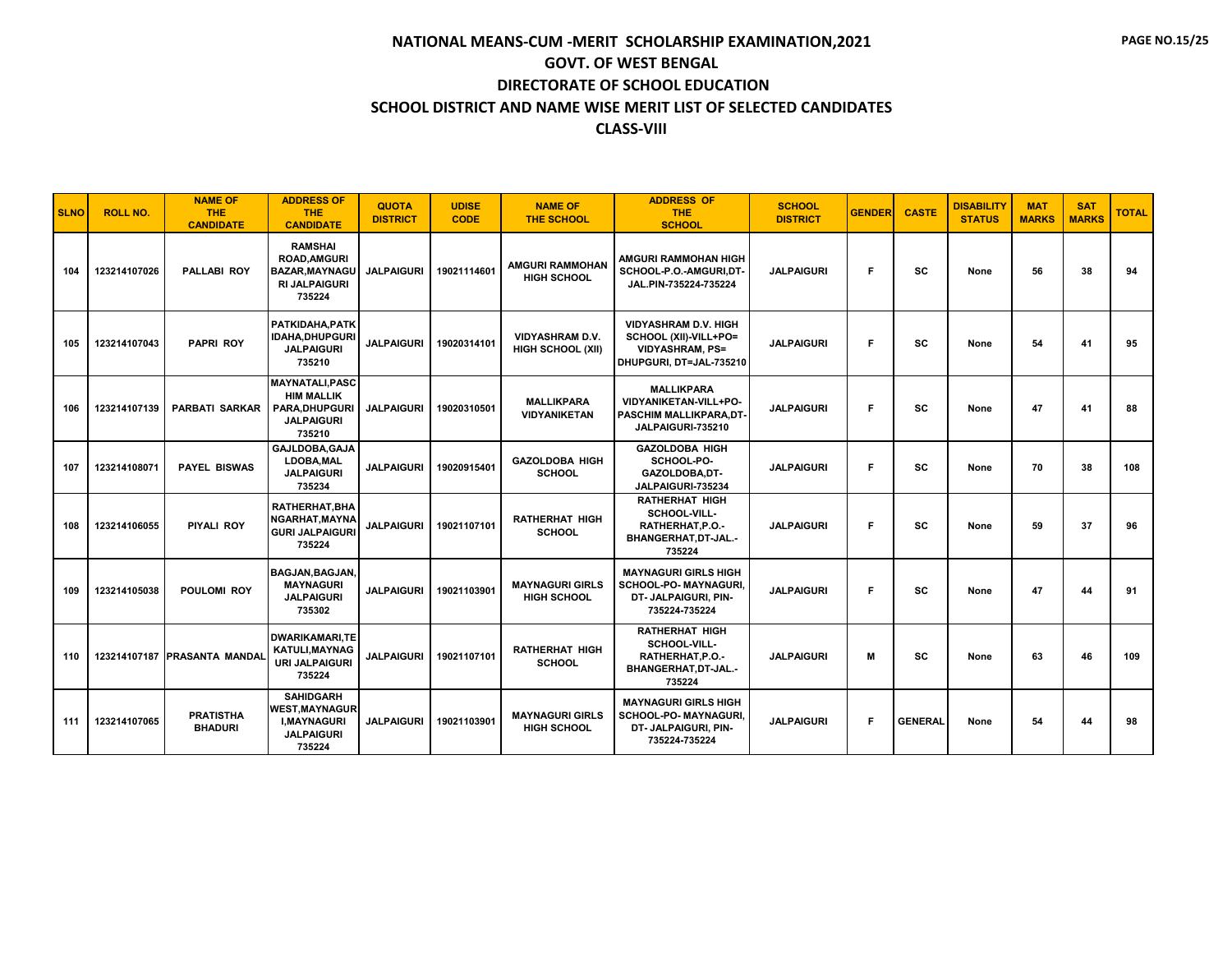| <b>SLNO</b> | <b>ROLL NO.</b> | <b>NAME OF</b><br><b>THE</b><br><b>CANDIDATE</b> | <b>ADDRESS OF</b><br><b>THE</b><br><b>CANDIDATE</b>                                                                                      | <b>QUOTA</b><br><b>DISTRICT</b> | <b>UDISE</b><br><b>CODE</b> | <b>NAME OF</b><br><b>THE SCHOOL</b>          | <b>ADDRESS OF</b><br><b>THE</b><br><b>SCHOOL</b>                                                            | <b>SCHOOL</b><br><b>DISTRICT</b> | <b>GENDER</b> | <b>CASTE</b>   | <b>DISABILITY</b><br><b>STATUS</b> | <b>MAT</b><br><b>MARKS</b> | <b>SAT</b><br><b>MARKS</b> | <b>TOTAL</b> |
|-------------|-----------------|--------------------------------------------------|------------------------------------------------------------------------------------------------------------------------------------------|---------------------------------|-----------------------------|----------------------------------------------|-------------------------------------------------------------------------------------------------------------|----------------------------------|---------------|----------------|------------------------------------|----------------------------|----------------------------|--------------|
| 112         | 123214107112    | <b>PRITAM ROY</b>                                | <b>BAROGHARIA, BA</b><br><b>ROGHARIA, DHUP</b><br><b>GURI JALPAIGURI</b><br>735210                                                       | <b>JALPAIGURI</b>               | 19020314101                 | <b>VIDYASHRAM D.V.</b><br>HIGH SCHOOL (XII)  | <b>VIDYASHRAM D.V. HIGH</b><br>SCHOOL (XII)-VILL+PO=<br><b>VIDYASHRAM, PS=</b><br>DHUPGURI, DT=JAL-735210   | <b>JALPAIGURI</b>                | м             | <b>SC</b>      | None                               | 52                         | 36                         | 88           |
| 113         | 123214106158    | <b>PRITELATA</b><br><b>SANNAYASHI</b>            | <b>CHARCHURA</b><br><b>BHANDAR, BHANG</b><br>AMALI, MAYNAGU<br><b>RI JALPAIGURI</b><br>735224                                            | <b>JALPAIGURI</b>               | 19020310501                 | <b>MALLIKPARA</b><br><b>VIDYANIKETAN</b>     | <b>MALLIKPARA</b><br>VIDYANIKETAN-VILL+PO-<br>PASCHIM MALLIKPARA, DT-<br>JALPAIGURI-735210                  | <b>JALPAIGURI</b>                | F             | <b>SC</b>      | None                               | 61                         | 29                         | 90           |
| 114         | 123214107122    | PRITI ROY                                        | <b>C/O - THAKURDAS</b><br>ROY, GARALBARI,<br><b>KOTWALI</b><br><b>JALPAIGURI</b><br>735132                                               | <b>JALPAIGURI</b>               | 19020510802                 | <b>GARALBARI HIGH</b><br><b>SCHOOL</b>       | <b>GARALBARI HIGH SCHOOL-</b><br>P.O.-GARAL BARI, DT-JAL.-<br>735101                                        | <b>JALPAIGURI</b>                | F             | SC             | None                               | 55                         | 40                         | 95           |
| 115         | 123214105031    | <b>PRIYA MANDAL</b>                              | SANNYASIPARA, B<br><b>OALMARI, KOTWA</b><br>LI JALPAIGURI<br>735122                                                                      | <b>JALPAIGURI</b>               | 19020513004                 | <b>KACHUA BOALMARI</b><br><b>HIGH SCHOOL</b> | <b>KACHUA BOALMARI HIGH</b><br>SCHOOL-VILL+P.O.-<br>BOALMARI, DT-JAL-735122                                 | <b>JALPAIGURI</b>                | F             | <b>SC</b>      | None                               | 65                         | 38                         | 103          |
| 116         | 123214107130    | <b>PRIYANGSHU</b><br><b>BANIK</b>                | <b>PARESH PALLY</b><br><b>GOVT</b><br><b>ENGINEERING</b><br><b>COLLEGE.JALPAI</b><br><b>GURI, KOTWALI</b><br><b>JALPAIGURI</b><br>735101 | <b>JALPAIGURI</b>               | 19021501803                 | <b>SONAULLA HIGH</b><br><b>SCHOOL</b>        | SONAULLA HIGH SCHOOL-<br>UKIL PARA, PO+DIST -<br>JALPAIGURI, PIN=735101-<br>735101                          | <b>JALPAIGURI</b>                | M             | <b>GENERAL</b> | None                               | 74                         | 46                         | 120          |
| 117         | 123214106171    | <b>PRIYANKA</b><br><b>DEBSARMA</b>               | <b>RANINAGAR.MOHI</b><br><b>TNAGAR, KOTWAL</b><br><b>I JALPAIGURI</b><br>735102                                                          | <b>JALPAIGURI</b>               | 19021500607                 | <b>CENTRAL GIRLS HIGH</b><br><b>SCHOOL</b>   | <b>CENTRAL GIRLS HIGH</b><br><b>SCHOOL-UKIL PARA,</b><br>PO+DT=JALPAIGURI-<br>735101                        | <b>JALPAIGURI</b>                | F             | <b>SC</b>      | None                               | 52                         | 35                         | 87           |
| 118         | 123214105051    | <b>PUNAM ROY</b>                                 | <b>GADHEYARKUTHI</b><br>KALIRHAT, DHUPG<br><b>URI JALPAIGURI</b><br>735210                                                               | <b>JALPAIGURI</b>               | 19020304002                 | <b>DAUKIMARI DN (HS)</b>                     | <b>DAUKIMARI DN (HS)-PO--</b><br><b>DAUKIMARI .PS-</b><br>DHUPGURI,DT-<br>JALPAIGURI, PIN-735210-<br>735201 | <b>JALPAIGURI</b>                | F             | SC             | None                               | 64                         | 40                         | 104          |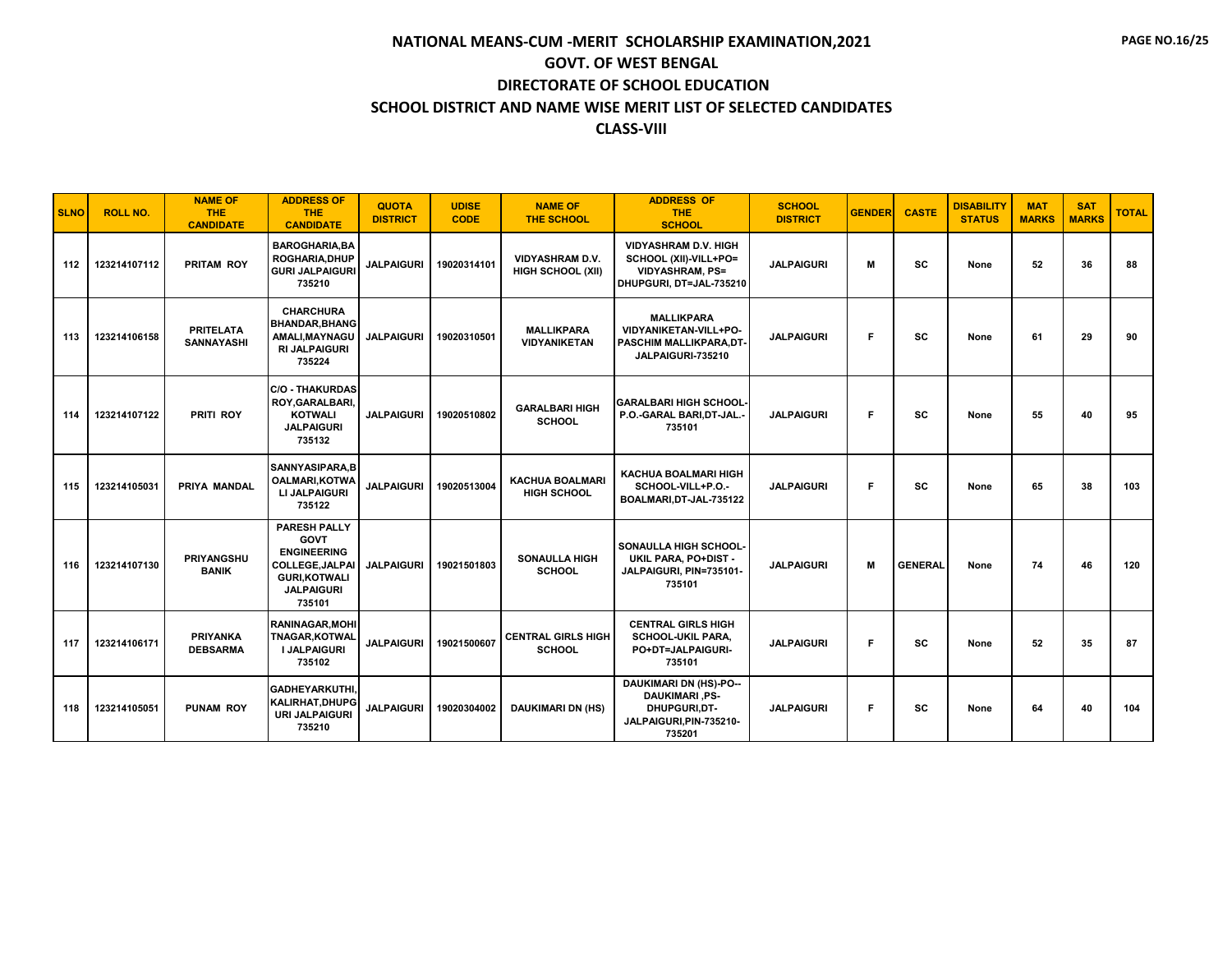| <b>SLNO</b> | <b>ROLL NO.</b> | <b>NAME OF</b><br><b>THE</b><br><b>CANDIDATE</b> | <b>ADDRESS OF</b><br><b>THE</b><br><b>CANDIDATE</b>                                                                             | <b>QUOTA</b><br><b>DISTRICT</b> | <b>UDISE</b><br><b>CODE</b> | <b>NAME OF</b><br><b>THE SCHOOL</b>                                   | <b>ADDRESS OF</b><br><b>THE</b><br><b>SCHOOL</b>                                                                                 | <b>SCHOOL</b><br><b>DISTRICT</b> | <b>GENDER</b> | <b>CASTE</b>   | <b>DISABILITY</b><br><b>STATUS</b> | <b>MAT</b><br><b>MARKS</b> | <b>SAT</b><br><b>MARKS</b> | <b>TOTAL</b> |
|-------------|-----------------|--------------------------------------------------|---------------------------------------------------------------------------------------------------------------------------------|---------------------------------|-----------------------------|-----------------------------------------------------------------------|----------------------------------------------------------------------------------------------------------------------------------|----------------------------------|---------------|----------------|------------------------------------|----------------------------|----------------------------|--------------|
| 119         | 123214105105    | <b>RAJA ROY</b>                                  | DANGAPARA.BAG<br><b>RIBARI</b><br><b>HAT, HALDIBARI</b><br><b>KOCH BIHAR</b><br>735122                                          | <b>JALPAIGURI</b>               | 19020513004                 | <b>KACHUA BOALMARI</b><br><b>HIGH SCHOOL</b>                          | <b>KACHUA BOALMARI HIGH</b><br>SCHOOL-VILL+P.O.-<br>BOALMARI, DT-JAL-735122                                                      | <b>JALPAIGURI</b>                | м             | <b>SC</b>      | None                               | 62                         | 27                         | 89           |
| 120         | 123214105015    | <b>RAKHI HALDAR</b>                              | <b>MAHUT</b><br>PARA, DANGUAJH<br><b>AR.KOTWALI</b><br><b>JALPAIGURI</b><br>735121                                              | <b>JALPAIGURI</b>               | 19021500506                 | <b>SUNITIBALA SADAR</b><br><b>GIRLS HIGH</b>                          | <b>SUNITIBALA SADAR GIRLS</b><br><b>HIGH-SUNITI CHANDA</b><br>SARANI, PO+DT=JAL-<br>735101                                       | <b>JALPAIGURI</b>                | Е             | <b>SC</b>      | None                               | 53                         | 42                         | 95           |
| 121         | 123214105039    | <b>RANABIR SARKAR</b>                            | D KHAYERBARI,D<br>KHAYERBARI,DH<br><b>UPGURI</b><br><b>JALPAIGURI</b><br>735210                                                 | <b>JALPAIGURI</b>               | 19020315702                 | <b>DAKSHIN</b><br><b>KHAYERBARI HIGH</b><br><b>SCHOOL</b>             | <b>DAKSHIN KHAYERBARI</b><br>HIGH SCHOOL-VILL+POST-<br><b>DAKSHIN KHAYERBARI</b><br><b>DIST-JALPAIGURI PIN-</b><br>735210-735210 | <b>JALPAIGURI</b>                | М             | SC             | None                               | 55                         | 32                         | 87           |
| 122         | 123214105041    | <b>RANJITA ROY</b>                               | <b>GAIRKATA</b><br>ROAD, LAXMIKAN<br>TA<br>PARA, BANARHAT<br><b>JALPAIGURI</b><br>735233                                        | <b>JALPAIGURI</b>               | 19020306302                 | <b>NATHUAHAT DHAPI</b><br><b>DEVI BALIKA</b><br><b>BIDYALAYA H.S.</b> | <b>NATHUAHAT DHAPI DEVI</b><br><b>BALIKA BIDYALAYA H.S-</b><br><b>VILL-BHATIAPARA,PO-</b><br>NATHUAHAT.DT-<br>JALPAIGURI-735233  | <b>JALPAIGURI</b>                | F             | <b>SC</b>      | None                               | 56                         | 50                         | 106          |
| 123         | 123214107052    | <b>RICK DAS</b>                                  | <b>NEAR</b><br><b>BANIZERHAT, SAT</b><br><b>KHAMAR, KOTWA</b><br>LI JALPAIGURI<br>735133                                        | <b>JALPAIGURI</b>               | 19020519802                 | <b>BANIZERHAT HIGH</b><br><b>SCHOOL</b>                               | <b>BANIZERHAT HIGH</b><br>SCHOOL-P.O.-<br>SATKHAMAR, DT-JAL.-<br>735101                                                          | <b>JALPAIGURI</b>                | М             | <b>SC</b>      | None                               | 63                         | 29                         | 92           |
| 124         | 123214108072    | <b>RITAM BANIK</b>                               | <b>NEW</b><br><b>KRANTI, KRANTIH</b><br>AT, MAL<br><b>JALPAIGURI</b><br>735218                                                  | <b>JALPAIGURI</b>               | 19020904402                 | <b>DEBIJHORA HIGH</b><br><b>SCHOOL</b>                                | <b>DEBIJHORA HIGH SCHOOL-</b><br>PO-KRANTIHAT,DT-<br>JALPAIGURI PIN-735218-<br>735218                                            | <b>JALPAIGURI</b>                | М             | <b>GENERAL</b> | None                               | 72                         | 39                         | 111          |
| 125         | 123214105108    | <b>RITAM DAS</b>                                 | <b>RADHANAGAR B 2</b><br><b>NO BRIDGE</b><br><b>WARD NO</b><br>15, DHUPGURI, DH<br><b>UPGURI</b><br><b>JALPAIGURI</b><br>735210 | <b>JALPAIGURI</b>               | 19021801206                 | <b>DHUPGURI HIGH</b><br><b>SCHOOL</b>                                 | <b>DHUPGURI HIGH SCHOOL-</b><br>735210                                                                                           | <b>JALPAIGURI</b>                | м             | <b>GENERAL</b> | None                               | 69                         | 55                         | 124          |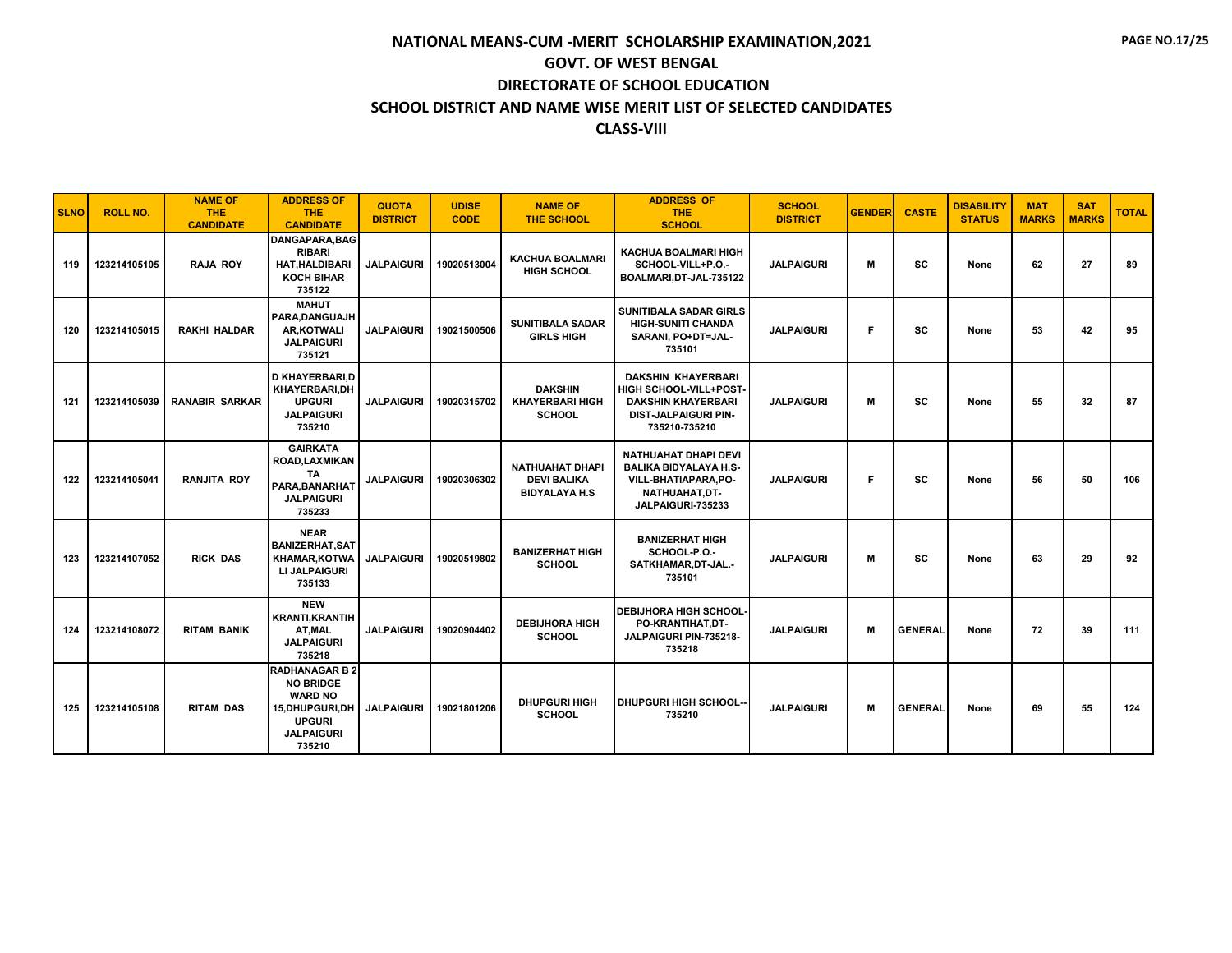| <b>SLNO</b> | <b>ROLL NO.</b> | <b>NAME OF</b><br><b>THE</b><br><b>CANDIDATE</b> | <b>ADDRESS OF</b><br><b>THE</b><br><b>CANDIDATE</b>                                                                    | <b>QUOTA</b><br><b>DISTRICT</b> | <b>UDISE</b><br><b>CODE</b> | <b>NAME OF</b><br><b>THE SCHOOL</b>               | <b>ADDRESS OF</b><br><b>THE</b><br><b>SCHOOL</b>                                                                              | <b>SCHOOL</b><br><b>DISTRICT</b> | <b>GENDER</b> | <b>CASTE</b>   | <b>DISABILITY</b><br><b>STATUS</b> | <b>MAT</b><br><b>MARKS</b> | <b>SAT</b><br><b>MARKS</b> | <b>TOTAL</b> |
|-------------|-----------------|--------------------------------------------------|------------------------------------------------------------------------------------------------------------------------|---------------------------------|-----------------------------|---------------------------------------------------|-------------------------------------------------------------------------------------------------------------------------------|----------------------------------|---------------|----------------|------------------------------------|----------------------------|----------------------------|--------------|
| 126         | 123214107186    | <b>RITRISHA</b><br><b>CHOWDHURY</b>              | <b>GAIRKATA, GAIRK</b><br>ATA, BANARHAT<br><b>JALPAIGURI</b><br>735212                                                 | <b>JALPAIGURI</b>               | 19020301002                 | <b>GAIRKATA GIRLS'</b><br><b>HIGH SCHOOL</b>      | <b>GAIRKATA GIRLS' HIGH</b><br>SCHOOL-VIL+PO=<br>GAIRKATA-735212                                                              | <b>JALPAIGURI</b>                | F             | <b>GENERAL</b> | None                               | 46                         | 48                         | 94           |
| 127         |                 | 123214107170 RITU RAJ BANERJEE                   | <b>WARD NO</b><br>12, DHUPGURI, DH<br><b>UPGURI</b><br><b>JALPAIGURI</b><br>735210                                     | <b>JALPAIGURI</b>               | 19020304002                 | <b>DAUKIMARI DN (HS)</b>                          | <b>DAUKIMARI DN (HS)-PO--</b><br><b>DAUKIMARI, PS-</b><br>DHUPGURI.DT-<br>JALPAIGURI, PIN-735210-<br>735201                   | <b>JALPAIGURI</b>                | м             | <b>GENERAL</b> | None                               | 72                         | 59                         | 131          |
| 128         | 123214106112    | <b>RIYA ADHIKARI</b>                             | <b>BARAKAMAT, BAR</b><br>AKAMAT, MAYNAG<br><b>URI JALPAIGURI</b><br>735305                                             | <b>JALPAIGURI</b>               | 19021102103                 | <b>PUTIMARI M.M HIGH</b><br><b>SCHOOL</b>         | <b>PUTIMARI M.M HIGH</b><br>SCHOOL-PO- PUTIMARI, DT<br>JALPAIGURI, PIN- 735305-<br>735305                                     | <b>JALPAIGURI</b>                | F             | SC             | None                               | 52                         | 39                         | 91           |
| 129         | 123214106103    | <b>ROHIT ROY</b>                                 | <b>UTTAR</b><br>ALTAGRAM, ALTA<br><b>GRAM</b><br><b>MAGURMARI.DHU</b><br>PGURI<br><b>JALPAIGURI</b><br>735210          | <b>JALPAIGURI</b>               | 19020310501                 | <b>MALLIKPARA</b><br>VIDYANIKETAN                 | <b>MALLIKPARA</b><br>VIDYANIKETAN-VILL+PO-<br>PASCHIM MALLIKPARA,DT-<br>JALPAIGURI-735210                                     | <b>JALPAIGURI</b>                | м             | SC             | None                               | 60                         | 39                         | 99           |
| 130         | 123214106176    | <b>RONI DAS</b>                                  | <b>VILL UTTAR</b><br><b>NOON KHAWA</b><br>DANGA, LAXMIKA<br><b>NTA</b><br>PARA.BANARHAT<br><b>JALPAIGURI</b><br>735233 | <b>JALPAIGURI</b>               | 19020306203                 | <b>NATHUAHAT G S A T</b><br><b>HIGH SCHOOL</b>    | <b>NATHUAHAT G S A T HIGH</b><br>SCHOOL-VILL-BHATIA<br>PARA, PS-BANAR HAT, DIST-<br>JALPAIGURI-735233                         | <b>JALPAIGURI</b>                | м             | SC             | None                               | 61                         | 35                         | 96           |
| 131         | 123214106064    | <b>RUKSANA PARVIN</b>                            | N0058, GARALBAR<br><b>I,KOTWALI</b><br><b>JALPAIGURI</b><br>735132                                                     | <b>JALPAIGURI</b>               | 19020510802                 | <b>GARALBARI HIGH</b><br><b>SCHOOL</b>            | <b>GARALBARI HIGH SCHOOL</b><br>P.O.-GARAL BARI, DT-JAL.-<br>735101                                                           | <b>JALPAIGURI</b>                | F             | <b>GENERAL</b> | None                               | 62                         | 58                         | 120          |
| 132         | 123214107085    | <b>RUPALI ROY</b>                                | <b>MALLICK</b><br>SOVA, GOSSAIRH<br><b>AT,DHUPGURI</b><br><b>JALPAIGURI</b><br>735210                                  | <b>JALPAIGURI</b>               | 19020302604                 | <b>MALLICKSOVA JR.</b><br><b>HIGH SCHOOL</b>      | <b>MALLICKSOVA JR. HIGH</b><br>SCHOOL-735210                                                                                  | <b>JALPAIGURI</b>                | F             | <b>SC</b>      | None                               | 45                         | 44                         | 89           |
| 133         | 123214108040    | <b>SACHI CHIK BARAIK</b>                         | <b>LOOKSAN</b><br><b>TG,CARRON,NAG</b><br><b>RAKATA</b><br><b>JALPAIGURI</b><br>735205                                 | <b>JALPAIGURI</b>               | 19021204503                 | <b>ST. CAPITANIO GIRL'S</b><br><b>HIGH SCHOOL</b> | <b>ST. CAPITANIO GIRL'S</b><br><b>HIGH SCHOOL-VILL-</b><br><b>CHAMPAGURI,PO-</b><br><b>NAGRAKATA DT-</b><br>JALPAIGURI-735225 | <b>JALPAIGURI</b>                | F             | <b>ST</b>      | None                               | 70                         | 42                         | 112          |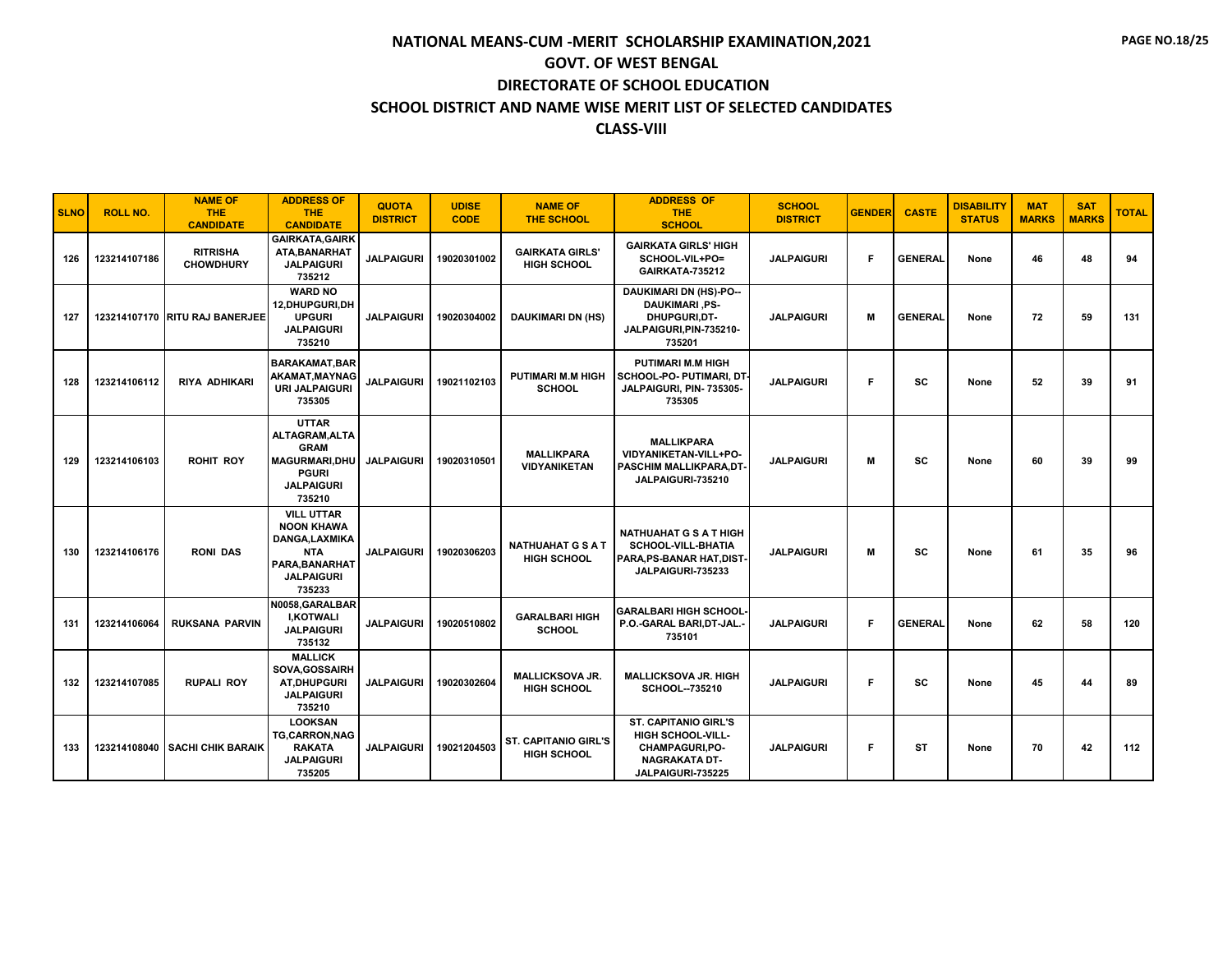| <b>SLNO</b> | <b>ROLL NO.</b> | <b>NAME OF</b><br><b>THE</b><br><b>CANDIDATE</b> | <b>ADDRESS OF</b><br><b>THE</b><br><b>CANDIDATE</b>                                           | <b>QUOTA</b><br><b>DISTRICT</b> | <b>UDISE</b><br><b>CODE</b> | <b>NAME OF</b><br><b>THE SCHOOL</b>           | <b>ADDRESS OF</b><br><b>THE</b><br><b>SCHOOL</b>                                                      | <b>SCHOOL</b><br><b>DISTRICT</b> | <b>GENDER</b> | <b>CASTE</b>   | <b>DISABILITY</b><br><b>STATUS</b> | <b>MAT</b><br><b>MARKS</b> | <b>SAT</b><br><b>MARKS</b> | <b>TOTAL</b> |
|-------------|-----------------|--------------------------------------------------|-----------------------------------------------------------------------------------------------|---------------------------------|-----------------------------|-----------------------------------------------|-------------------------------------------------------------------------------------------------------|----------------------------------|---------------|----------------|------------------------------------|----------------------------|----------------------------|--------------|
| 134         | 123214105007    | <b>SAGAR GHOSH</b>                               | <b>GAIRKATA.GAIRK</b><br>ATA, BANARHAT<br><b>JALPAIGURI</b><br>735212                         | <b>JALPAIGURI</b>               | 19020301001                 | <b>GAIRKATA HIGH</b><br><b>SCHOOL</b>         | <b>GAIRKATA HIGH SCHOOL-</b><br>P.O. GAIRKATA, PS=<br><b>BANAR HAT.</b><br>DIS - JALPAIGURI. - 735212 | <b>JALPAIGURI</b>                | М             | <b>GENERAL</b> | None                               | 81                         | 64                         | 145          |
| 135         | 123214108059    | <b>SAGAR ROY</b>                                 | MAL, MAL, MAL<br><b>JALPAIGURI</b><br>735221                                                  | <b>JALPAIGURI</b>               | 19021600403                 | <b>MAL ADARSHA</b><br><b>BIDYABHABAN HIGH</b> | <b>MAL ADARSHA</b><br><b>BIDYABHABAN HIGH-PO-</b><br><b>MAL.DT-JALPAIGURI-</b><br>735221              | <b>JALPAIGURI</b>                | М             | sc             | None                               | 65                         | 47                         | 112          |
| 136         | 123214105004    | <b>SAHINA PARVIN</b>                             | <b>JHAR</b><br><b>MAGURMARI, KALI</b><br><b>RHAT.DHUPGURI</b><br><b>JALPAIGURI</b><br>735210  | <b>JALPAIGURI</b>               | 19020308801                 | <b>KALIRHAT D C HIGH</b><br><b>SCHOOL</b>     | <b>KALIRHAT D C HIGH</b><br>SCHOOL-VILL-<br>KALIRHAT, DT-JALPAIGURI-<br>735210                        | <b>JALPAIGURI</b>                | F             | <b>GENERAL</b> | None                               | 63                         | 38                         | 101          |
| 137         | 123214107146    | SAIKAT SARKAR                                    | DANGAPARA, BAG<br><b>RIBARI</b><br><b>HAT, HALDIBARI</b><br><b>KOCH BIHAR</b><br>735122       | <b>JALPAIGURI</b>               | 19020513004                 | <b>KACHUA BOALMARI</b><br><b>HIGH SCHOOL</b>  | <b>KACHUA BOALMARI HIGH</b><br>SCHOOL-VILL+P.O.-<br>BOALMARI, DT-JAL-735122                           | <b>JALPAIGURI</b>                | м             | <b>SC</b>      | None                               | 62                         | 35                         | 97           |
| 138         | 123214105087    | <b>SAMA BASAK</b>                                | <b>TANTI</b><br>PARA.MANDALGH<br><b>AT.KOTWALI</b><br><b>JALPAIGURI</b><br>735132             | <b>JALPAIGURI</b>               | 19020513304                 | <b>MANDAL GHAT HIGH</b><br><b>SCHOOL</b>      | <b>MANDAL GHAT HIGH</b><br>SCHOOL-VILL+P.O.-<br>MANDALGHAT, DT-JAL.PIN-<br>735139-735139              | <b>JALPAIGURI</b>                | F             | <b>GENERAL</b> | None                               | 53                         | 44                         | 97           |
| 139         | 123214106001    | <b>SANCHARI</b><br><b>BHADURI</b>                | <b>SAHIDGRH</b><br><b>WEST.MAYNAGUR</b><br><b>I, MAYNAGURI</b><br><b>JALPAIGURI</b><br>735224 | <b>JALPAIGURI</b>               | 19021103901                 | <b>MAYNAGURI GIRLS</b><br><b>HIGH SCHOOL</b>  | <b>MAYNAGURI GIRLS HIGH</b><br>SCHOOL-PO- MAYNAGURI,<br>DT- JALPAIGURI. PIN-<br>735224-735224         | <b>JALPAIGURI</b>                | F             | <b>GENERAL</b> | None                               | 53                         | 46                         | 99           |
| 140         | 123214107070    | <b>SANCHARI DEY</b>                              | 00,AMGURI<br><b>BAZAR, MAYNAGU</b><br><b>RI JALPAIGURI</b><br>735224                          | <b>JALPAIGURI</b>               | 19021104202                 | <b>MAYNAGURI SUBHASH</b><br><b>NAGAR HIGH</b> | <b>MAYNAGURI SUBHASH</b><br><b>NAGAR HIGH-PO-</b><br><b>MAYNAGURI, DT-</b><br>JALPAIGURI-735224       | <b>JALPAIGURI</b>                | F             | <b>GENERAL</b> | None                               | 64                         | 39                         | 103          |
| 141         | 123214108030    | <b>SANDIPAN BANIK</b>                            | <b>MAL, MAL, MAL</b><br><b>JALPAIGURI</b><br>735221                                           | <b>JALPAIGURI</b>               | 19021600403                 | <b>MAL ADARSHA</b><br><b>BIDYABHABAN HIGH</b> | <b>MAL ADARSHA</b><br><b>BIDYABHABAN HIGH-PO-</b><br>MAL, DT-JALPAIGURI-<br>735221                    | <b>JALPAIGURI</b>                | м             | <b>GENERAL</b> | None                               | 51                         | 57                         | 108          |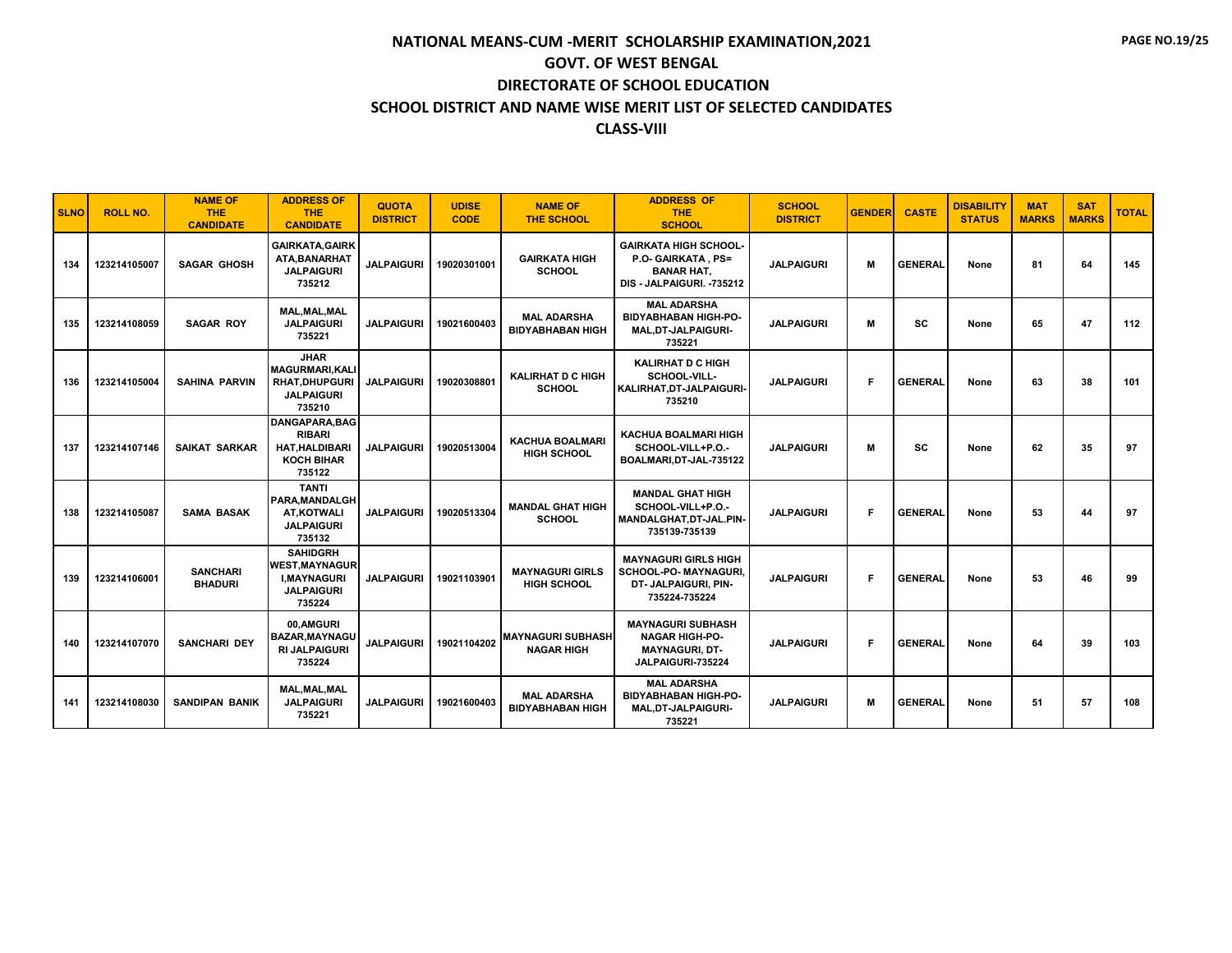| <b>SLNO</b> | <b>ROLL NO.</b> | <b>NAME OF</b><br>THE.<br><b>CANDIDATE</b> | <b>ADDRESS OF</b><br><b>THE</b><br><b>CANDIDATE</b>                                                        | <b>QUOTA</b><br><b>DISTRICT</b> | <b>UDISE</b><br><b>CODE</b> | <b>NAME OF</b><br><b>THE SCHOOL</b>                                   | <b>ADDRESS OF</b><br><b>THE</b><br><b>SCHOOL</b>                                                                          | <b>SCHOOL</b><br><b>DISTRICT</b> | <b>GENDER</b> | <b>CASTE</b>   | <b>DISABILITY</b><br><b>STATUS</b> | <b>MAT</b><br><b>MARKS</b> | <b>SAT</b><br><b>MARKS</b> | <b>TOTAL</b> |
|-------------|-----------------|--------------------------------------------|------------------------------------------------------------------------------------------------------------|---------------------------------|-----------------------------|-----------------------------------------------------------------------|---------------------------------------------------------------------------------------------------------------------------|----------------------------------|---------------|----------------|------------------------------------|----------------------------|----------------------------|--------------|
| 142         | 123214106046    | <b>SANDIPON DAS</b>                        | <b>HOSPITAL</b><br>ROAD, MAYNAGU<br><b>RI.MAYNAGURI</b><br><b>JALPAIGURI</b><br>735224                     | <b>JALPAIGURI</b>               | 19021105603                 | <b>MAYANAGURI HIGH</b><br>SCHOOL(H.S.)                                | <b>MAYANAGURI HIGH</b><br>SCHOOL(H.S.)-PO-<br><b>MAYNAGURI, DT-</b><br>JALPAIGURI-735224                                  | <b>JALPAIGURI</b>                | М             | <b>SC</b>      | None                               | 42                         | 46                         | 88           |
| 143         | 123214106047    | <b>SANGITA DAS</b>                         | <b>SAHAL CHANDRA</b><br><b>DAS.MOHITNAGA</b><br><b>R,KOTWALI</b><br><b>JALPAIGURI</b><br>735102            | <b>JALPAIGURI</b>               | 19020502702                 | <b>MOHITNAGAR COL TP</b><br><b>BALIKA VIDYALAYA</b>                   | <b>MOHITNAGAR COL TP</b><br>BALIKA VIDYALAYA-VILL-<br>MOHIT NAGAR, DT-JAL.PIN-<br>735101-736101                           | <b>JALPAIGURI</b>                | F             | SC.            | None                               | 67                         | 49                         | 116          |
| 144         | 123214106135    | <b>SANKAR SARKAR</b>                       | <b>PASCHIM MALLIK</b><br>PARA, PASCHIM<br><b>MALLIK</b><br>PARA, DHUPGURI<br><b>JALPAIGURI</b><br>735210   | <b>JALPAIGURI</b>               | 19020310501                 | <b>MALLIKPARA</b><br><b>VIDYANIKETAN</b>                              | <b>MALLIKPARA</b><br>VIDYANIKETAN-VILL+PO-<br>PASCHIM MALLIKPARA, DT-<br>JALPAIGURI-735210                                | <b>JALPAIGURI</b>                | м             | <b>GENERAL</b> | None                               | 53                         | 45                         | 98           |
| 145         | 123214107025    | <b>SATABEENA</b><br><b>SARKAR</b>          | <b>BHUJARI</b><br>PARA.MANDALGH<br>AT.KOTWALI<br><b>JALPAIGURI</b><br>735139                               | <b>JALPAIGURI</b>               | 19020513304                 | <b>MANDAL GHAT HIGH</b><br><b>SCHOOL</b>                              | <b>MANDAL GHAT HIGH</b><br>SCHOOL-VILL+P.O.-<br>MANDALGHAT, DT-JAL.PIN-<br>735139-735139                                  | <b>JALPAIGURI</b>                | F.            | <b>SC</b>      | None                               | 64                         | 39                         | 103          |
| 146         | 123214107046    | <b>SATHI BISWAS</b>                        | RURAL, LAXMIKAN<br>TA<br>PARA.BANARHAT<br><b>JALPAIGURI</b><br>735233                                      | <b>JALPAIGURI</b>               | 19020306302                 | <b>NATHUAHAT DHAPI</b><br><b>DEVI BALIKA</b><br><b>BIDYALAYA H.S.</b> | <b>NATHUAHAT DHAPI DEVI</b><br><b>BALIKA BIDYALAYA H.S-</b><br>VILL-BHATIAPARA, PO-<br>NATHUAHAT.DT-<br>JALPAIGURI-735233 | <b>JALPAIGURI</b>                | F.            | SC             | None                               | 65                         | 43                         | 108          |
| 147         | 123214105188    | SATYAJIT ROY                               | 76, DAUKIMARI, DH<br><b>UPGURI</b><br><b>JALPAIGURI</b><br>735210                                          | <b>JALPAIGURI</b>               | 19020304002                 | <b>DAUKIMARI DN (HS)</b>                                              | <b>DAUKIMARI DN (HS)-PO--</b><br><b>DAUKIMARI .PS-</b><br>DHUPGURI,DT-<br>JALPAIGURI, PIN-735210-<br>735201               | <b>JALPAIGURI</b>                | M             | <b>SC</b>      | None                               | 57                         | 35                         | 92           |
| 148         | 123214105066    | <b>SAYAK KAR</b>                           | <b>NETAJI PARA,</b><br><b>WARD NO-</b><br>14, DHUPGURI, DH<br><b>UPGURI</b><br><b>JALPAIGURI</b><br>735210 | <b>JALPAIGURI</b>               | 19021801104                 | <b>BAIRATIGURI HIGH</b><br><b>SCHOOL</b>                              | <b>BAIRATIGURI HIGH</b><br>SCHOOL--735210                                                                                 | <b>JALPAIGURI</b>                | м             | <b>GENERAL</b> | None                               | 55                         | 40                         | 95           |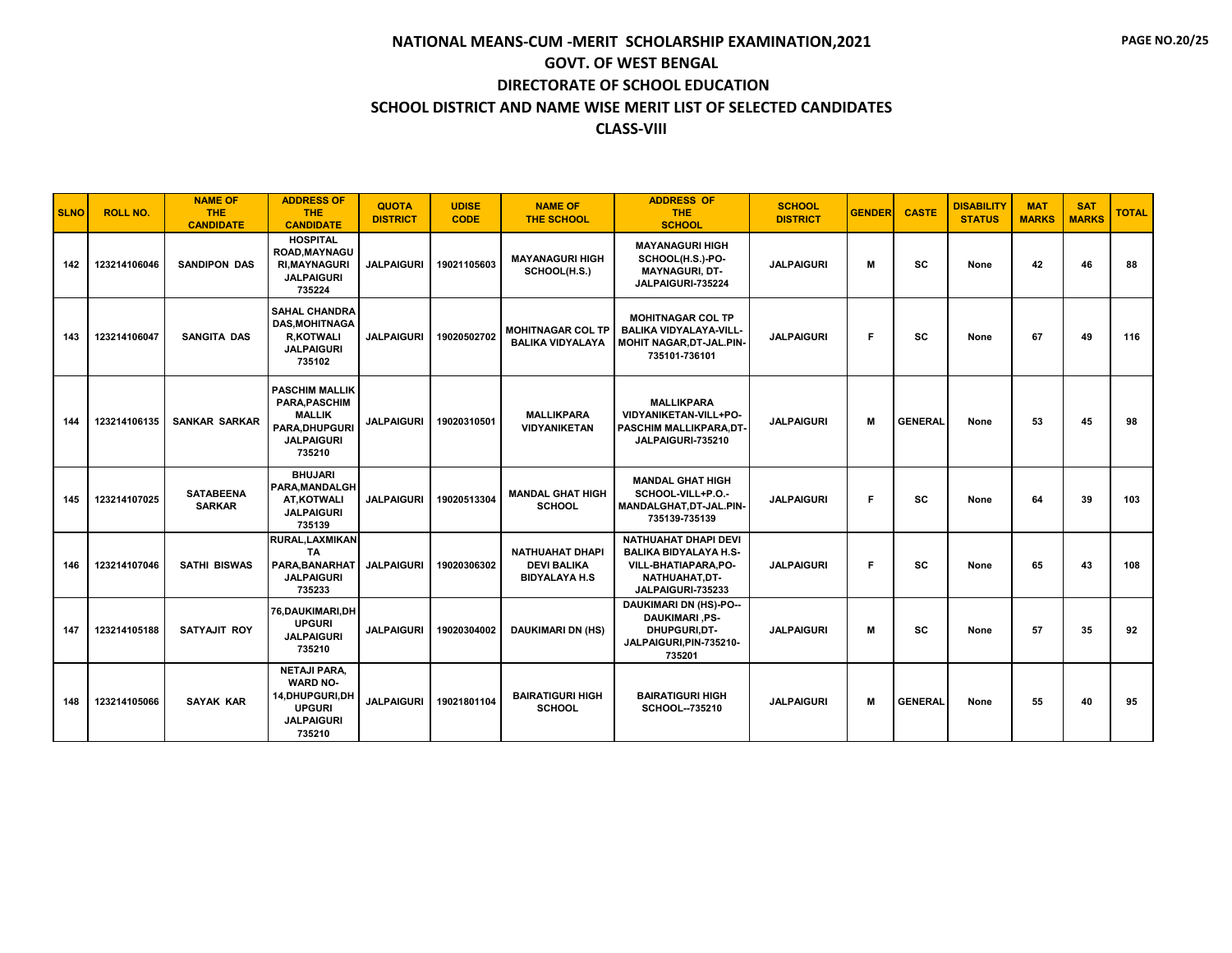| <b>SLNO</b> | <b>ROLL NO.</b> | <b>NAME OF</b><br><b>THE</b><br><b>CANDIDATE</b> | <b>ADDRESS OF</b><br><b>THE</b><br><b>CANDIDATE</b>                                                                   | <b>QUOTA</b><br><b>DISTRICT</b> | <b>UDISE</b><br><b>CODE</b> | <b>NAME OF</b><br><b>THE SCHOOL</b>                | <b>ADDRESS OF</b><br><b>THE</b><br><b>SCHOOL</b>                                                                           | <b>SCHOOL</b><br><b>DISTRICT</b> | <b>GENDER</b> | <b>CASTE</b>   | <b>DISABILITY</b><br><b>STATUS</b> | <b>MAT</b><br><b>MARKS</b> | <b>SAT</b><br><b>MARKS</b> | <b>TOTAL</b> |
|-------------|-----------------|--------------------------------------------------|-----------------------------------------------------------------------------------------------------------------------|---------------------------------|-----------------------------|----------------------------------------------------|----------------------------------------------------------------------------------------------------------------------------|----------------------------------|---------------|----------------|------------------------------------|----------------------------|----------------------------|--------------|
| 149         | 123214105146    | <b>SAYAN ALAM</b>                                | <b>BAROGHARIA.BA</b><br><b>ROGHARIA, DHUP</b><br><b>GURI JALPAIGURI</b><br>735210                                     | <b>JALPAIGURI</b>               | 19020314101                 | <b>VIDYASHRAM D.V.</b><br><b>HIGH SCHOOL (XII)</b> | <b>VIDYASHRAM D.V. HIGH</b><br>SCHOOL (XII)-VILL+PO=<br><b>VIDYASHRAM, PS=</b><br>DHUPGURI, DT=JAL-735210                  | <b>JALPAIGURI</b>                | M             | <b>GENERAL</b> | None                               | 69                         | 37                         | 106          |
| 150         | 123214106196    | <b>SAYAN SARKAR</b>                              | PANIKAURI, PAYA<br>CHARI, RAJGANJ<br><b>JALPAIGURI</b><br>735135                                                      | <b>JALPAIGURI</b>               | 19021311502                 | <b>CHANDERBARI G.K.</b><br><b>ROY HIGH SCHOOL</b>  | <b>CHANDERBARI G.K. ROY</b><br>HIGH SCHOOL-<br>CHANDARBARI, PO-<br>PAYACHARI,DT-<br>JALPAIGURI-735135                      | <b>JALPAIGURI</b>                | м             | sc             | None                               | 55                         | 32                         | 87           |
| 151         | 123214105036    | <b>SHIULI ROY</b>                                | <b>DAKSHIN</b><br>ALTAGRAM, PASC<br><b>HIM MALLIK</b><br><b>PARA.DHUPGURI</b><br><b>JALPAIGURI</b><br>735210          | <b>JALPAIGURI</b>               | 19020310501                 | <b>MALLIKPARA</b><br><b>VIDYANIKETAN</b>           | <b>MALLIKPARA</b><br>VIDYANIKETAN-VILL+PO-<br>PASCHIM MALLIKPARA.DT-<br>JALPAIGURI-735210                                  | <b>JALPAIGURI</b>                | F             | <b>SC</b>      | None                               | 55                         | 34                         | 89           |
| 152         | 123214107128    | <b>SHRABANITA</b><br><b>MALLIK</b>               | <b>PASCHIM</b><br>DURAMARI, PURB<br>Α<br><b>DURAMARI, BANA</b><br><b>RHAT</b><br><b>JALPAIGURI</b><br>735233          | <b>JALPAIGURI</b>               | 19020326002                 | <b>DURAMARI CK HIGH</b><br><b>SCHOOL</b>           | <b>DURAMARI CK HIGH</b><br>SCHOOL-VILL= P/<br><b>DURAMARI, PO=</b><br>P/DURAMARI-735233                                    | <b>JALPAIGURI</b>                | F             | <b>SC</b>      | None                               | 67                         | 38                         | 105          |
| 153         | 123214105076    | <b>SHUVA SARKAR</b>                              | <b>CHARERBARI.DH</b><br><b>OWLAGURI, MAYN</b><br><b>AGURI</b><br><b>JALPAIGURI</b><br>735224                          | <b>JALPAIGURI</b>               | 19021116102                 | <b>BETGARA</b><br><b>CHARERBARI NN HIGH</b>        | <b>BETGARA CHARERBARI NN</b><br>HIGH-VILL-<br>CHARERBARI.P.O.-<br><b>DHOWLAGURI.P.S.-</b><br>MAYNAGURI, DT-JAL.-<br>735224 | <b>JALPAIGURI</b>                | M             | SC             | None                               | 56                         | 40                         | 96           |
| 154         | 123214107106    | <b>SNEHA PAUL</b>                                | PAUL PARA, 2 NO<br><b>BRIDGE, WARD</b><br><b>NO</b><br>16.DHUPGURI.DH<br><b>UPGURI</b><br><b>JALPAIGURI</b><br>735210 | <b>JALPAIGURI</b>               | 19021800502                 | <b>DHUPGURI GIRLS</b><br><b>HIGH SCHOOL</b>        | <b>DHUPGURI GIRLS HIGH</b><br>SCHOOL--735210                                                                               | <b>JALPAIGURI</b>                | F             | <b>GENERAL</b> | None                               | 55                         | 41                         | 96           |
| 155         | 123214106023    | <b>SNEHASISH RAY</b>                             | <b>DAKSHIN</b><br>PUTIMARI, PUTIMA<br><b>RI, MAYNAGURI</b><br><b>JALPAIGURI</b><br>735305                             | <b>JALPAIGURI</b>               | 19021102103                 | <b>PUTIMARI M.M HIGH</b><br><b>SCHOOL</b>          | <b>PUTIMARI M.M HIGH</b><br>  SCHOOL-PO- PUTIMARI, DT-<br>JALPAIGURI, PIN- 735305-<br>735305                               | <b>JALPAIGURI</b>                | м             | sc             | None                               | 70                         | 35                         | 105          |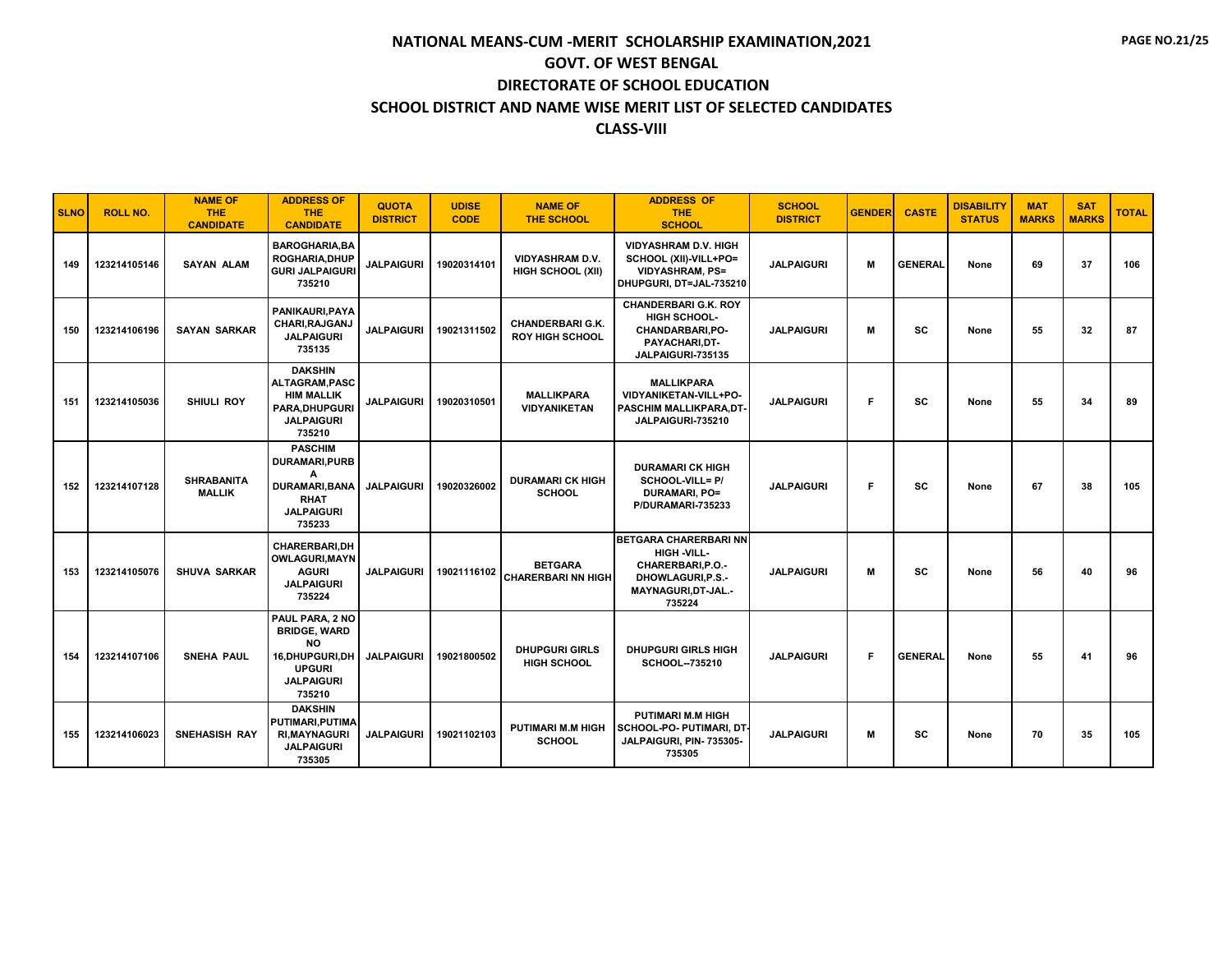| <b>SLNO</b> | <b>ROLL NO.</b> | <b>NAME OF</b><br><b>THE</b><br><b>CANDIDATE</b> | <b>ADDRESS OF</b><br><b>THE</b><br><b>CANDIDATE</b>                                                 | <b>QUOTA</b><br><b>DISTRICT</b> | <b>UDISE</b><br><b>CODE</b> | <b>NAME OF</b><br><b>THE SCHOOL</b>          | <b>ADDRESS OF</b><br><b>THE</b><br><b>SCHOOL</b>                                                     | <b>SCHOOL</b><br><b>DISTRICT</b> | <b>GENDER</b> | <b>CASTE</b>   | <b>DISABILITY</b><br><b>STATUS</b> | <b>MAT</b><br><b>MARKS</b> | <b>SAT</b><br><b>MARKS</b> | <b>TOTAL</b> |
|-------------|-----------------|--------------------------------------------------|-----------------------------------------------------------------------------------------------------|---------------------------------|-----------------------------|----------------------------------------------|------------------------------------------------------------------------------------------------------|----------------------------------|---------------|----------------|------------------------------------|----------------------------|----------------------------|--------------|
| 156         | 123214107044    | <b>SNEHASISH ROY</b>                             | <b>UTTAR</b><br>ALTAGRAM, ALTA<br><b>GRAM</b><br>MAGURMRI, DHUP<br><b>GURI JALPAIGURI</b><br>735210 | <b>JALPAIGURI</b>               | 19020310501                 | <b>MALLIKPARA</b><br><b>VIDYANIKETAN</b>     | <b>MALLIKPARA</b><br>VIDYANIKETAN-VILL+PO-<br>PASCHIM MALLIKPARA,DT-<br>JALPAIGURI-735210            | <b>JALPAIGURI</b>                | м             | sc             | None                               | 65                         | 48                         | 113          |
| 157         | 123214106115    | <b>SOUMIK PAUL</b>                               | NIL.GAIRKATA.BA<br><b>NARHAT</b><br><b>JALPAIGURI</b><br>735212                                     | <b>JALPAIGURI</b>               | 19020301001                 | <b>GAIRKATA HIGH</b><br><b>SCHOOL</b>        | <b>GAIRKATA HIGH SCHOOL-</b><br>P.O. GAIRKATA, PS=<br><b>BANAR HAT.</b><br>DIS - JALPAIGURI. -735212 | <b>JALPAIGURI</b>                | M             | <b>GENERAL</b> | None                               | 68                         | 51                         | 119          |
| 158         | 123214107082    | <b>SREEPARNA GOPE</b>                            | <b>DEBINAGAR.MAY</b><br>NAGURI, MAYNAG<br><b>URI JALPAIGURI</b><br>735224                           | <b>JALPAIGURI</b>               | 19021103901                 | <b>MAYNAGURI GIRLS</b><br><b>HIGH SCHOOL</b> | <b>MAYNAGURI GIRLS HIGH</b><br><b>SCHOOL-PO- MAYNAGURI.</b><br>DT- JALPAIGURI, PIN-<br>735224-735224 | <b>JALPAIGURI</b>                | F             | <b>GENERAL</b> | None                               | 59                         | 38                         | 97           |
| 159         | 123214108039    | <b>SRIJA GUHA</b>                                | SOUTH COLONY.<br><b>WARD NO</b><br>08.MAL.MAL<br><b>JALPAIGURI</b><br>735221                        | <b>JALPAIGURI</b>               | 19021600404                 | <b>SUBHASINI GIRLS</b><br><b>HIGH SCHOOL</b> | <b>SUBHASINI GIRLS HIGH</b><br>SCHOOL-PO-MAL,DT-<br>JALPAIGURI PIN-735221-<br>735221                 | <b>JALPAIGURI</b>                | Е             | <b>GENERAL</b> | None                               | 51                         | 47                         | 98           |
| 160         | 123214107009    | <b>SRITAMA BOSE</b>                              | <b>ADARSHA</b><br>PARA.PRASANNA<br>NAGAR, RAJGANJ<br><b>JALPAIGURI</b><br>735133                    | <b>JALPAIGURI</b>               | 19021312002                 | <b>BELACOBA GIRLS</b><br>HIGH SCHOOL         | <b>BELACOBA GIRLS HIGH</b><br>SCHOOL-PO-<br>PRASANNAKAGAR, DT-<br>JALPAIGURI-735135                  | <b>JALPAIGURI</b>                | Е             | <b>GENERAL</b> | None                               | 58                         | 42                         | 100          |
| 161         | 123214106178    | <b>SUDESHNA ROY</b>                              | <b>BORO</b><br><b>BARI.DANGUAJHA</b><br><b>R,KOTWALI</b><br><b>JALPAIGURI</b><br>735121             | <b>JALPAIGURI</b>               | 19021500607                 | <b>CENTRAL GIRLS HIGH</b><br><b>SCHOOL</b>   | <b>CENTRAL GIRLS HIGH</b><br><b>SCHOOL-UKIL PARA.</b><br>PO+DT=JALPAIGURI-<br>735101                 | <b>JALPAIGURI</b>                | F             | SC             | None                               | 44                         | 45                         | 89           |
| 162         | 123214107028    | <b>SUDIP KARMAKAR</b>                            | PETKATI.MAYNAG<br><b>URI.MAYNAGURI</b><br><b>JALPAIGURI</b><br>735224                               | <b>JALPAIGURI</b>               | 19021105603                 | <b>MAYANAGURI HIGH</b><br>SCHOOL(H.S.)       | <b>MAYANAGURI HIGH</b><br>SCHOOL(H.S.)-PO-<br><b>MAYNAGURI, DT-</b><br>JALPAIGURI-735224             | <b>JALPAIGURI</b>                | M             | <b>GENERAL</b> | None                               | 67                         | 50                         | 117          |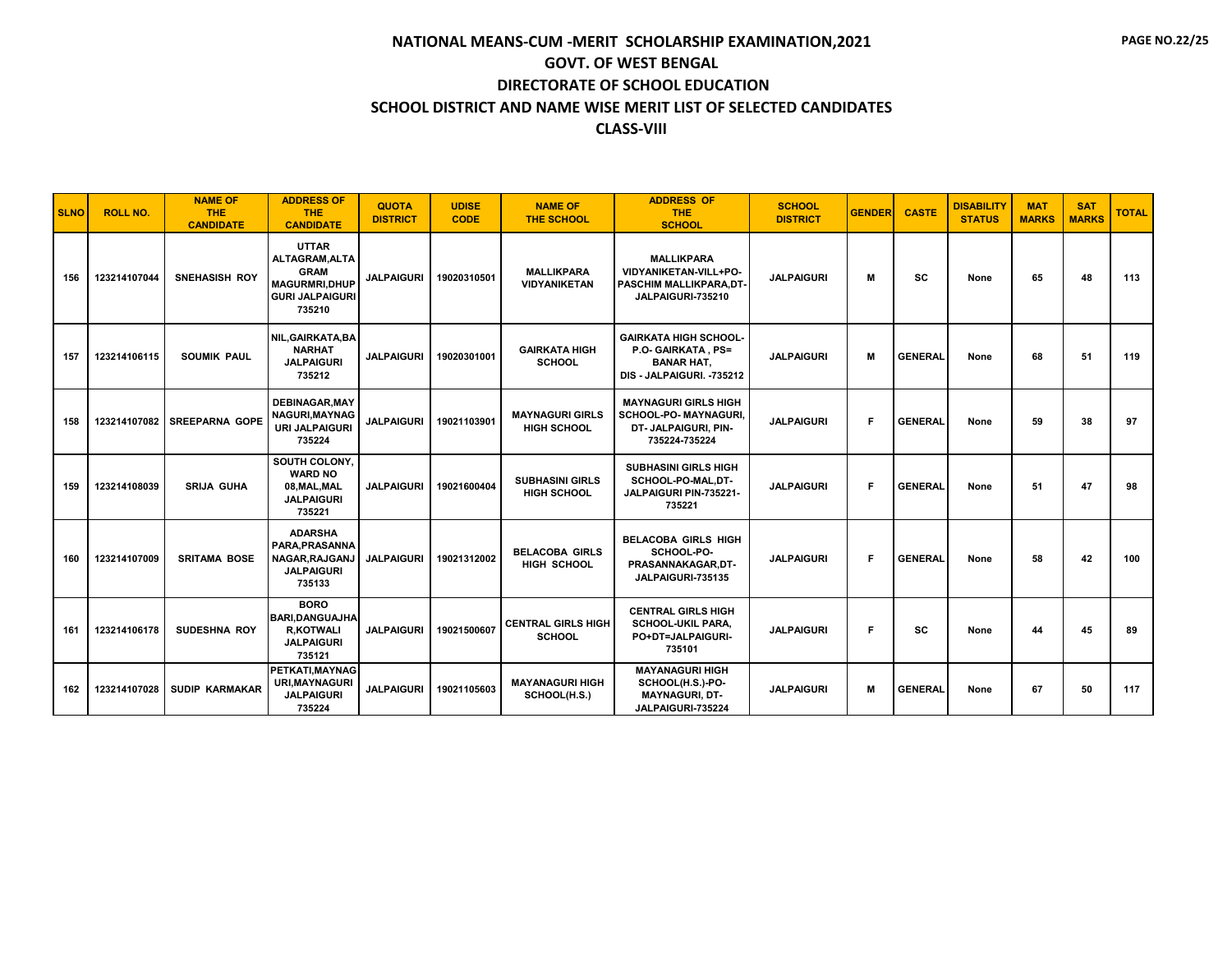| <b>SLNO</b> | <b>ROLL NO.</b> | <b>NAME OF</b><br><b>THE</b><br><b>CANDIDATE</b> | <b>ADDRESS OF</b><br><b>THE</b><br><b>CANDIDATE</b>                                                                 | <b>QUOTA</b><br><b>DISTRICT</b> | <b>UDISE</b><br><b>CODE</b> | <b>NAME OF</b><br><b>THE SCHOOL</b>                | <b>ADDRESS OF</b><br><b>THE</b><br><b>SCHOOL</b>                                                                                               | <b>SCHOOL</b><br><b>DISTRICT</b> | <b>GENDER</b> | <b>CASTE</b>   | <b>DISABILITY</b><br><b>STATUS</b> | <b>MAT</b><br><b>MARKS</b> | <b>SAT</b><br><b>MARKS</b> | <b>TOTAL</b> |
|-------------|-----------------|--------------------------------------------------|---------------------------------------------------------------------------------------------------------------------|---------------------------------|-----------------------------|----------------------------------------------------|------------------------------------------------------------------------------------------------------------------------------------------------|----------------------------------|---------------|----------------|------------------------------------|----------------------------|----------------------------|--------------|
| 163         | 123214105171    | SUDIPTA MALLICK                                  | <b>SHAHIDGARH</b><br><b>SCHOOL</b><br><b>PARA.MAYNAGUR</b><br><b>I.MAYNAGURI</b><br><b>JALPAIGURI</b><br>735224     | <b>JALPAIGURI</b>               | 19021103901                 | <b>MAYNAGURI GIRLS</b><br><b>HIGH SCHOOL</b>       | <b>MAYNAGURI GIRLS HIGH</b><br><b>SCHOOL-PO- MAYNAGURI.</b><br>DT- JALPAIGURI, PIN-<br>735224-735224                                           | <b>JALPAIGURI</b>                | F             | SC             | None                               | 53                         | 43                         | 96           |
| 164         | 123214105097    | <b>SUJIT KUMAR SEN</b>                           | <b>B D O OFFICE</b><br><b>PARA WARD NO</b><br><b>10.DHUPGURI.DH</b><br><b>UPGURI</b><br><b>JALPAIGURI</b><br>735210 | <b>JALPAIGURI</b>               | 19021801206                 | <b>DHUPGURI HIGH</b><br><b>SCHOOL</b>              | <b>DHUPGURI HIGH SCHOOL-</b><br>735210                                                                                                         | <b>JALPAIGURI</b>                | M             | <b>GENERAL</b> | None                               | 61                         | 56                         | 117          |
| 165         | 123214107197    | <b>SUKARNA BISWAS</b>                            | <b>STATION</b><br><b>COLONY, PRASAN</b><br>NANAGAR, RAJGA<br><b>NJ JALPAIGURI</b><br>735133                         | <b>JALPAIGURI</b>               | 19021312002                 | <b>BELACOBA GIRLS</b><br><b>HIGH SCHOOL</b>        | <b>BELACOBA GIRLS HIGH</b><br>SCHOOL-PO-<br>PRASANNAKAGAR, DT-<br>JALPAIGURI-735135                                                            | <b>JALPAIGURI</b>                | F             | <b>GENERAL</b> | None                               | 63                         | 34                         | 97           |
| 166         | 123214107036    | <b>SUMAN ROY</b>                                 | <b>MADHYA</b><br><b>BORAGARI, VIDYA</b><br><b>SHRAM.DHUPGUR</b><br><b>I JALPAIGURI</b><br>735210                    | <b>JALPAIGURI</b>               | 19020314101                 | <b>VIDYASHRAM D.V.</b><br><b>HIGH SCHOOL (XII)</b> | <b>VIDYASHRAM D.V. HIGH</b><br>SCHOOL (XII)-VILL+PO=<br><b>VIDYASHRAM, PS=</b><br>DHUPGURI, DT=JAL-735210                                      | <b>JALPAIGURI</b>                | M             | <b>SC</b>      | None                               | 49                         | 38                         | 87           |
| 167         | 123214107150    | <b>SUMANA PARVIN</b>                             | <b>BAHADUR, SATKH</b><br>AMAR, KOTWALI<br><b>JALPAIGURI</b><br>735133                                               | <b>JALPAIGURI</b>               | 19020519802                 | <b>BANIZERHAT HIGH</b><br><b>SCHOOL</b>            | <b>BANIZERHAT HIGH</b><br>SCHOOL-P.O.-<br>SATKHAMAR, DT-JAL.-<br>735101                                                                        | <b>JALPAIGURI</b>                | -F            | <b>GENERAL</b> | None                               | 68                         | 43                         | 111          |
| 168         | 123214107144    | <b>SUPARNA ROY</b>                               | <b>DAKSHIN</b><br>SAKOAJHORA, SA<br>JNAPARA.DHUPG<br><b>URI JALPAIGURI</b><br>735212                                | <b>JALPAIGURI</b>               | 19020303002                 | PURBA MALLIK PARA<br>JR. GIRLS H.S.                | PURBA MALLIK PARA JR.<br><b>GIRLS H.S.-VILL-PURBA</b><br><b>MALLIK PARA PO-</b><br><b>GOSSAIRHAT DIST-</b><br>JALPAIGURI PIN-735210-<br>735210 | <b>JALPAIGURI</b>                | F             | <b>GENERAL</b> | None                               | 61                         | 34                         | 95           |
| 169         |                 | 123214107030 SUPRIYA ADHIKARY                    | <b>JHARALTA NO</b><br>1.DAUKIMARI.DHU<br><b>PGURI</b><br><b>JALPAIGURI</b><br>735210                                | <b>JALPAIGURI</b>               | 19020304002                 | <b>DAUKIMARI DN (HS)</b>                           | <b>DAUKIMARI DN (HS)-PO--</b><br><b>DAUKIMARI, PS-</b><br><b>DHUPGURI.DT-</b><br>JALPAIGURI, PIN-735210-<br>735201                             | <b>JALPAIGURI</b>                | F             | SC             | None                               | 60                         | 31                         | 91           |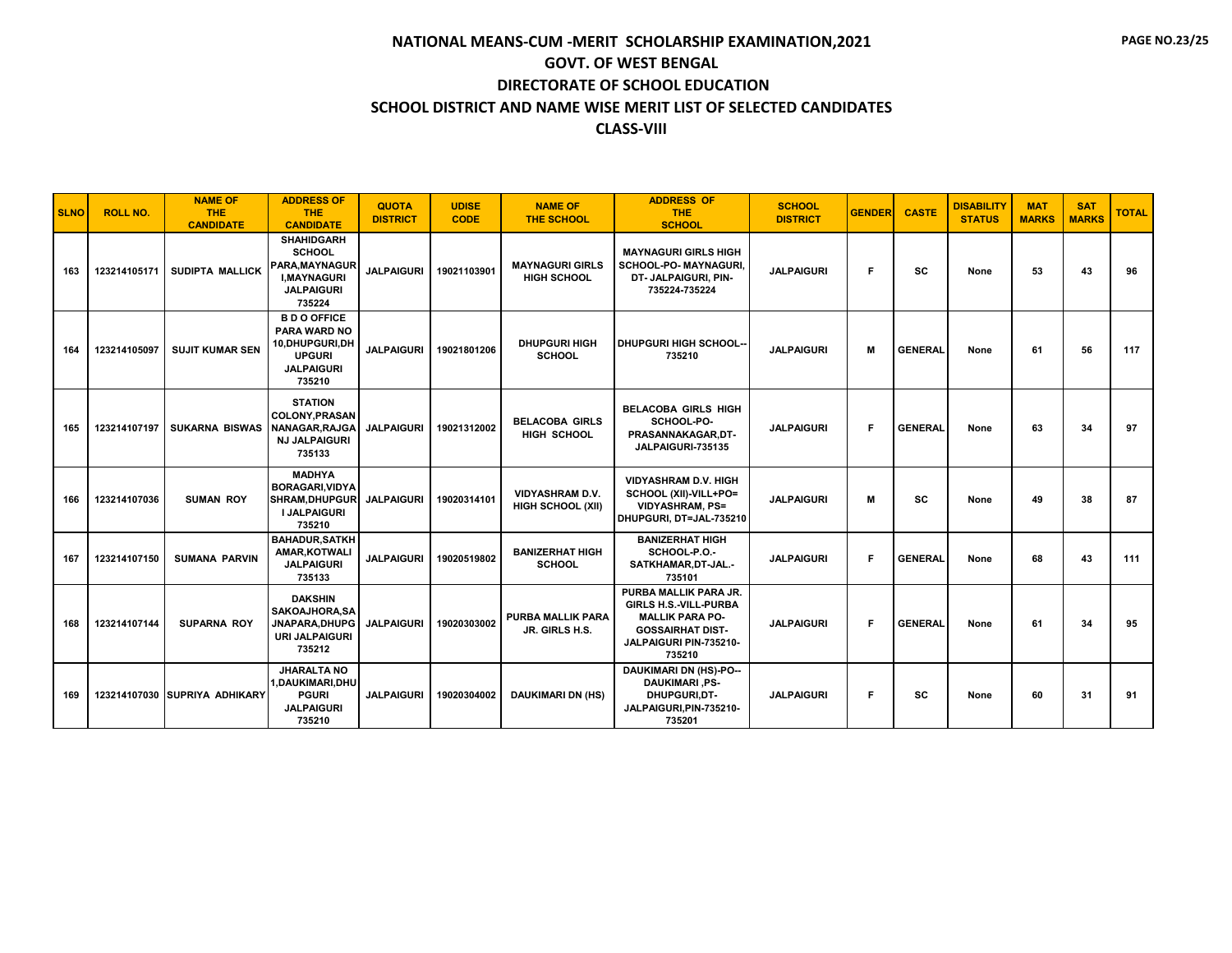| <b>SLNO</b> | <b>ROLL NO.</b> | <b>NAME OF</b><br><b>THE</b><br><b>CANDIDATE</b> | <b>ADDRESS OF</b><br><b>THE</b><br><b>CANDIDATE</b>                                               | <b>QUOTA</b><br><b>DISTRICT</b> | <b>UDISE</b><br><b>CODE</b> | <b>NAME OF</b><br><b>THE SCHOOL</b>                       | <b>ADDRESS OF</b><br><b>THE</b><br><b>SCHOOL</b>                                                                                        | <b>SCHOOL</b><br><b>DISTRICT</b> | <b>GENDER</b> | <b>CASTE</b>   | <b>DISABILITY</b><br><b>STATUS</b> | <b>MAT</b><br><b>MARKS</b> | <b>SAT</b><br><b>MARKS</b> | <b>TOTAL</b> |
|-------------|-----------------|--------------------------------------------------|---------------------------------------------------------------------------------------------------|---------------------------------|-----------------------------|-----------------------------------------------------------|-----------------------------------------------------------------------------------------------------------------------------------------|----------------------------------|---------------|----------------|------------------------------------|----------------------------|----------------------------|--------------|
| 170         | 123214106050    | <b>SUPRIYA DAS</b>                               | <b>UTTAR</b><br><b>GOSSAIRHAT.GO</b><br><b>SSAIRHAT, DHUPG</b><br><b>URI JALPAIGURI</b><br>735210 | <b>JALPAIGURI</b>               | 19020302901                 | <b>PURBA MALLICKPARA</b><br><b>HIGH SCHOOL</b>            | <b>PURBA MALLICKPARA</b><br><b>HIGH SCHOOL-VILL-PURBA</b><br><b>MALLIKPARA POST-</b><br>GOSSAIRHAT PIN-735210<br>DIST-JALPAIGURI-735210 | <b>JALPAIGURI</b>                | F             | SC             | None                               | 59                         | 32                         | 91           |
| 171         | 123214107024    | <b>SUSHNEHA DAS</b>                              | <b>HOSPITAL</b><br>PARA, BAIRATIGU<br><b>RI.DHUPGURI</b><br><b>JALPAIGURI</b><br>735210           | <b>JALPAIGURI</b>               | 19021801104                 | <b>BAIRATIGURI HIGH</b><br><b>SCHOOL</b>                  | <b>BAIRATIGURI HIGH</b><br><b>SCHOOL--735210</b>                                                                                        | <b>JALPAIGURI</b>                | F             | <b>GENERAL</b> | None                               | 56                         | 46                         | 102          |
| 172         | 123214105107    | <b>SUSMITA GHOSH</b>                             | <b>PASCHIM</b><br><b>MAGURMARI, KALI</b><br><b>RHAT, DHUPGURI</b><br><b>JALPAIGURI</b><br>735210  | <b>JALPAIGURI</b>               | 19020308801                 | <b>KALIRHAT D C HIGH</b><br><b>SCHOOL</b>                 | <b>KALIRHAT D C HIGH</b><br><b>SCHOOL-VILL-</b><br>KALIRHAT, DT-JALPAIGURI-<br>735210                                                   | <b>JALPAIGURI</b>                | F             | <b>GENERAL</b> | None                               | 63                         | 47                         | 110          |
| 173         | 123214106185    | <b>SUSMITA ROY</b>                               | PARKUMLAI.BHA<br><b>NDANI.DHUPGURI</b><br><b>JALPAIGURI</b><br>735210                             | <b>JALPAIGURI</b>               | 19020308003                 | PERKUMLAI JR. HIGH<br><b>SCHOOL</b>                       | PERKUMLAI JR. HIGH<br>SCHOOL--735210                                                                                                    | <b>JALPAIGURI</b>                | F             | SC             | None                               | 62                         | 43                         | 105          |
| 174         | 123214106035    | I SWAPNADIP MITRA                                | <b>D KHAYERBARI.D</b><br>KHAYERBARI,DH<br><b>UPGURI</b><br><b>JALPAIGURI</b><br>735210            | <b>JALPAIGURI</b>               | 19020315702                 | <b>DAKSHIN</b><br><b>KHAYERBARI HIGH</b><br><b>SCHOOL</b> | <b>DAKSHIN KHAYERBARI</b><br>HIGH SCHOOL-VILL+POST-<br><b>DAKSHIN KHAYERBARI</b><br><b>DIST-JALPAIGURI PIN-</b><br>735210-735210        | <b>JALPAIGURI</b>                | М             | sc             | None                               | 52                         | 47                         | 99           |
| 175         | 123214108051    | <b>TABASSUM ISLAM</b>                            | <b>TESIMLA,735230,</b><br><b>MALBAZAR</b><br><b>JALPAIGURI</b><br>735230                          | <b>JALPAIGURI</b>               | 19021600404                 | <b>SUBHASINI GIRLS</b><br><b>HIGH SCHOOL</b>              | <b>SUBHASINI GIRLS HIGH</b><br>SCHOOL-PO-MAL.DT-<br>JALPAIGURI PIN-735221-<br>735221                                                    | <b>JALPAIGURI</b>                | F             | <b>GENERAL</b> | None                               | 62                         | 45                         | 107          |
| 176         | 123214106089    | <b>TAMAL DEY</b>                                 | <b>JALPAIGURI.JALP</b><br>AIGURI, KOTWALI<br><b>JALPAIGURI</b><br>735101                          | <b>JALPAIGURI</b>               | 19021501803                 | <b>SONAULLA HIGH</b><br><b>SCHOOL</b>                     | SONAULLA HIGH SCHOOL-<br>UKIL PARA, PO+DIST -<br>JALPAIGURI, PIN=735101-<br>735101                                                      | <b>JALPAIGURI</b>                | М             | <b>GENERAL</b> | None                               | 68                         | 52                         | 120          |
| 177         | 123214105074    | <b>TANUSHREE ROY</b>                             | N0123, BARAKAMA<br><b>T.MAYNAGURI</b><br><b>JALPAIGURI</b><br>735305                              | <b>JALPAIGURI</b>               | 19021102103                 | <b>PUTIMARI M.M HIGH</b><br><b>SCHOOL</b>                 | <b>PUTIMARI M.M HIGH</b><br><b>SCHOOL-PO- PUTIMARI, DT</b><br>JALPAIGURI, PIN- 735305-<br>735305                                        | <b>JALPAIGURI</b>                | F             | <b>GENERAL</b> | None                               | 60                         | 58                         | 118          |